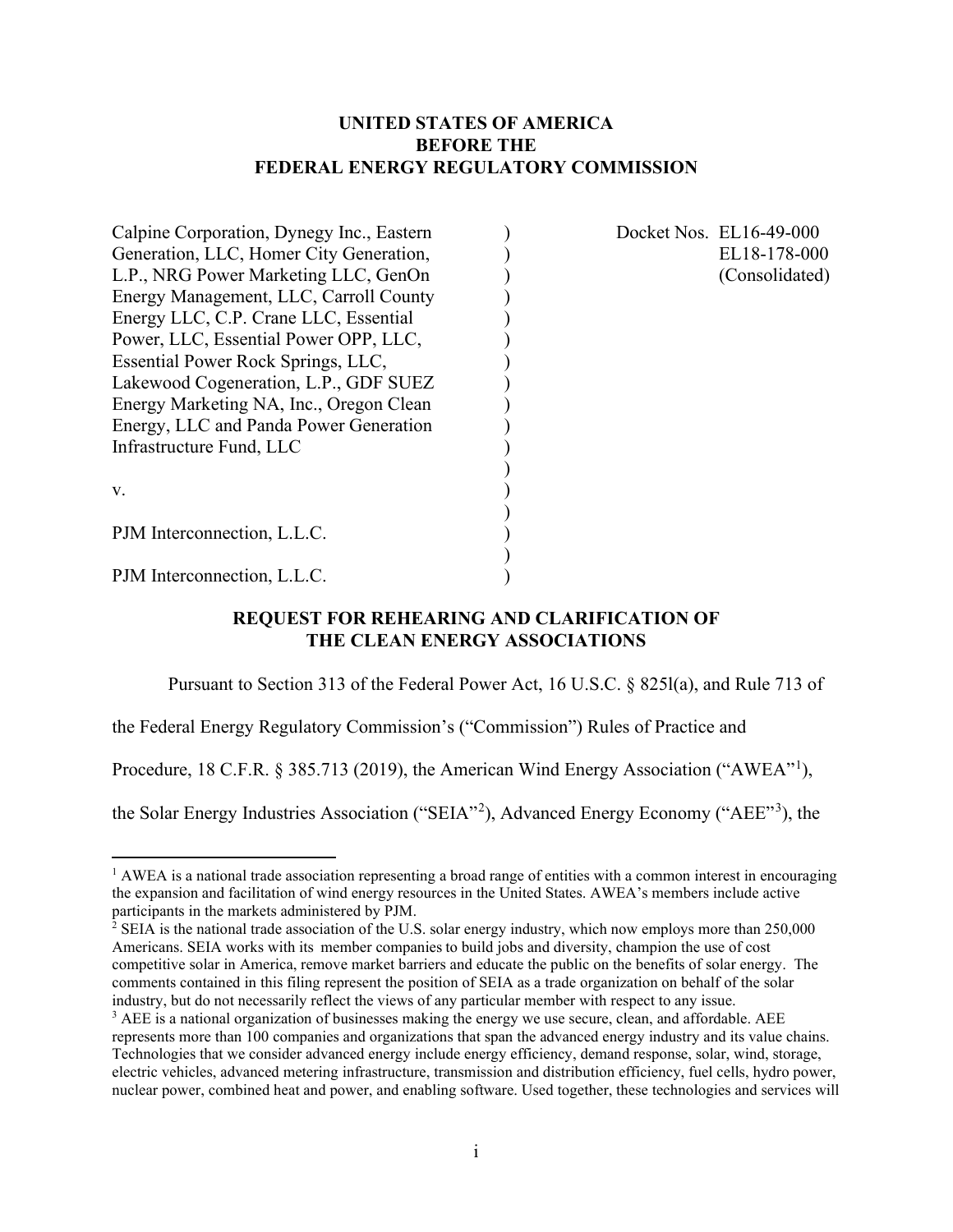American Council on Renewable Energy ("ACORE"<sup>[4](#page-1-0)</sup>), and the Solar Council<sup>[5](#page-1-1)</sup> (collectively "Clean Energy Associations") hereby request rehearing and clarification of the Commission's order issued on December 19, 2019, in the above-captioned proceedings (the "Order" <sup>[6](#page-1-2)</sup>).

As discussed herein, the Commission's Order erred by, *inter alia*, regulating matters outside of its jurisdiction under the Federal Power Act ("FPA") and ordering a replacement rate that arbitrarily and capriciously expanded the scope of PJM's Minimum Offer Price Rule ("MOPR") in a drastic and unwarranted manner (the "Broad MOPR"). After failing to meet its burden of proof under Section 206 of the FPA—which requires the Commission to prove that PJM's current capacity market design "is unjust, unreasonable, unduly discriminatory, or preferential"<sup>[7](#page-1-3)</sup>—both in the Order and in the June 201[8](#page-1-4) Order,<sup>8</sup> the Commission has failed to establish a new "just and reasonable rate" for PJM's capacity market.<sup>[9](#page-1-5)</sup> Accordingly, for these

<span id="page-1-2"></span><sup>6</sup> *Calpine Corp. et al. v. PJM Interconnection, L.L.C*., 169 FERC ¶ 61,239 (2019).

create and maintain a higher performing energy system—one that is reliable and resilient, diverse and cost effective —while also improving the availability and quality of customer facing services. AEE also manages the Advanced Energy Buyers Group (AEBG), which represents the interests of large electricity consumers interested in increasing their purchases of advanced energy to meet clean energy and sustainability goals.

<span id="page-1-0"></span><sup>4</sup> ACORE is a national non-profit organization dedicated to advancing the renewable energy sector through market development, policy changes and financial innovation.

<span id="page-1-1"></span><sup>&</sup>lt;sup>5</sup> The Solar Council is a group of companies participating in AWEA's RTO Advisory Council that own, operate, develop, and finance solar projects and act, in coordination with AWEA, to advance joint goals before the Federal Energy Regulatory Commission and the nation's regional transmission markets and independent system operators.

<span id="page-1-3"></span><sup>7</sup> *See* 16 U.S.C. § 824e(a). As a threshold matter, the Clean Energy Associations continue to believe that the June 2018 Order "thwarts lawful state policies without the necessary supporting evidence for such a need." *See* Request For Rehearing of the Clean Energy Associations, Docket No. EL16-49-000, et al., at 2 (Jul. 30, 2018) [hereinafter Clean Energy Association's Request for Rehearing]. For this reason, and, for the reasons set forth in the Clean Energy Associations Request for Rehearing, the Clean Energy Associations continue to object to the June 2018 Order on both legal and policy grounds. Accordingly, nothing contained in these comments should be construed by the Commission or any party as constituting a change in position taken by any or all of the Clean Energy Associations in the Clean Energy Associations Request for Rehearing or constitute any waiver of any rights or privileges of any party with respect to the Commission's rehearing of the June 29 Order, or any associated appeal. *See, e.g.*, *Calpine Corp. et al. v. PJM Interconnection, L.L.C*., *Order Granting Rehearings For Further Consideration*, Docket No. EL16-49-001, et al. (Aug. 29, 2018).

<span id="page-1-4"></span><sup>8</sup> *See Calpine Corp. v. PJM Interconnection, L.L.C*., 163 FERC ¶ 61,236, at P 8 (2018) [hereinafter June 2018 Order].

<span id="page-1-5"></span><sup>9</sup> *See* 16 U.S.C. § 824e(a).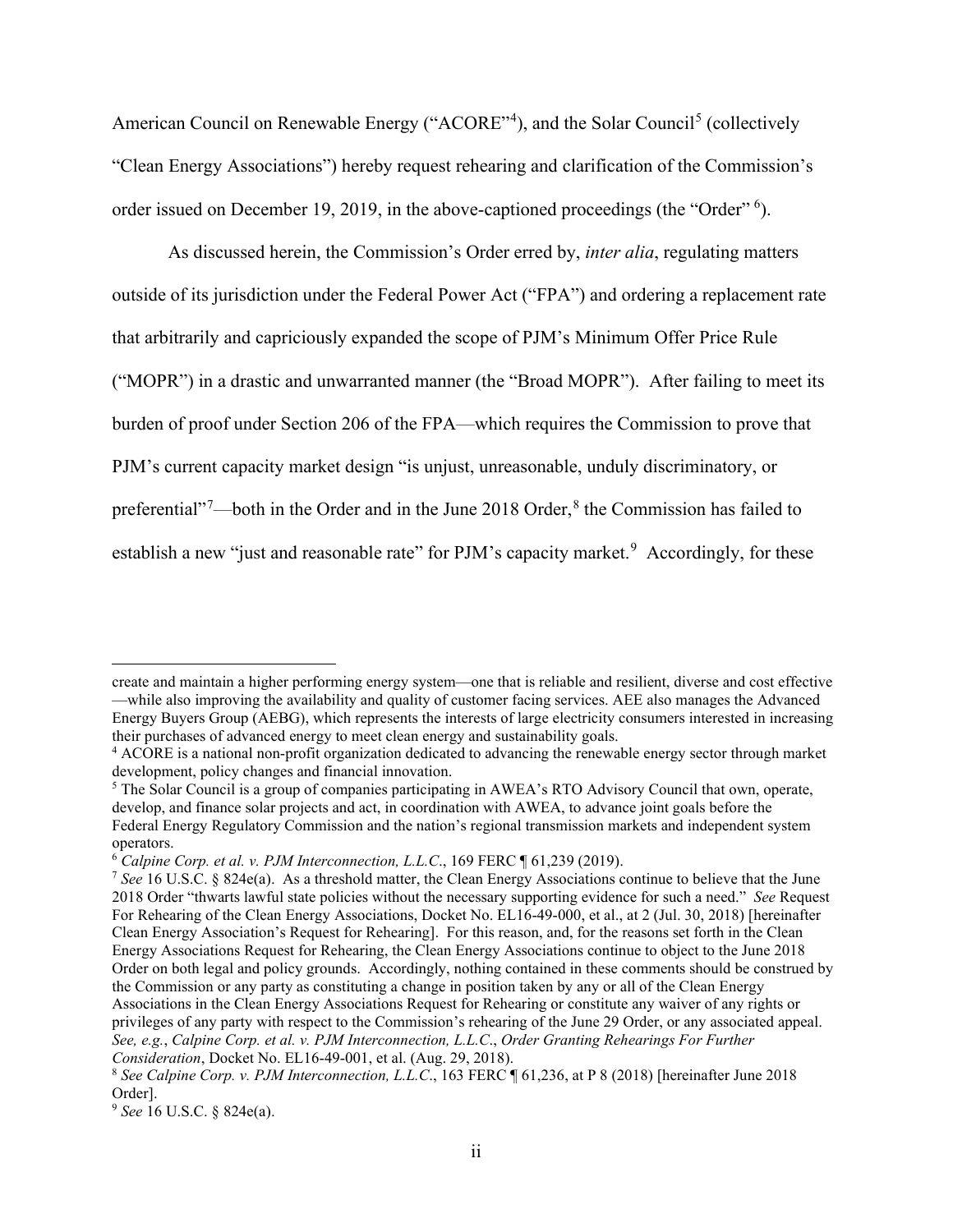reasons, and for the additional reasons discussed herein, the Clean Energy Associations request rehearing of the Order, and further seek clarification of the Order, as specified herein.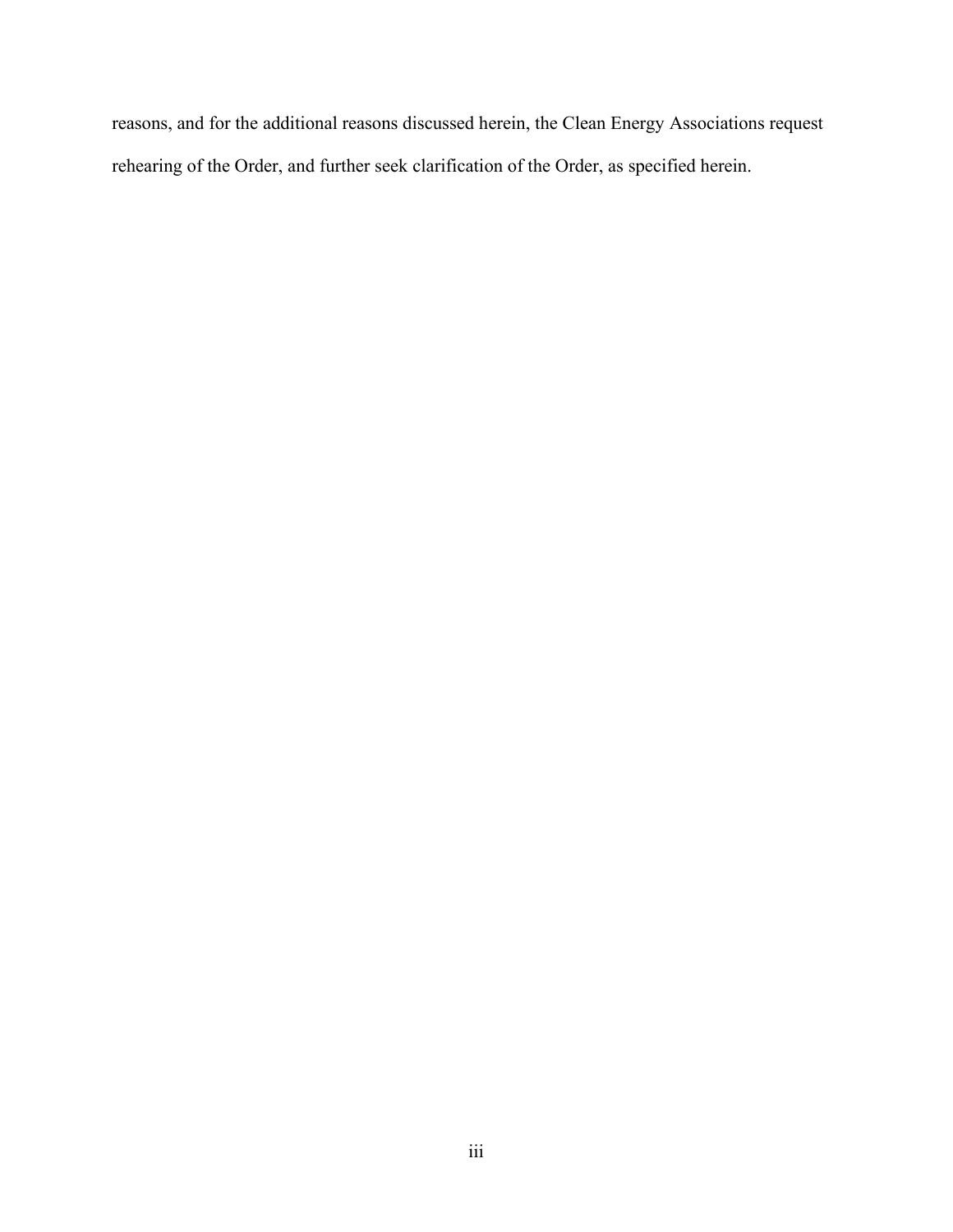# **TABLE OF CONTENTS**

| I. |    |    |                                                                                                                                                                                                                                                                       |  |  |  |  |
|----|----|----|-----------------------------------------------------------------------------------------------------------------------------------------------------------------------------------------------------------------------------------------------------------------------|--|--|--|--|
| Π. |    |    |                                                                                                                                                                                                                                                                       |  |  |  |  |
|    | A. |    |                                                                                                                                                                                                                                                                       |  |  |  |  |
|    |    | 1. |                                                                                                                                                                                                                                                                       |  |  |  |  |
|    |    | 2. | The Order Is Designed to Supersede Lawful State Policies 11                                                                                                                                                                                                           |  |  |  |  |
|    |    | 3. | The Order Exceeds the Commission's Jurisdiction by Improperly<br>Mitigating Non-Jurisdictional State Subsidies that Do Not Directly                                                                                                                                   |  |  |  |  |
|    | B. |    |                                                                                                                                                                                                                                                                       |  |  |  |  |
|    |    | 1. | The Order Fails to Meet the Commission's Statutory Burden Under                                                                                                                                                                                                       |  |  |  |  |
|    |    | 2. |                                                                                                                                                                                                                                                                       |  |  |  |  |
|    |    | 3. | The Order Unduly Discriminates Against Renewable and New                                                                                                                                                                                                              |  |  |  |  |
|    |    | 4. | The Order's Proposed Processes Are Administratively Unworkable26                                                                                                                                                                                                      |  |  |  |  |
|    | C. |    | The Order Is Arbitrary and Capricious, and an Abuse of the Commission's                                                                                                                                                                                               |  |  |  |  |
|    |    | 1. | The Order Drastically Expands MOPR in an Arbitrary Manner28                                                                                                                                                                                                           |  |  |  |  |
|    |    | 2. | The Order Arbitrarily Expands Mitigation Beyond the June 2018<br>Order's Finding that Action Was Necessary to Address "Price                                                                                                                                          |  |  |  |  |
|    |    | 3. | The Broad MOPR Arbitrarily Applies to All RECs32                                                                                                                                                                                                                      |  |  |  |  |
|    |    | 4. | The Order Disregards the June 2018 Order's Holding that a Just and                                                                                                                                                                                                    |  |  |  |  |
|    |    | 5. | The Focus of the Broad MOPR on State Subsidies Is Wholly<br>Inconsistent with the Order's General Premise that Any "Out-of-<br>Market Support" Is Capable of Suppressing Market Clearing Prices,<br>and the Commission's Unsupported "Direct[ed] at" or "Tethered to" |  |  |  |  |
|    |    | 6. | The Methods and Assumptions Used to Calculate Default and Unit-<br>Specific MOPR Prices Are Arbitrary and Capricious 43                                                                                                                                               |  |  |  |  |
|    |    | 7. | The Arbitrarily Order Fails to Account for Likely Over-Mitigation,                                                                                                                                                                                                    |  |  |  |  |
|    |    | 8. | The Commission Should Modify the Order's MOPR Exemptions so                                                                                                                                                                                                           |  |  |  |  |
|    | D. |    | Rehearing Requests Should Be Addressed Before Fashioning a Replacement                                                                                                                                                                                                |  |  |  |  |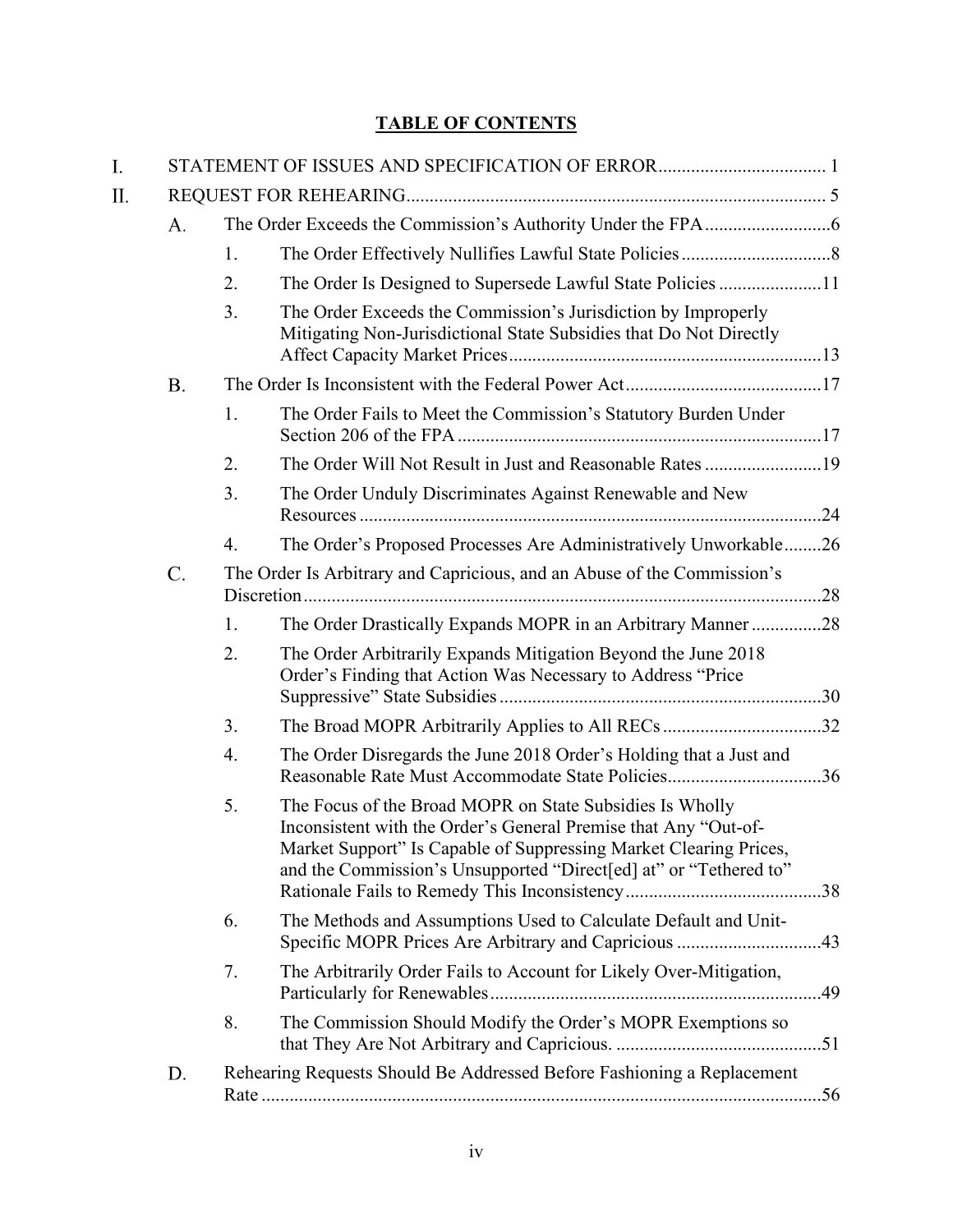| III. |             |                                                                        |  |  |
|------|-------------|------------------------------------------------------------------------|--|--|
|      | $A_{\cdot}$ | The Commission Should Clarify that the MOPR Does Not Apply to Certain  |  |  |
|      | <b>B.</b>   | The Commission Should Clarify that It Does Not Consider a Property Tax |  |  |
|      |             |                                                                        |  |  |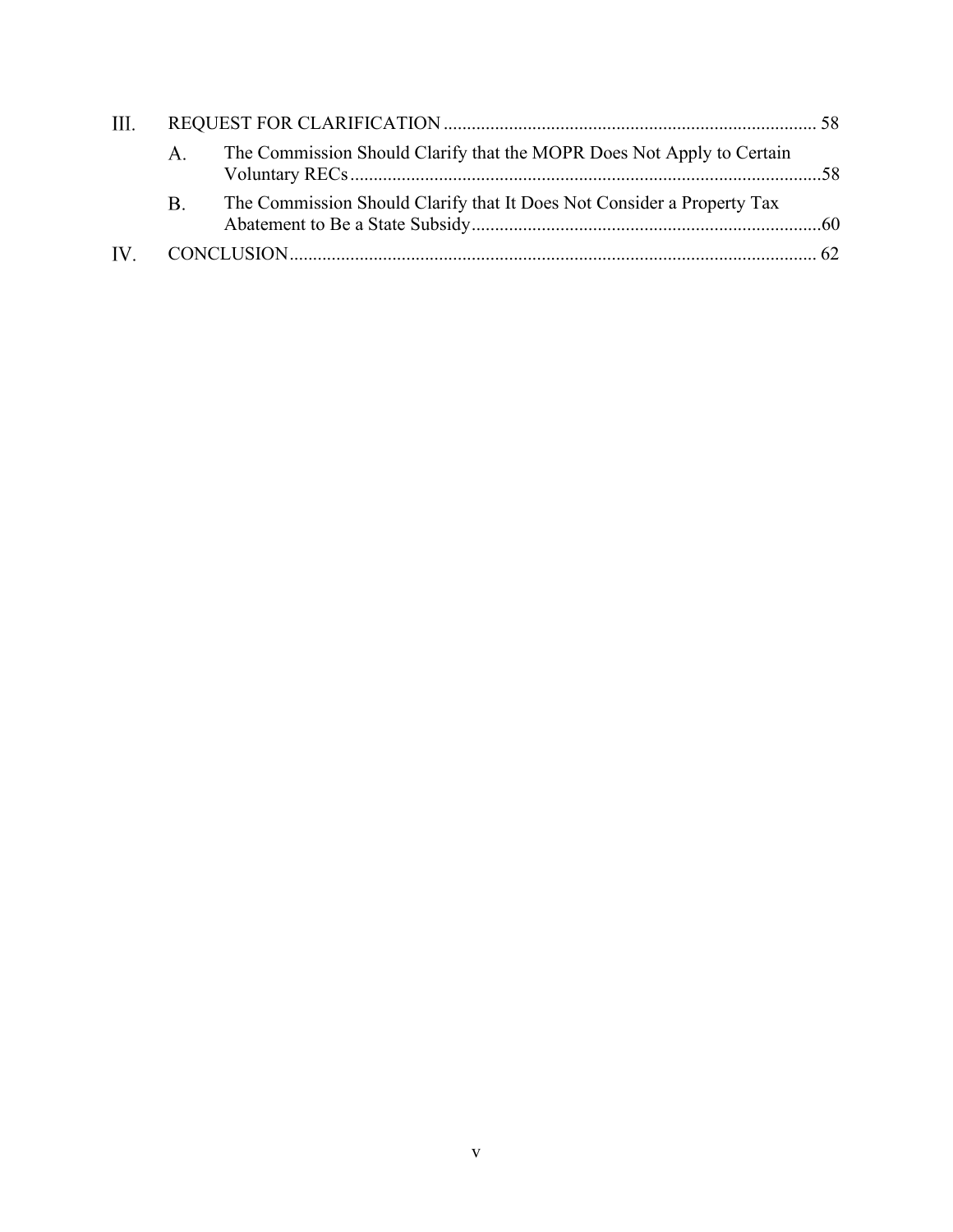#### <span id="page-5-0"></span>L. **STATEMENT OF ISSUES AND SPECIFICATION OF ERROR**

Pursuant to Rules 203(a)(7) and 713, 18 C.F.R. §§ 385.203(a)(7) and 385.713 (2019),

Clean Energy Associations present the following identification of errors and statement of issues:

1. The Order exceeds the Commission's authority under the FPA and invades the authority over generating facilities reserved to the states because the capacity market rules required to be implemented would unreasonably and arbitrarily restrict state-subsidized generation resources from clearing the market and severely limit such resources from being developed, and thereby impermissibly nullify and supplant state law and policy.<sup>10</sup>

2. The Order exceeds the Commission's authority under the FPA because by defining a "State Subsidy" <sup>[11](#page-5-2)</sup> so broadly as to include both "direct or indirect" benefits, regardless of whether those benefits merely "could" result in a resource clearing the capacity auction, the Commission strayed well beyond its authority as to practices directly affecting wholesale rates. $12$ 

3. The Order failed to meet the Commission's statutory burden under Section 206 of the FPA, present specifically sufficient evidence or explanation for finding PJM's current capacity market design unjust and unreasonable, and present sufficient evidence or explanation justifying its proposed replacement rate as being just and reasonable.<sup>[13](#page-5-4)</sup>

4. The Order proposes an unjust and unreasonable replacement rate, unduly discriminates against renewable generation resources, and proposes administratively unworkable mitigation measures, in contravention of the FPA.<sup>[14](#page-5-5)</sup>

5. The Order is arbitrary and capricious because it disregards a key holding of the June 2018 Order that the Commission needed to take action to address the "price suppressive impact of resources receiving out-of-market support," and did not make a reasoned decision

<span id="page-5-1"></span><sup>10</sup> 16 U.S.C. § 824(b)(1); *Hughes v. Talen Energy Marketing, LLC*, 136 S. Ct. 1288 (2016); *Fed. Energy Regulatory Comm'n v. Elec. Power Supply Ass'n*, 136 S. Ct. 760 (2016); *Oneok, Inc. v. Learjet, Inc*., 575 U.S. 373, 384–85 (2015); *New York v. Fed. Energy Regulatory Comm'n*, 535 U.S. 1 (2002); *Elec. Power Supply Ass'n v. Star*, 904

<span id="page-5-2"></span>F.3d 518 (7th Cir. 2018); *Coal. for Competitive Elec. v. Zibelman*, 906 F.3d 41 (2d Cir. 2018).<br><sup>11</sup> The Commission defines "State Subsidy" as "[a] direct or indirect payment, concession, rebate, subsidy, nonbypassable consumer charge, or other financial benefit that is (1) a result of any action, mandated process, or sponsored process of a state government, a political subdivision or agency of a state, or an electric cooperative formed pursuant to state law, and that (2) is derived from or connected to the procurement of (a) electricity or electric generation capacity sold at wholesale in interstate commerce, or (b) an attribute of the generation process for electricity or electric generation capacity sold at wholesale in interstate commerce, or (3) will support the construction, development, or operation of a new or existing capacity resource, or (4) could have the effect of allowing a resource to clear in any PJM capacity auction." *See* Order at P 67. All capitalized references herein to "State Subsidy" shall be to this definition.

<span id="page-5-3"></span><sup>12</sup> 16 U.S.C. § 824(b)(1); *Hughes*, 136 S. Ct. at 1297–99; *Elec. Power Supply Ass'n*, 136 S.Ct. at 782–84; *Oneok, Inc.*, 575 U.S. at 384–85.

<span id="page-5-5"></span><span id="page-5-4"></span><sup>13</sup> *See* 16 U.S.C. § 824e(a). 14 *See id.*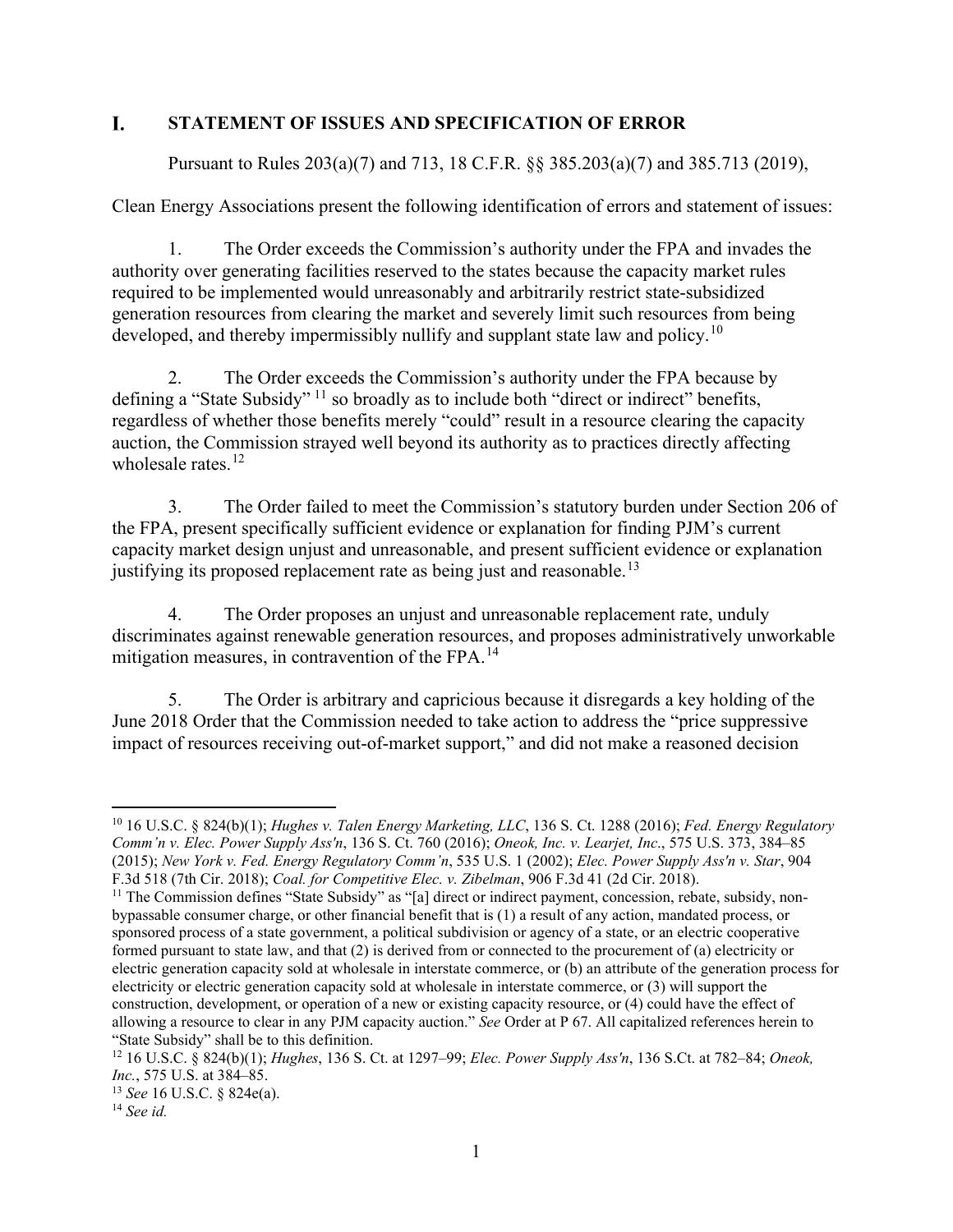based on the record before it when it held that all state subsidies suppress capacity market prices.[15](#page-6-0)

6. The Order is arbitrary and capricious because the Commission failed to meaningfully address credible evidence in the record contradicting its conclusion that all state renewable portfolio standards ("RPS") and renewable energy certificate ("REC") revenues actually suppress capacity market prices.<sup>16</sup>

7. The Order drastically expands the scope of the MOPR in an arbitrary and capricious manner based on the record before it<sup>[17](#page-6-2)</sup> and contrary to applicable Commission precedent.[18](#page-6-3)

8. The Order is arbitrary and capricious because it disregards a key holding of the June 2018 Order that a just and reasonable rate for PJM's capacity market needed to accommodate state policies, and does not "explain a reasoned basis for departing from [its] past precedent."<sup>19</sup>

9. The Order is arbitrary and capricious because the Commission fails to explain how the Broad MOPR, with its sole focus on State Subsidies, fully addresses its general premise that "resources receiving out-of-market support are capable of suppressing market prices" and must be subject to mitigation. The Order is internally inconsistent and contradictory in its treatment of out-of-market revenues, focusing on State Subsidies while either explicitly excluding or failing to address other out-of-market support that, under the Commission's own logic, cause market price suppression. In addition, the Commission fails to support with evidence its rationale that out-of-market revenues included in the definition of State Subsidies are "direct[ed] at" or "tethered to" the PJM capacity market, and fails to adequately explain its departure from precedent in including RECs and self-supply arrangements within the Broad  $MOPR.<sup>20</sup>$  $MOPR.<sup>20</sup>$  $MOPR.<sup>20</sup>$ 

<span id="page-6-1"></span><span id="page-6-0"></span><sup>15</sup> *See, e.g.*, *S.C. Pub. Serv. Auth. v. Fed. Energy Regulatory Comm'n*, 762 F.3d 41, 54 (D.C. Cir. 2014) (the Commission must support the factual findings underpinning its determination with substantial evidence). <sup>16</sup> *See, e.g.*, *Serv. Comm'n of Ky. v. Fed. Energy Regulatory Comm'n*, 397 F.3d 1004, 1008 (D.C. Cir. 2005) (the Commission must "respond meaningfully to the arguments raised before it"); *K N Energy, Inc. v. Fed. Energy Regulatory Comm'n*, 968 F.2d 1295, 1302–03 (D.C. Cir. 1992) (the Commission must make an "effort to grapple with" alternate theories). The Order accordingly professes to "ameliorat[e] a real industry problem but then cit[es] no evidence demonstrating that there is in fact an industry problem," which "is not reasoned decisionmaking." *See Nat'l Fuel Gas Supply Corp. v. Fed. Energy Regulatory Comm'n*, 468 F.3d 831, 843 (D.C. Cir. 2006) (citation omitted).

<span id="page-6-2"></span><sup>&</sup>lt;sup>17</sup> *See, e.g.*, *S.C. Pub. Serv. Auth.*, 762 F.3d at 54 (the Commission must support the factual findings underpinning its determination with substantial evidence).

<span id="page-6-3"></span><sup>18</sup> *NRG Power Mktg., LLC v. Fed. Energy Regulatory Comm'n*, 862 F.3d 108 (D.C. Cir. 2017) ("*NRG*"); *N.J. Bd. of Pub. Utils. v. Fed. Energy Regulatory Comm'n*, 744 F.3d 74, 97–98 (3d Cir. 2014) ("*NJBPU*"). <sup>19</sup> *See FCC v. Fox Television Stations, Inc*., 556 U.S. 502, 515 (2009).

<span id="page-6-4"></span>

<span id="page-6-5"></span><sup>20</sup> *See, e.g.*, *Elec. Power Supply Ass'n*, 136 S. Ct. at 782 (The Commission must "examine[] the relevant [considerations] and articulate[] a satisfactory explanation for its action[,] including a rational connection between the facts found and the choice made." (quoting *Motor Vehicle Mfrs. Ass'n v. State Farm Mut. Auto. Ins. Co.*, 463 U.S. 29, 43 (1983))); *S.C. Pub. Serv. Auth.*, 762 F.3d at 54 (the Commission must support the factual findings underpinning its determination with substantial evidence); *Fox Television Stations, Inc.*, 556 U.S. at 515 ("[T]he requirement that an agency provide reasoned explanation for its action would ordinarily demand that it display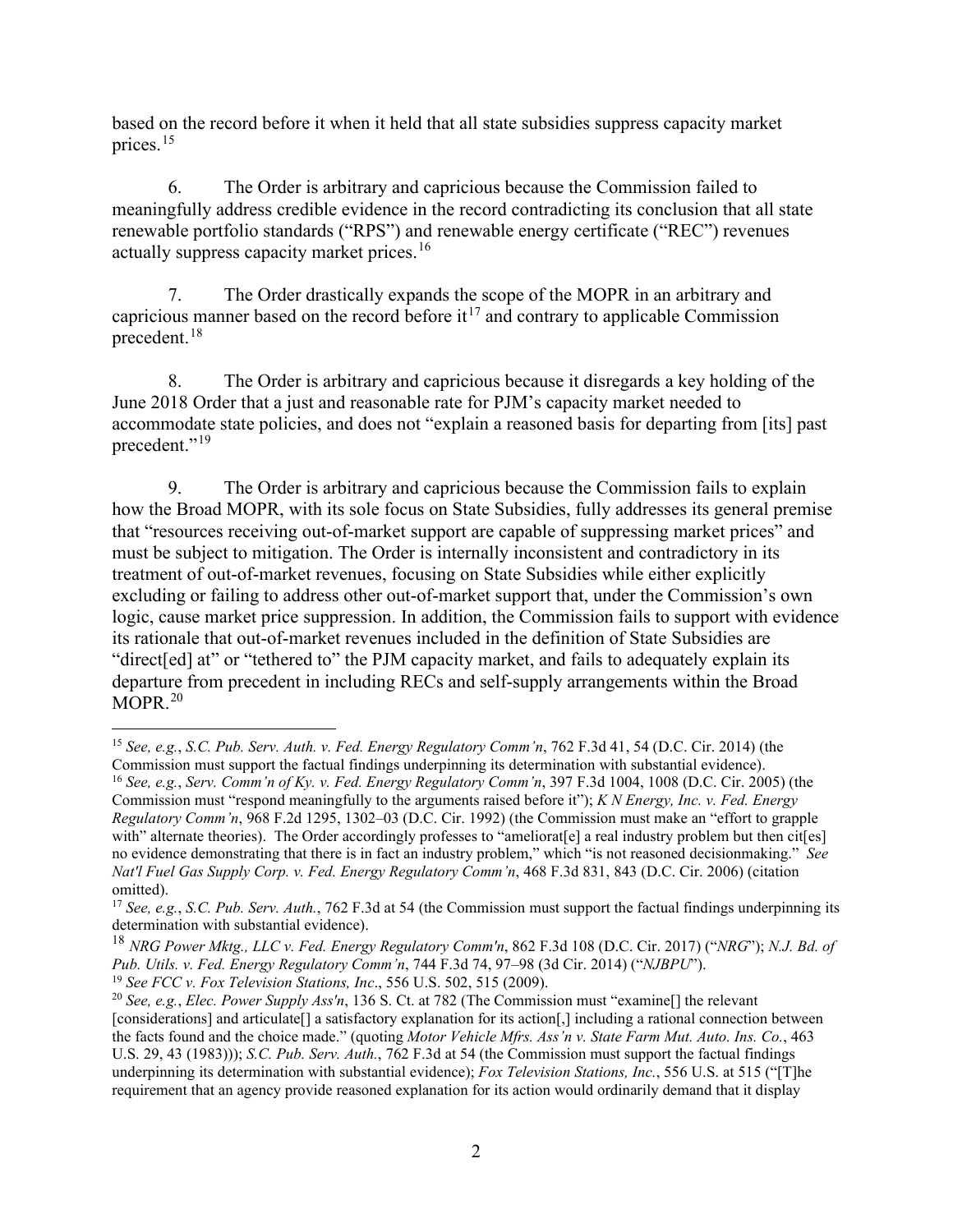10. The Order is arbitrary and capricious because it requires new generation resources, including renewable generation resources, to utilize the Net Cost of New Entry ("Net CONE") method, as well as Net CONE inputs that are not appropriate or accurate, when calculating default prices assigned to these resources when they offer into PJM capacity market auctions ("MOPR Prices"). The Order is also arbitrary and capricious because it does not allow new resources to utilize alternative methods, including the Net Avoided Cost Rate method ("Net ACR"), when calculating unit-specific MOPR Prices pursuant to the Unit Specific Exemption, and also does not allow resources to utilize more flexible and non-standardized financial and other inputs when calculating unit-specific MOPR Prices pursuant to the Unit Specific Exemption.<sup>[21](#page-7-0)</sup> These errors, in turn, will result in unreasonably high and non-competitive offers into PJM capacity market auctions and corresponding unjust and unreasonable rates.<sup>[22](#page-7-1)</sup>

11. The Order is arbitrary and capricious, and inconsistent with reasoned decision making, because the Commission impermissibly departs with its own precedent related to mitigation without explaining this departure. The Order requires PJM to implement sweeping mitigation through the Broad MOPR. However, the Order fails to address potential overmitigation and does not engage in a serious inquiry into either the incentive or capability of resources mitigated under the Broad MOPR to exercise market power or otherwise actually suppress prices. Precedent from the Commission itself and appellate courts requires the Commission to act consistent with these requirements, or to adequately explain its departure from them. Because the Administrative Procedures Act does not allow the Commission to break with its own precedent without "'provid[ing] a reasoned analysis indicating that prior policies and standards are being deliberately changed, not casually ignored'" the Order's expansion of mitigation is arbitrary and capricious.<sup>[23](#page-7-2)</sup>

12. The Order does not result in just and reasonable rates because it would limit competition and artificially raise capacity prices, resulting in over-procurement of capacity at customer expense. Additionally, the Order discriminates against new renewable resources, which will be providing capacity in PJM without compensation. These aspects are inconsistent

awareness that it is changing position. An agency may not, for example, depart from a prior policy *sub silentio* or simply disregard rules that are still on the books." (emphasis in original)).

<span id="page-7-0"></span><sup>21</sup> *See State Farm Mut. Auto. Ins. Co.*, 463 U.S. at 43 (agency rules typically deemed arbitrary and capricious if the agency "offered an explanation for its decision that runs counter to the evidence before the agency, or is so implausible that it could not be ascribed to a difference in view or the product of agency expertise.").

<span id="page-7-1"></span><sup>22</sup> *See* 16 U.S.C. § 824e(a)(unjust and unreasonable rates unlawful).

<span id="page-7-2"></span><sup>23</sup> *See, e.g.*, *W. Deptford, LLC v. Fed. Energy Regulatory Comm'n*, 766 F.3d 10, 17 (D.C. Cir. 2014) (quoting *Alcoa Inc. v. Fed. Energy Regulatory Comm'n*, 564 F.3d 1342, 1347 (D.C. Cir. 2009)); *see also Fox Television Stations, Inc.*, 556 U.S. at 515 ("[T]he requirement that an agency provide reasoned explanation for its action would ordinarily demand that it display awareness that it is changing position. An agency may not, for example, depart from a prior policy sub silentio or simply disregard rules that are still on the books."); *Edison Mission Energy, Inc. v. Fed. Energy Regulatory Comm'n*, 394 F.3d 964, 969 (D.C. Cir. 2005) ("[Mitigation] may well do some good by protecting consumers and utilities against . . . the exercise of market power. But the Commission gave no reason to suppose that it does not also wreak substantial harm . . . ."); *Midwest Independent System Operator, Inc.*, 109 FERC ¶ 61,157, at P 238 (2004) (explaining that assuring just and reasonable rates requires the Commission to "balance under-mitigation and over-mitigation").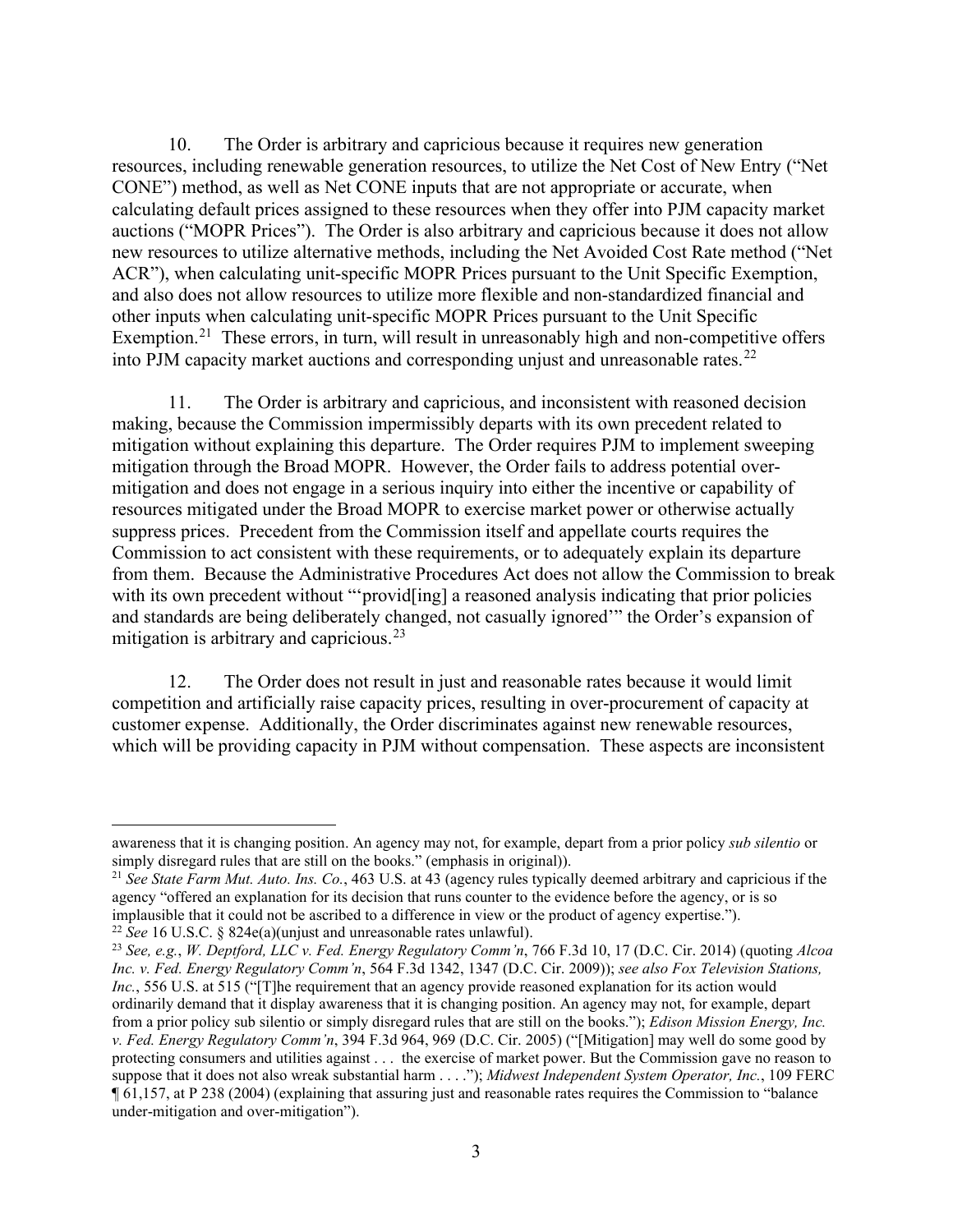with precedent,<sup>[24](#page-8-0)</sup> improperly ignore the key aspect of customer impacts,<sup>[25](#page-8-1)</sup> and are flatly inconsistent with the Commission's statutory mandate.<sup>26</sup> These clear errors, if not remedied upon rehearing, would require vacatur and remand of the Order.

13. The Order's narrow criteria for allowing renewable generation resources to qualify for the RPS Exemption, its failure to recognize that significant investments already have been made by a multitude of renewable generation resources in reliance upon the Commission's previous orders and factual findings, and its resultant and unduly discriminatory restriction on the ability of such resources fairly to be developed and to participate in PJM's capacity market, are unreasonable, irrational, arbitrary, and not based on substantial evidence.<sup>27</sup> Moreover, the Commission's proposed penalty of effectively prohibiting resources from participating in PJM's capacity market if they claim the Competitive Exemption by choosing to forego the State Subsidy, but then subsequently claim the State Subsidy, is unduly punitive and disproportional to the alleged harm caused. [28](#page-8-4) Accordingly, the RPS Exemption qualification criteria and the penalty related to the Competitive Exemption should be modified as set forth herein.

14. The Order improperly affirms findings from the June 2018 Order without responding to timely petitions for rehearing, despite the proceedings being consolidated, denying parties finality, delaying a resolution prejudices the parties, and unreasonably preventing a timely conclusion of the consolidated proceeding.<sup>[29](#page-8-5)</sup>

15. The Order is unclear as to whether voluntary RECs that can be identified as voluntary RECs by market sellers of resources prior to submitting offers into an applicable capacity market auction are considered State Subsidies. To the extent that the Commission fails to clarify that voluntary RECs should not be deemed State Subsidies, this constitutes an impermissible "fail[ure] to consider an important aspect of the problem."<sup>[30](#page-8-6)</sup>

<span id="page-8-0"></span><sup>24</sup> *See, e.g.*, *W. Deptford, LLC*, 766 F.3d at 17 (quoting *Alcoa Inc.*, 564 F.3d at 1347); *see also Fox Television Stations, Inc.*, 556 U.S. at 515 ("[T]he requirement that an agency provide reasoned explanation for its action would ordinarily demand that it display awareness that it is changing position. An agency may not, for example, depart from a prior policy sub silentio or simply disregard rules that are still on the books.").

<span id="page-8-1"></span><sup>25</sup> *State Farm Mut. Auto. Ins. Co.*, 463 U.S. at 43 ("Normally, an agency rule would be arbitrary and capricious if the agency has relied on factors which Congress has not intended it to consider, entirely failed to consider an important aspect of the problem, offered an explanation for its decision that runs counter to the evidence before the agency, or is so implausible that it could not be ascribed to a difference in view or the product of agency expertise.").  $26$  16 U.S.C. § 824e(a).

<span id="page-8-3"></span><span id="page-8-2"></span><sup>27</sup> *See* 5 U.S.C. § 706(2)(A), (E); *Motor Vehicle Mfrs. Ass'n. of U.S., Inc. v. State Farm Mutual Auto Insur. Co.*, 463 U.S. 29, 52–57 (1983); *Greater Bos. Television Corp. v. FCC*, 444 F.2d 841, 850–52 (D.C. Cir. 1970).

<span id="page-8-4"></span><sup>28</sup> *See, e.g.*, *Gulf Power Co. v. Fed. Energy Regulatory Comm'n*, 983 F.2d 1095, 1099–101 (D.C. Cir. 1993) (holding that FERC "failed to examine possible alternative sanctions that would have a produced a result more proportional to Gulf's violation"); *Guidance on Reliability Notices on Penalty N. Am. Elec. Reliability Corp.*, 129 FERC ¶ 61,069, at P 9 (2009) ("We continue to believe that the record in a Notice of Penalty should be proportional to the complexity and relative importance of the violations it addresses."), *modified*, 130 FERC ¶ 61,155 (2010).

<span id="page-8-6"></span><span id="page-8-5"></span><sup>&</sup>lt;sup>29</sup> La. Pub. Serv. Comm'n v. Fed. Energy Regulatory Comm'n, 482 F.3d 510, 520–21 (D.C. Cir. 2007).<br><sup>30</sup> State Farm Mut. Auto. Ins. Co., 463 U.S. at 43 ("Normally, an agency rule would be arbitrary and capricious if the agency has relied on factors which Congress has not intended it to consider, entirely failed to consider an important aspect of the problem, offered an explanation for its decision that runs counter to the evidence before the agency, or is so implausible that it could not be ascribed to a difference in view or the product of agency expertise.").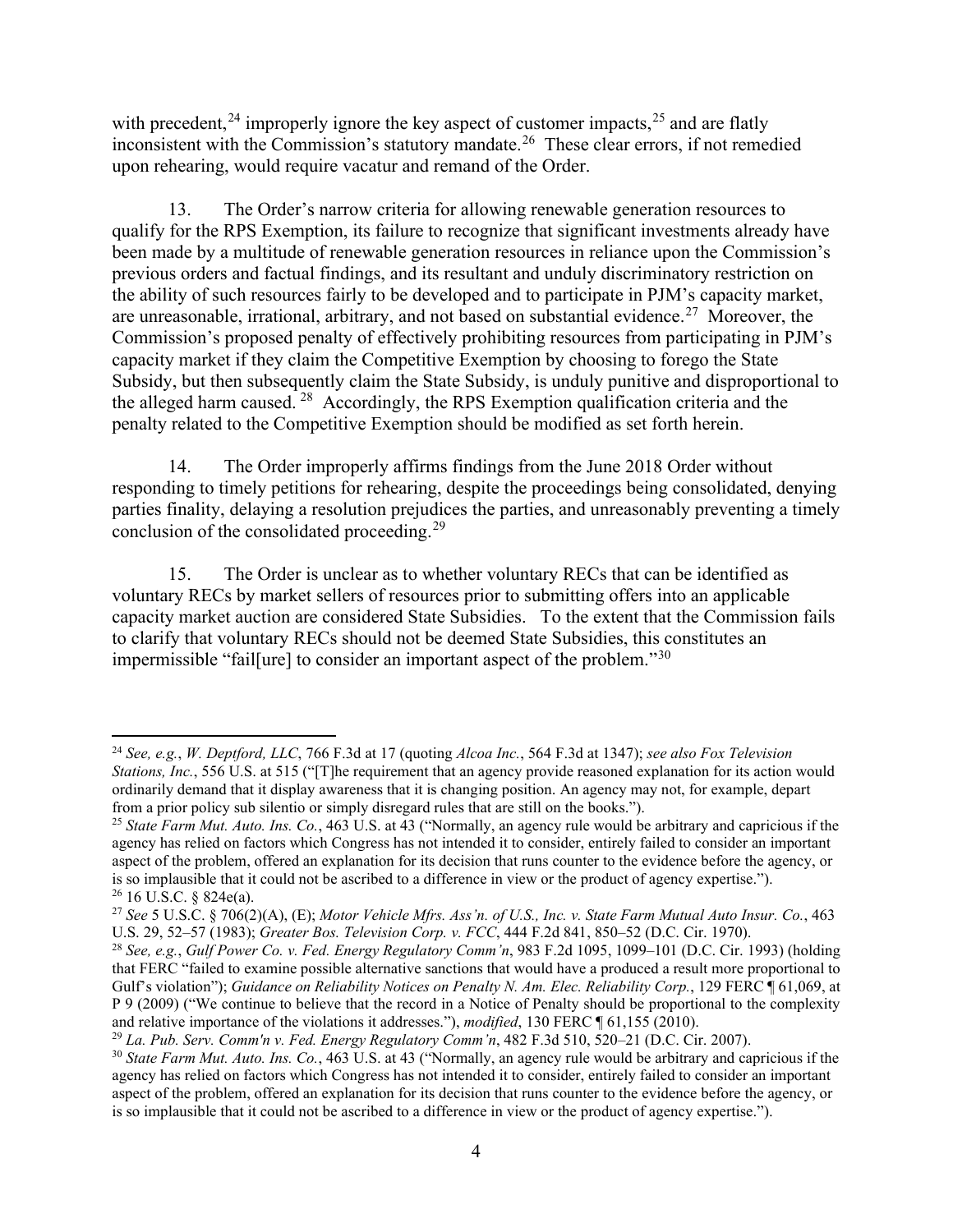16. To the extent the Commission does not clarify that state, county or local property tax relief do not constitute State Subsidies, the Order exceeds the Commission's authority under the FPA and invades the authority over local land use reserved to the states, thereby impermissibly nullifying state law and policy.<sup>[31](#page-9-1)</sup>

#### <span id="page-9-0"></span>II. **REQUEST FOR REHEARING**

As the Clean Energy Associations explained in their Request for Rehearing of the June 2018 Order, the Commission erred in determining, absent evidentiary support in the record, that PJM's tariff is unjust and unreasonable.<sup>[32](#page-9-2)</sup> Importantly, when the Commission and its staff began considering how state-jurisdictional subsidies may influence PJM's capacity market prices, the Commission's stated goal was to find a solution that would "reconcile the competitive market framework with the increasing interest by states to support particular resources or resource attributes."[33](#page-9-3) Yet, as explained in the Clean Energy Associations' Request for Rehearing of the June 2018 Order, the Commission's June 2018 Order did not even present a "back of the envelope" demonstration of how capacity market prices have been "distorted" by state energy programs, nor did it meaningfully address the record evidence contradicting the Commission's conclusion that all state policies suppressed PJM's capacity market prices.<sup>[34](#page-9-4)</sup>

Now, even though requests for rehearing on the June 2018 Order remain unanswered by the Commission *18 months* after they were originally submitted, the Commission has moved forward with issuing the Order and set a replacement rate that will expand the MOPR to apply to all resources that receive, or are entitled to receive, a State Subsidy. Put simply, the Order will subject far more resources to mitigation compared to any action previously contemplated by the Commission, including the June 2018 Order, and the Order's proposed replacement rate, if

<sup>31</sup> *See* 16 U.S.C. § 824(b)(1).

<span id="page-9-2"></span><span id="page-9-1"></span><sup>&</sup>lt;sup>32</sup> *See* Request for Rehearing of the Clean Energy Associations, Docket No. EL16-49, et al. (July 30, 2018) [hereinafter July 2018 Request for Rehearing].

<span id="page-9-3"></span><sup>[</sup>hereinafter July 2018 Request for Rehearing]. 33 *See Notice of Technical Conference*, Docket No. AD17-11 (Mar. 3, 2017)

<span id="page-9-4"></span><sup>34</sup> *See* July 2018 Request for Rehearing at 11-18.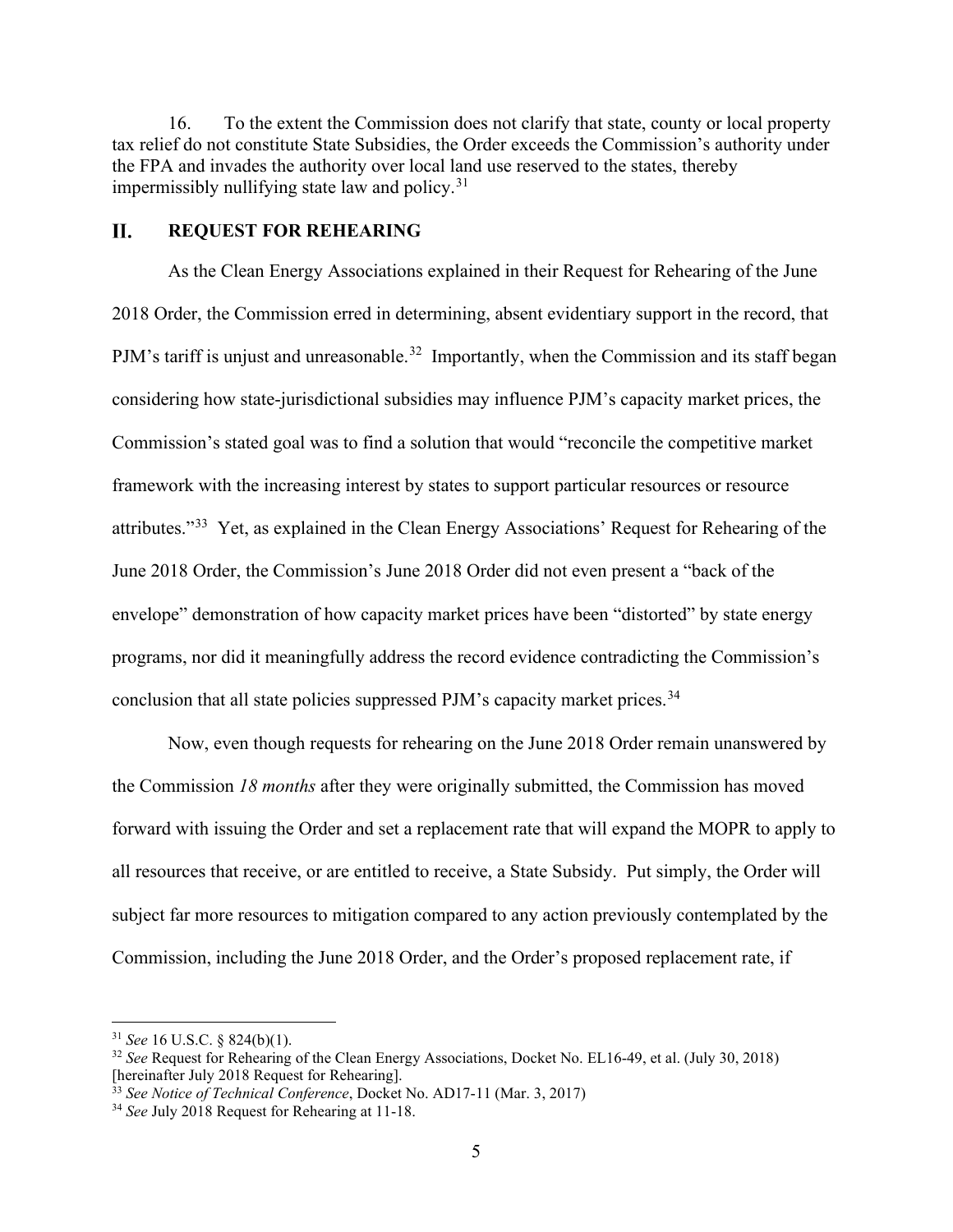ultimately implemented, will weaken confidence in PJM and its markets, drastically alter investment and development decisions related to all resources in PJM and will significantly and negatively impact the public interest.

The Clean Energy Associations strongly oppose instituting a replacement rate that will unwind decades of work to build confidence in the Commission's wholesale power markets. As discussed herein, the Order requires rehearing for four principal reasons: *first*, the Order exceeds the Commission's jurisdiction under the FPA; *second*, the Order directs PJM to implement rates and practices that are incompatible with the FPA; *third*, the Commission's handling of this proceeding is arbitrary, capricious, and inconsistent with reasoned decision making; and *fourth,*  the Order improperly reconsiders and upholds findings from its June 2018 Order while failing to address timely petitions for rehearing on that order.

#### A. **The Order Exceeds the Commission's Authority Under the FPA**

<span id="page-10-0"></span>The FPA expressly reserves to the states the authority to regulate facilities used for the generation of electric energy.[35](#page-10-1) In addition, states have authority to enact laws and policies that protect their citizens from environmental harm.<sup>[36](#page-10-2)</sup> The Commission, in turn, is authorized to regulate the rates, terms, and conditions of interstate wholesale electricity transactions and to promulgate rules and practices affecting them.[37](#page-10-3)

Because virtually all indirect and tangential inputs to generation—e.g., steel, fuel and labor—or even some plainly constitutional state actions—e.g., requiring a jurisdictional utility to build a power plant—could be said to "affect" wholesale electric rates, however remotely, the

<span id="page-10-1"></span> $35$  16 U.S.C. § 824(b)(1).

<span id="page-10-3"></span><span id="page-10-2"></span><sup>36</sup> *See generally* 33 U.S.C. § 1251(b) ("It is the policy of Congress to recognize, preserve, and protect the primary responsibilities and rights of States to prevent, reduce, and eliminate pollution . . . ."); *Cal. Coastal Comm'n v. Granite Rock Co.*, 480 U.S. 572, 582–84 (1987); *Bohmker v. Oregon*, 903 F.3d 1029, 1038 (9th Cir. 2018); *Engine Mfrs. Ass'n v. S. Coast Air Quality Mgmt. Dist.*, 498 F.3d 1031, 1045 (9th Cir. 2007). 37 *See* 16 U.S.C. §§ 824(b)(1), 824d(a).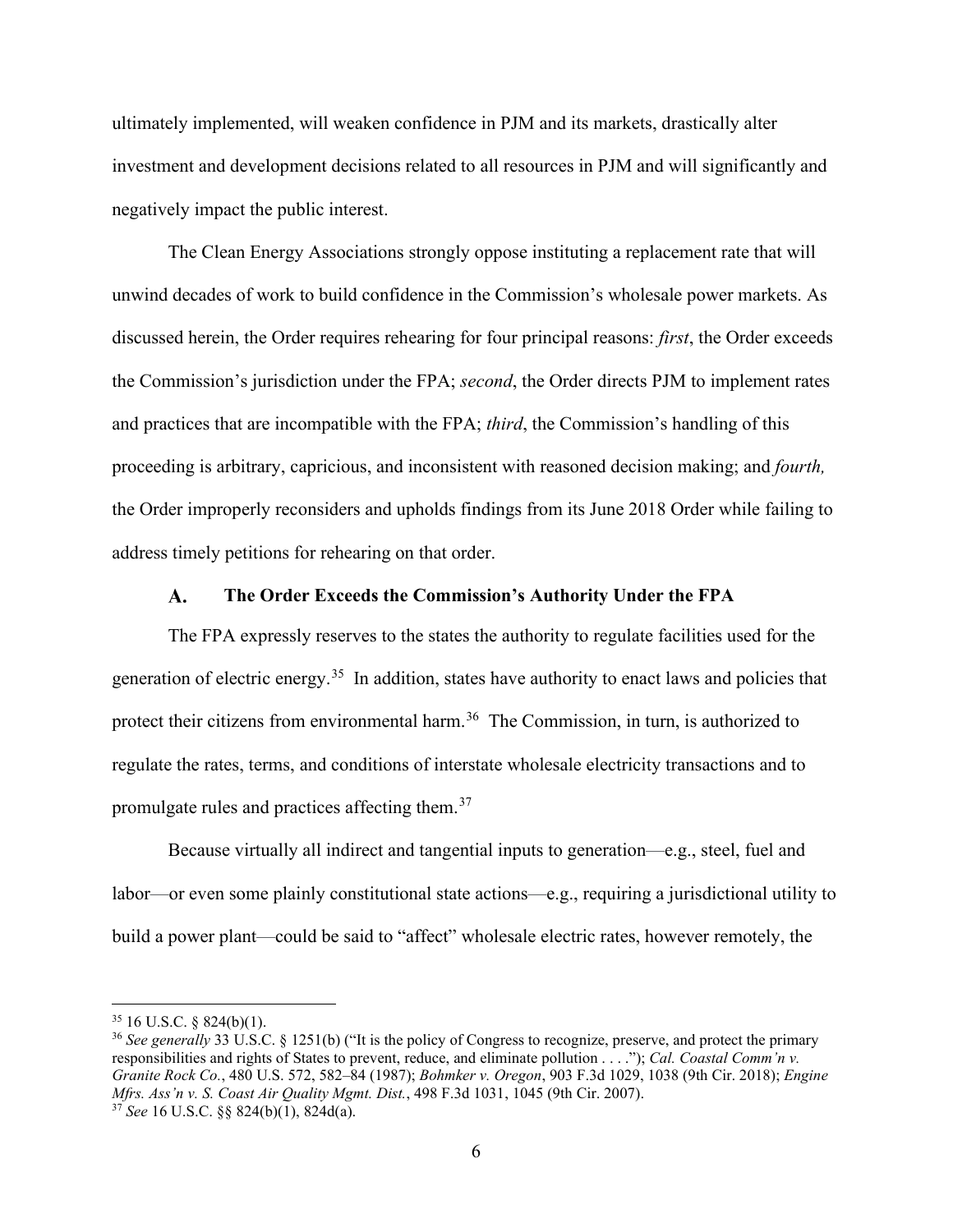Supreme Court has adopted "a common-sense construction of the FPA's language, limiting FERC's 'affecting' jurisdiction to rules or practices that *directly* affect the wholesale rate,"[38](#page-11-0) while simultaneously preserving a state's right to enact generation policies and to offer incentives that are "untethered to how the affected generators are to perform in the wholesale market."<sup>[39](#page-11-1)</sup> Federal law was drawn with "meticulous regard for the continued exercise of state power, not to handicap or dilute it in any way."[40](#page-11-2) As a result, it is now the law of the land that (1) states "may regulate within the domain Congress assigned to them even when their laws incidentally affect areas within FERC's domain;"<sup>[41](#page-11-3)</sup> and  $(2)$  state policies that affect auction prices by increasing the quantity of power available are permissible,  $42$  as are incentives such as tax exempt bonding, property tax relief and permitting treatment,  $43$  as well as state directives

<span id="page-11-1"></span><span id="page-11-0"></span><sup>&</sup>lt;sup>38</sup> Elec. Power Supply Ass'n, 136 S. Ct. at 774 (internal quotations and citations omitted).<br><sup>39</sup> Hughes, 136 S. Ct. at 1299 (citation omitted); see also Vill. of Old Mill Creek v. Star, No. 17 CV 1163, 2017 WL 3008289, at \*11 (N.D. Ill. July 14, 2017) ("*EPSA* explained that FERC cannot take action that transgresses states' authority over generation, *no matter how direct, or dramatic, the program's impact on wholesale rates*." (internal quotations and citations omitted; emphasis added)), *aff'd sub nom. Elec. Power Supply Ass'n v. Star*, 904 F.3d 518 (7th Cir. 2018).

<span id="page-11-2"></span><sup>40</sup> *Oneok, Inc.*, 575 U.S. at 384–85; *see also Nw. Cent. Pipeline Corp. v. State Corp. Comm'n of Kan.*, 489 U.S. 493, 512 (1989) ("The NGA 'was designed to supplement state power and to produce a harmonious and comprehensive regulation of the industry. Neither state nor federal regulatory body was to encroach upon the jurisdiction of the other.'" (citations omitted)). Because the relevant provisions of the FPA and the Natural Gas Act are "in all material respects substantially identical," there is an "established practice of citing interchangeably decisions interpreting the pertinent sections of the two statutes." *Ark. La. Gas Co. v. Hall*, 453 U.S. 571, 577 n.7 (1981) (citation omitted). <sup>41</sup> *Hughes*, 136 S. Ct. at 1298.

<span id="page-11-4"></span><span id="page-11-3"></span><sup>42</sup> *See Star*, 904 F.3d at 523–24 (7th Cir. 2018) ("The zero-emissions credit system can influence the auction price only indirectly, by keeping active a generation facility that otherwise might close and by raising the costs that carbon-releasing producers incur to do business. A larger supply of electricity means a lower market-clearing price, holding demand constant. But because states retain authority over power generation, a state policy that affects price only by increasing the quantity of power available for sale is not preempted by federal law."); *see also Zibelman*, 906 F.3d at 54 ("[E]ven though the ZEC program exerts downward pressure on wholesale electricity rates, that incidental effect is insufficient to state a claim for field preemption under the FPA.").

<span id="page-11-5"></span><sup>43</sup> *See PPL Energyplus, LLC v. Solomon*, 766 F.3d 241, 253 n.4 (3d Cir. 2014) (permissible means to achieve state policy goals include "utilization of tax exempt bonding authority, the granting of property tax relief, the ability to enter into favorable site lease agreements on public lands, the gifting of environmentally damaged properties for brownfield development, and the relaxing or acceleration of permit approvals. New Jersey may also directly subsidize generators so long as the subsidies do not essentially set wholesale prices." (internal quotations and citation omitted)).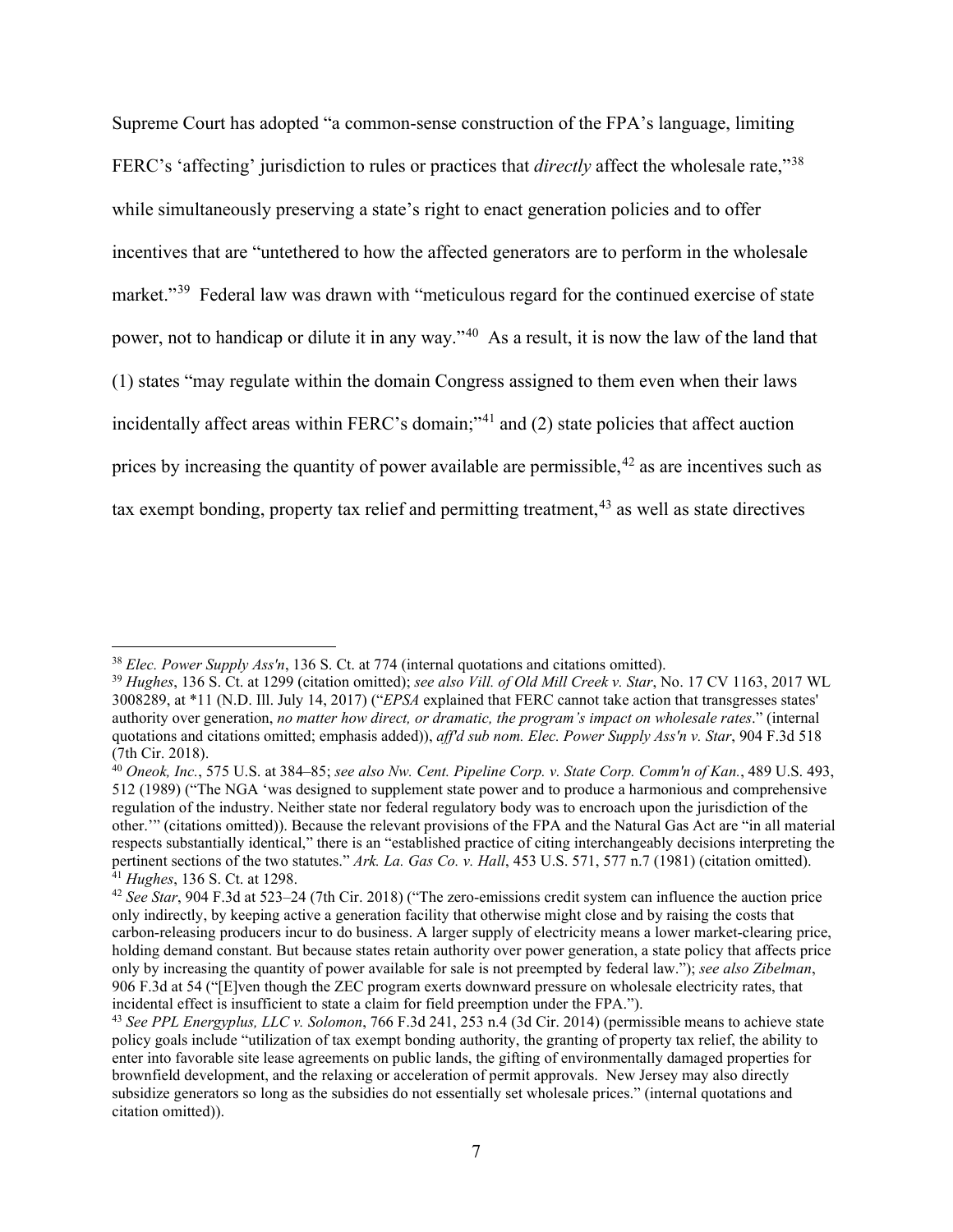requiring their jurisdictional utilities to build power plants.<sup>44</sup>

Accordingly, the Commission's Order exceeds its statutory authority insofar as it requires PJM to set an administrative floor price below which "any resource, new or existing, that receives, or is entitled to receive," a State Subsidy cannot offer into the capacity market.<sup>[45](#page-12-2)</sup> Moreover, the Commission defines a State Subsidy so broadly as to include virtually any action a state may take to encourage the development of preferred generation resources,<sup>[46](#page-12-3)</sup> thereby eviscerating the line between federal and state authority. Under the Broad MOPR all such resources are forced to offer into the capacity market at administratively set prices which indisputably make them far less likely to clear the market and, therefore, in some cases, less likely to be developed at all—in direct contravention of the states' constitutionally authorized prerogatives. At minimum, the Order will make it more difficult and expensive for states to pursue policy objectives that are squarely within their jurisdiction, such as environmental policies. The Order thereby exceeds the Commission's authority, and intrudes on the very authority expressly reserved to the states over generation resources.

#### **1. The Order Effectively Nullifies Lawful State Policies**

<span id="page-12-0"></span>The Order's overreach effectively nullifies state policies regulating in-state generation facilities and the environmental impacts associated with electricity generation by erecting an entry barrier that many, if not most, new generation resources will be unable to surmount. The

<span id="page-12-1"></span><sup>44</sup> *See New York*, 535 U.S. at 24 (observing that the Commission has recognized that the States retain significant control over local matters, including the States' traditional authority over such areas as "utility generation and resource portfolios." (quoting Order No. 888, at 31,782, n.544)).<br><sup>45</sup> Order at P 9. There are certain exemptions described in the Order.

<span id="page-12-2"></span>

<span id="page-12-3"></span><sup>&</sup>lt;sup>46</sup> See id. at P 9 ("we consider a State Subsidy to be: a direct or indirect payment, concession, rebate, subsidy, nonbypassable consumer charge, or other financial benefit that is (1) a result of any action, mandated process, or sponsored process of a state government, a political subdivision or agency of a state, or an electric cooperative formed pursuant to state law, and that (2) is derived from or connected to the procurement of (a) electricity or electric generation capacity sold at wholesale in interstate commerce, or (b) an attribute of the generation process for electricity or electric generation capacity sold at wholesale in interstate commerce, or (3) will support the construction, development, or operation of a new or existing capacity resource, or (4) could have the effect of allowing a resource to clear in any PJM capacity auction.").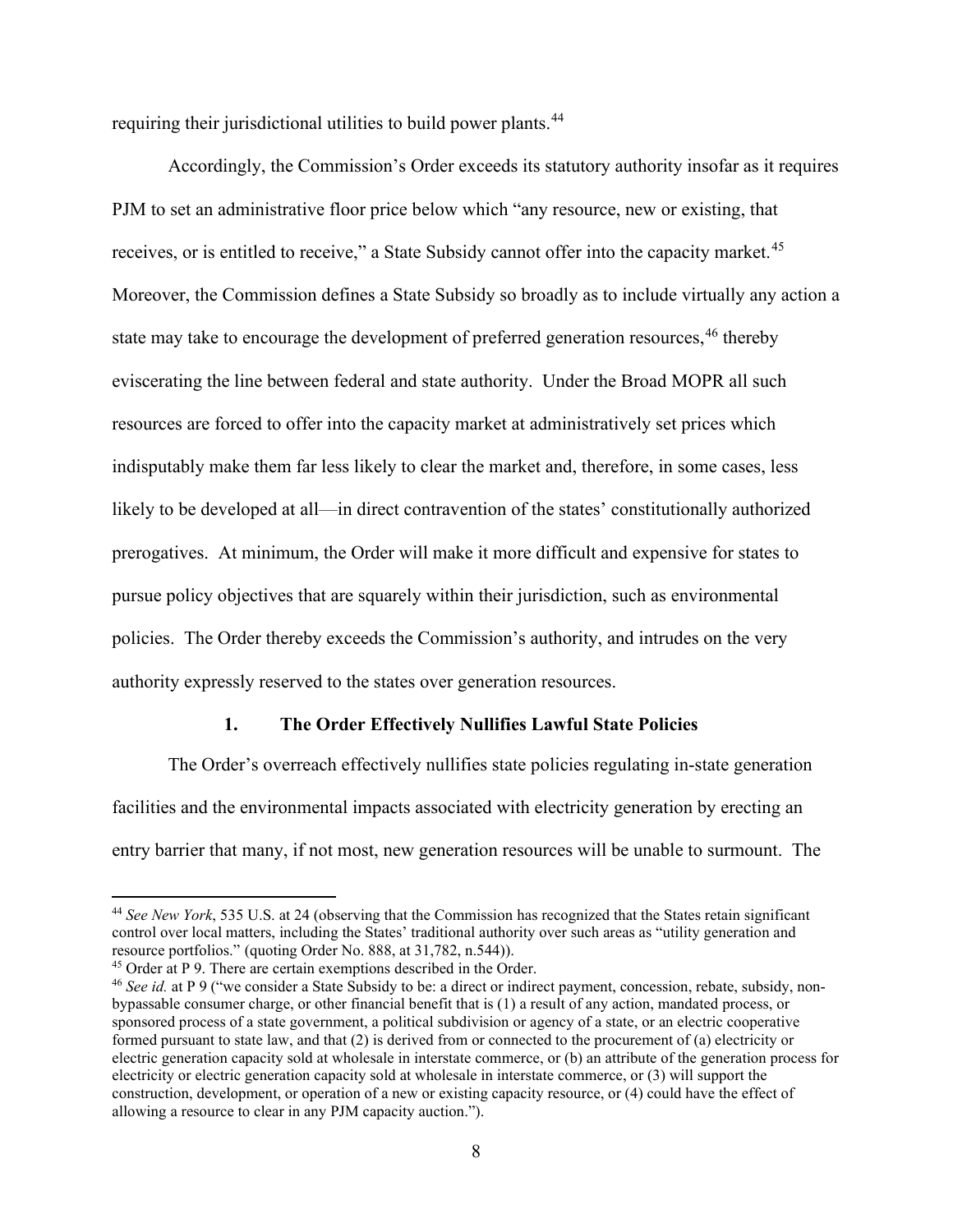Commission offers a cavalier and factually inaccurate justification for the Order—that, notwithstanding MOPR rules effectively barring significant numbers of resources from receiving capacity market revenues moving forward, states nonetheless remain free to exercise jurisdiction over generation resources because resources that fail to clear the capacity market may continue to participate in the energy and ancillary services markets.<sup>[47](#page-13-0)</sup> This defense cannot cure the Commission's invasion of state authority over generation resources expressly reserved in the FPA or their undisputed authority to regulate environmental matters. There should be no doubt that the Order will nullify state regulation of in-state generation and state environmental policies,<sup>[48](#page-13-1)</sup> and if the effect of the Commission's action is to prevent states from exercising their lawful jurisdiction, or to otherwise destine such exercises to fail, the Commission's action cannot stand. $49$ 

It is not surprising, then, that the Order goes beyond the precedent on which the Commission relies because it has no other precedent for which it can reach.<sup>50</sup> The Order cites *NJBPU*, where, after the Commission approved PJM's proposed elimination of the statemandated resource MOPR exception, the court found on review that the newly-expanded MOPR did not impermissibly dictate which resources could be used to fulfill capacity obligations, because states could still use their preferred resources; it just might be at a significantly increased cost (e.g., their ratepayers might have to pay twice for capacity).<sup>51</sup> This assumption that states are still able to use their preferred resources to achieve legitimate generation resource and environmental objectives is wrong. Indeed, the Order all but concedes that resources receiving

<span id="page-13-0"></span><sup>47</sup> *Id.* at P 7.

<span id="page-13-1"></span><sup>48</sup> *See, e.g.*, Order, Commissioner Glick Dissenting Opinion at PP 29–31 [hereinafter Glick Dissent].

<span id="page-13-2"></span><sup>49</sup> *Vill. of Old Mill Creek v. Star*, No. 17 CV 1163, 2017 WL 3008289, at \*11 (N.D. Ill. July 14, 2017).

<span id="page-13-3"></span><sup>50</sup> Order at P 7 nn.21 & 23*.*

<span id="page-13-4"></span><sup>51</sup> *NJBPU*, 744 F.3d at 97–98.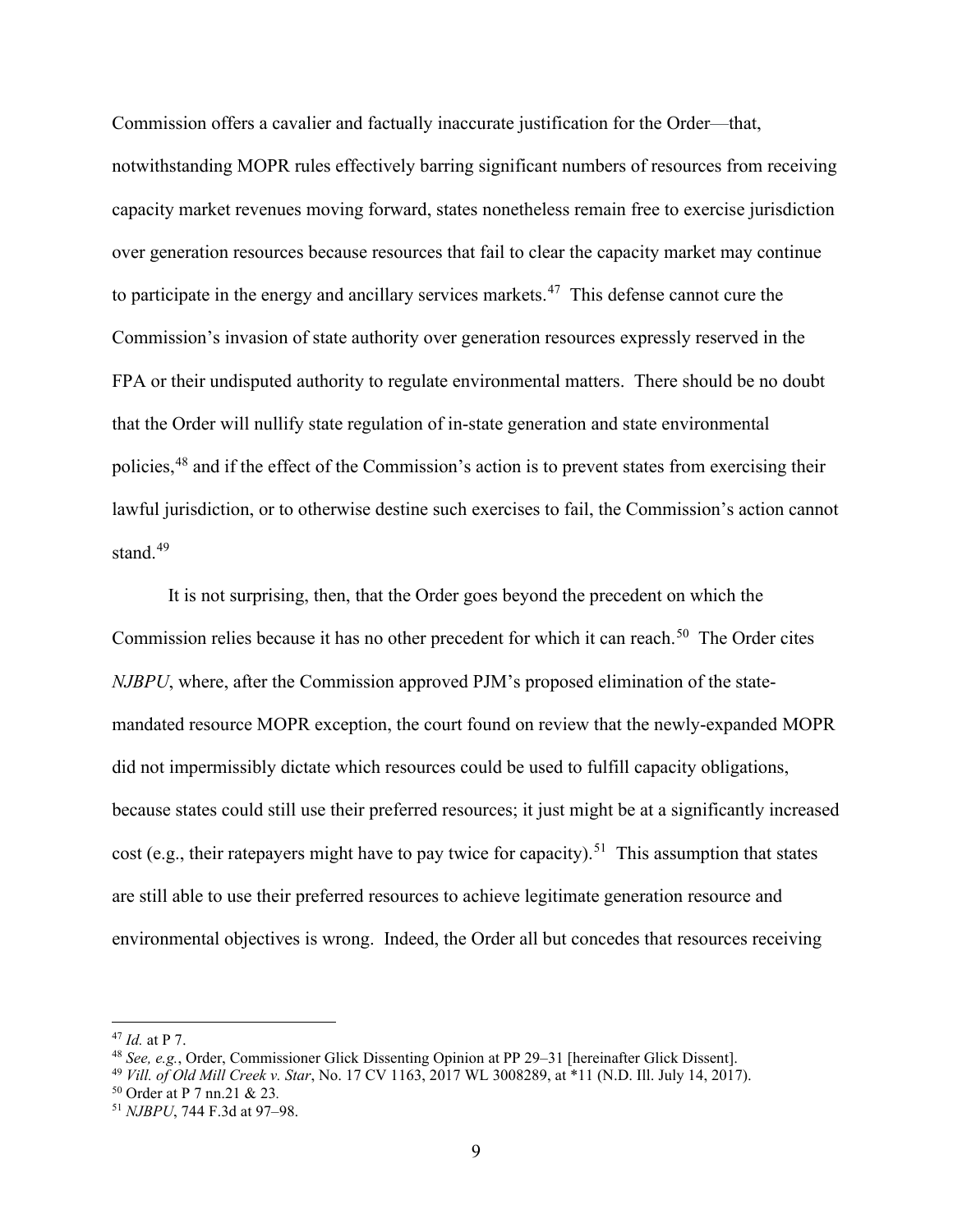State Subsidies will be effectively shut out of the capacity market,  $52$  thereby depriving those resources of any related revenues whatsoever. The fact that states are not literally prohibited from exercising jurisdiction over generation facilities, and that there might be a hypothetical scenario, no matter how unreasonable, uneconomic, or even conceptually tenuous under which those generation policies could be implemented, does not change the fact that the Order undermines, if not effectively abrogates, the states' lawful energy and environmental policies regarding such generation facilities.<sup>53</sup>

Moreover, the MOPR in *NJBPU* applied only to natural gas facilities, which the Commission concluded are the resources most likely to suppress capacity prices, and the court found the Commission's "enumerated reasons for approving the elimination of the statemandated [MOPR] exception relate directly to the wholesale price for capacity  $\dots$ <sup>54</sup> Notably, this was a targeted solution to a specific problem based on a well-reasoned and thorough analysis. The same cannot be said here. While the Order nods superficially to "price suppression," which was the rationale for the order addressed in the *NJBPU* decision, the current Order sweeps in *all* resources receiving a State Subsidy (subject to limited enumerated exceptions) regardless of whether the subsidy directly affects the market price or is tethered to the wholesale market's operation.

Furthermore, it is notable that the Commission acknowledges that applying the Broad MOPR has the effect of nullifying the effect of the law or policy to which it is targeted. In

<span id="page-14-0"></span> $52$  Order at P 7 ("resources that states choose to support, and whose offers may fail to clear the capacity market under the revised MOPR directed in this order, will still be permitted to sell energy and ancillary services in the relevant PJM markets.").

<span id="page-14-1"></span><sup>&</sup>lt;sup>53</sup> To the extent the cited New England cases also rely on this mistaken reasoning, they were wrongly decided for the same reason. Order at P 7 n.23 (citing *New England Power Generators Ass'n, Inc. v. Fed. Energy Regulatory Comm'n*, 757 F.3d 283, 290–91 (D.C. Cir. 2014); *Conn. Dep't of Pub. Util. Control v. Fed. Energy Regulatory Comm'n*, 569 F.3d 477, 481 (D.C. Cir. 2009)). 54 *NJBPU*, 744 F.3d at 97.

<span id="page-14-2"></span>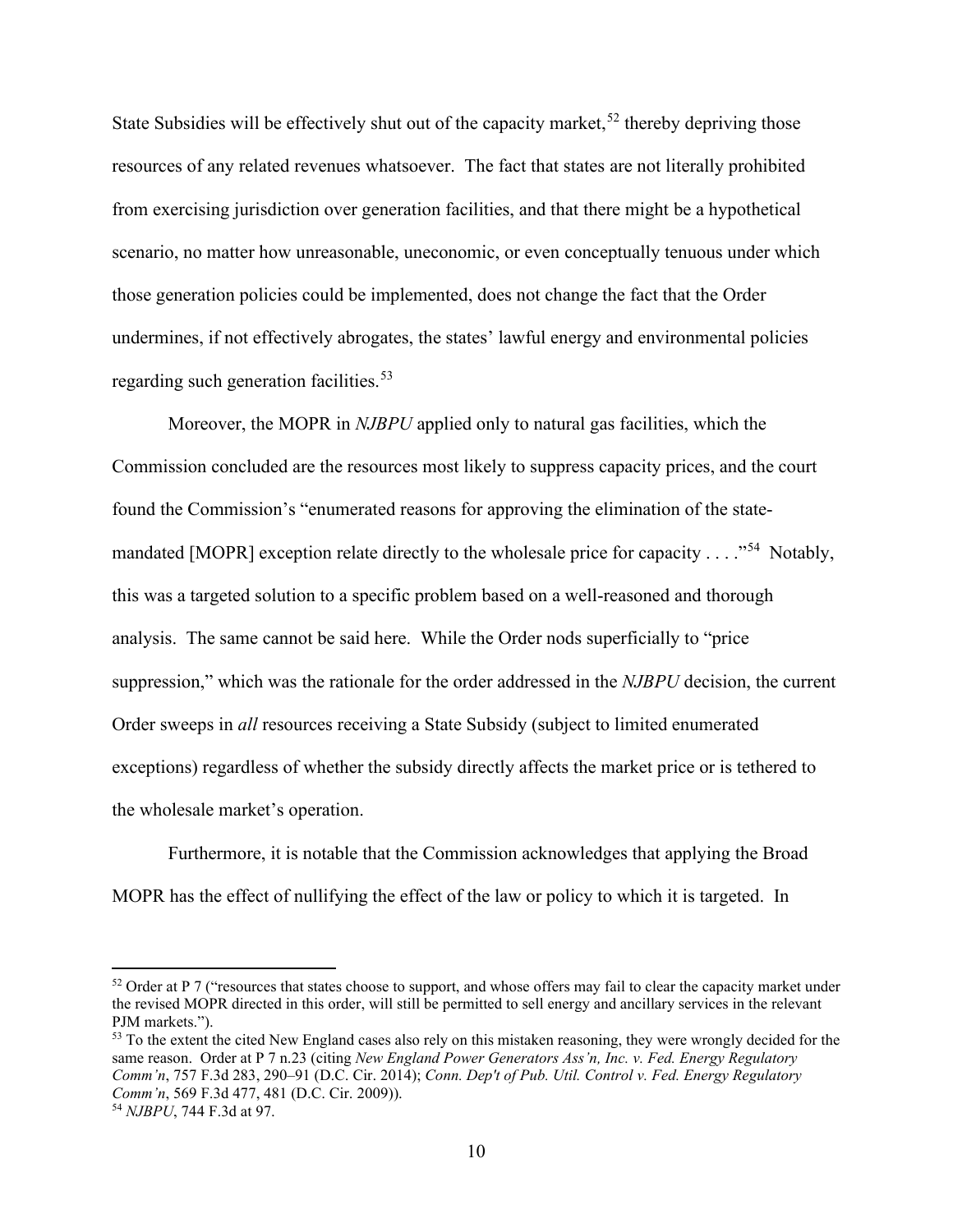concluding that it lacks legal authority to apply the Broad MOPR to federal subsidies, the Commission states that it cannot do so because such an action would *nullify* those policies.<sup>[55](#page-15-1)</sup> There is no principled rationale to support the Commission's conclusion that applying the Broad MOPR to state policies *does not* nullify them if the applying that same Broad MOPR to federal policies *does* nullify them.

#### **2. The Order Is Designed to Supersede Lawful State Policies**

<span id="page-15-0"></span>The Order is expressly designed to supersede state regulation of in-state generation facilities and state environmental policies seeking to reduce emissions from the power sector in their state and to replace those state policy decisions with federal capacity market rules that themselves "guide the orderly entry and exit of" resources.<sup>56</sup> The Order's stated purpose is to address "State Subsidies for both existing and new resources [that] are increasing, especially outof-market state support for renewable and nuclear resources."<sup>57</sup> But neither the Commission's failure to establish capacity market rules that serve the public, nor its choosing to ignore PJM's proposals for possibly repairing its market, serve to authorize the Commission to augment its jurisdiction under the FPA or to arbitrarily attack state policies without any substantial evidence behind it.

The fact that most of the state policies the Broad MOPR directly targets are expressly designed to reduce the carbon emissions of in-state electric generation facilities further

<span id="page-15-1"></span><sup>55</sup> *Compare* Order at P 89 ("This Commission may not, therefore, disregard or nullify the effect of federal legislation by finding that it would be unjust, unreasonable, or unduly discriminatory to allow a PJM capacity resource to rely on a federal subsidy that provides the resource with a competitive advantage over other resources Congress has not chosen to assist in the same way."), *with* Order at P 7 ("Nor does this order prevent states from making decisions about preferred generation resources: resources that states choose to support, and whose offers may fail to clear the capacity market under the revised MOPR directed in this order, will still be permitted to sell energy and ancillary services in the relevant PJM markets.").

<span id="page-15-3"></span><span id="page-15-2"></span><sup>&</sup>lt;sup>56</sup> Order at P 41 ("Where those state policies allow uneconomic entry into the capacity market, the Commission's jurisdiction applies, and we must ensure that wholesale rates are just and reasonable. The replacement rate directed in this order will enable PJM's capacity market to send price signals on which investors and consumers can rely to guide the orderly entry and exit of economically efficient capacity resources."). <sup>57</sup> *Id.* at PP 37–38.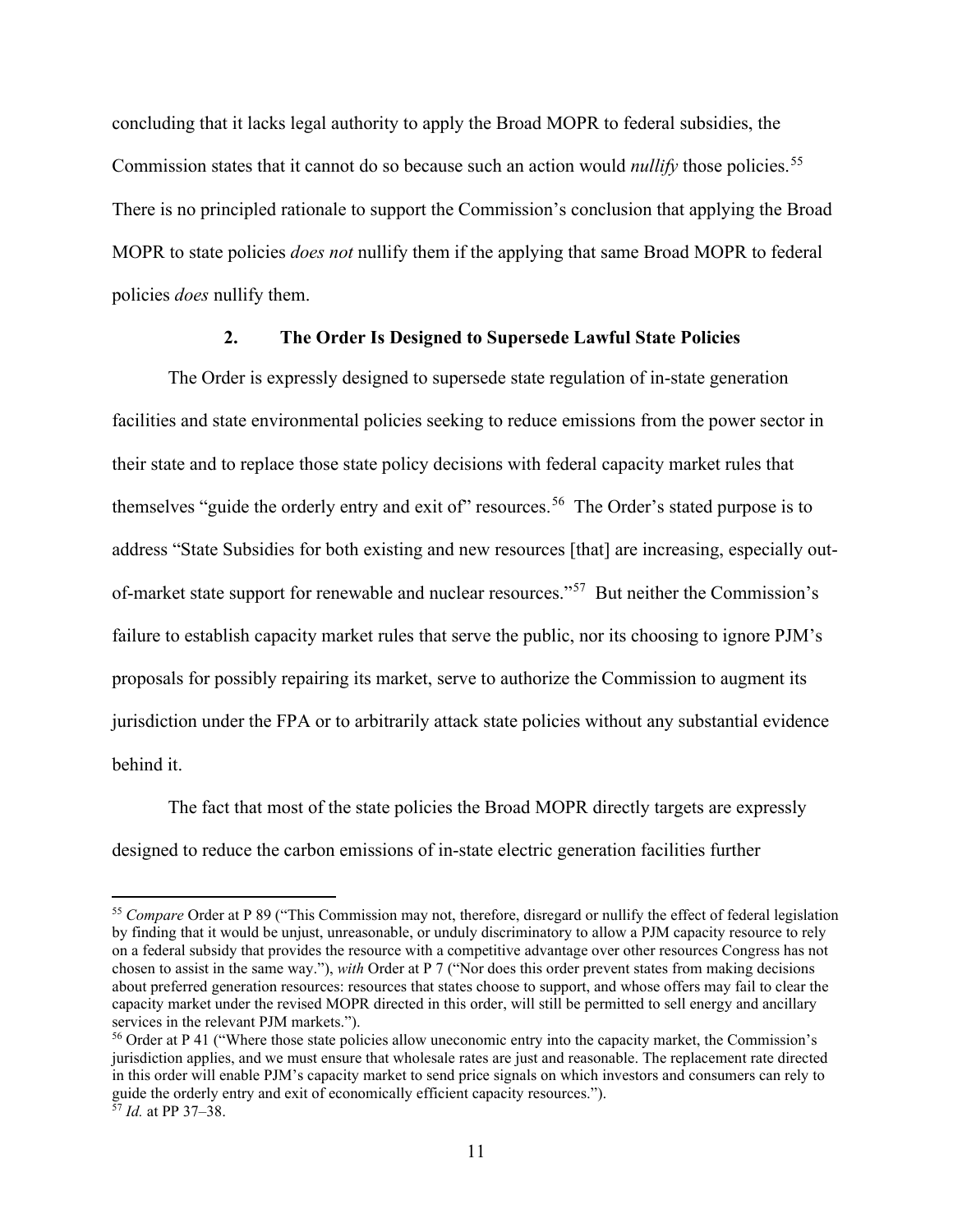undermines the Commission's claimed rationale for mitigation of State Subsidies. These policies are exclusively about reducing emissions from in-state electric generation, matters squarely within state authority, and not about the functioning of the wholesale market or setting wholesale rates. The Commission's action is designed to remove resources that satisfy the lawful objectives of these policies from the capacity market and replace them with higher-emitting resources. Just as states cannot implement generation policies that are aimed at or tethered to Commission-jurisdictional wholesale markets,<sup>[58](#page-16-0)</sup> the Commission is without authority to implement wholesale market policies that are aimed at or tethered to matters within the states' authority over their jurisdiction utilities' generation construction and resource portfolios.<sup>59</sup> Yet, the Order does precisely that—it takes direct aim at state generation laws and policies with market rules expressly aimed at undermining them, thereby impermissibly infringing upon matters reserved to the states' exclusive jurisdiction.

Moreover, while the Order suggests the expanded MOPR is directed only at price suppression, this is misleading.<sup>[60](#page-16-2)</sup> As discussed further below in Sections II.C.2 and II.C.3, the Order completely disregarded substantial evidence that not all State Subsidies, particularly RECs, actually suppress prices. The Commission also expressly rejected requests to limit the scope of State Subsidies subject to the MOPR to those that actually produce uneconomic price impacts.<sup>[61](#page-16-3)</sup> Rather than target those subsidies that are shown to produce uneconomic results, the Order targets subsidies to which a resource might be entitled even where it has not actually received them.<sup>[62](#page-16-4)</sup> The Order also rejected requests to only subject "material" State Subsidies to

<span id="page-16-0"></span><sup>58</sup> *See Hughes*, 136 S. Ct. at 1298–99 (2016); *Oneok, Inc.*, 575 U.S. at 385–86.

<span id="page-16-1"></span><sup>59</sup> *See Elec. Power Supply Ass'n*, 136 S.Ct. 760, 776–77 (quoting *Oneok, Inc.*, 575 U.S. at 385). 60 *See* Order at PP 39, 138.

<span id="page-16-2"></span>

<span id="page-16-4"></span><span id="page-16-3"></span><sup>&</sup>lt;sup>61</sup> *Id.* at P 72 ("We reject intervenors' argument that mitigation under the expanded MOPR should only be triggered if the out-of-market support received by a resource can be demonstrated to actually allow a resource to uneconomically enter or remain in the market, thereby suppressing prices."). <sup>62</sup> *Id.* at P 76.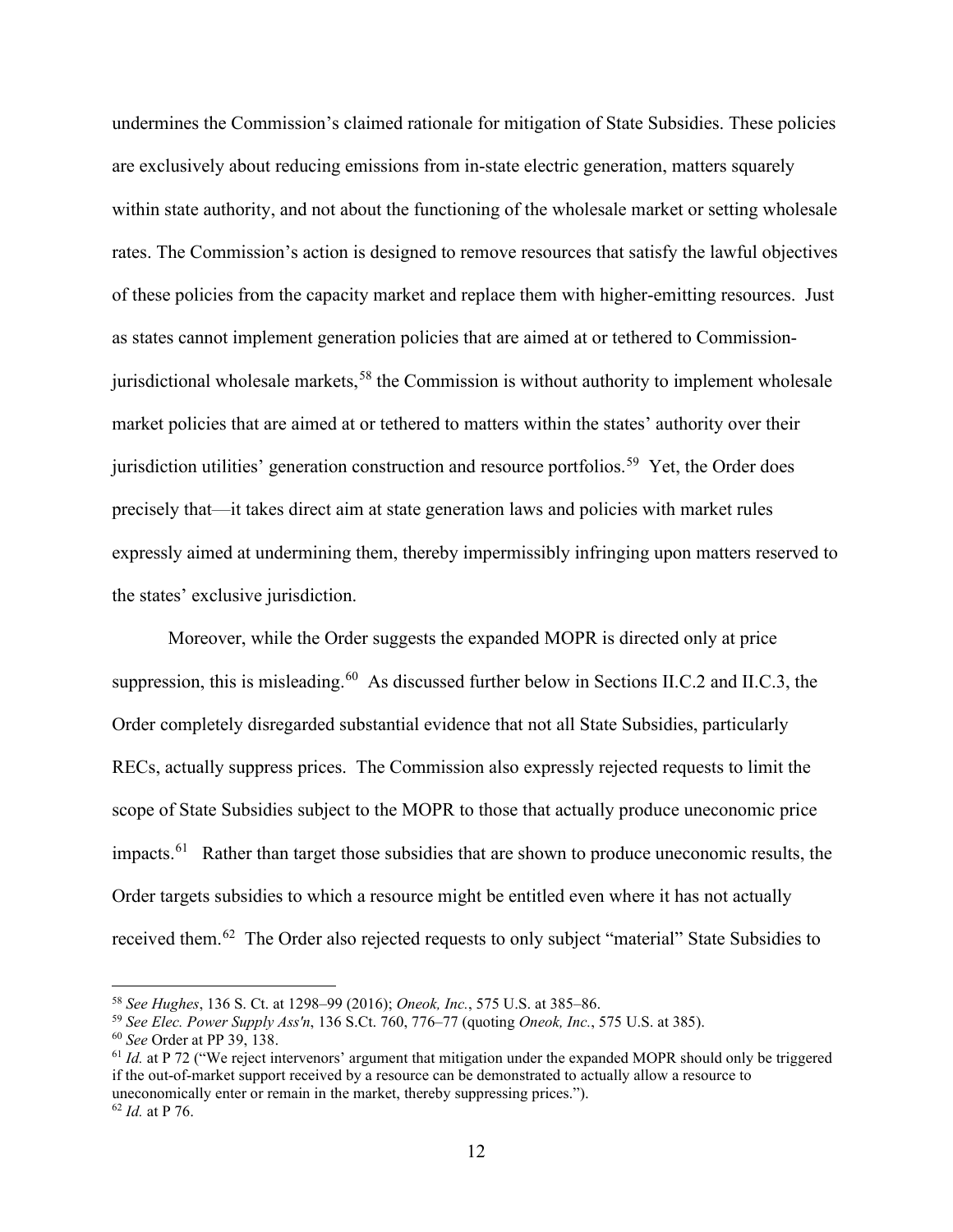the MOPR,<sup>[63](#page-17-1)</sup> and determined that Self-Supply resources should be deemed to be State Subsidies subject to the MOPR, because "it is not clear why utilities in states that prefer the vertical integration model should be afforded a competitive advantage."[64](#page-17-2) Of course the Commission does not say exactly why *not* treating Self-Supply resources as a State Subsidy necessarily would provide them with such an advantage. None of this is consistent with targeting price suppression; there is little, if any, indication that the Order's objective was anything other than targeting and supplanting lawful stated policies.<sup>[65](#page-17-3)</sup>

### **3. The Order Exceeds the Commission's Jurisdiction by Improperly Mitigating Non-Jurisdictional State Subsidies that Do Not Directly Affect Capacity Market Prices**

<span id="page-17-0"></span>While the Commission has authority to establish wholesale capacity market rules, <sup>[66](#page-17-4)</sup> that authority is limited to practices "directly affecting" the wholesale rate.<sup>67</sup> As discussed, the Supreme Court has ruled that for there to be a direct effect on rates, the state practice must itself be tethered to the market's operation, such as by including a requirement that the resource bid into the market at a specific price.<sup>68</sup> By defining a State Subsidy so broadly as to include "direct" or indirect" benefits, and those that merely "could" result in a resource clearing PJM's capacity auction, and by ignoring the operational connection between a state subsidy and the wholesale market's operation, the Commission plainly has crossed the jurisdictional divide and has exceeded its proper authority. Tellingly, the Commission cites no precedent to support this departure, nor can it.

<span id="page-17-2"></span><span id="page-17-1"></span><sup>63</sup> *Id.* at P 77. 64 *Id.* at P 204.

<span id="page-17-3"></span><sup>65</sup> As described further below in Sections II.C.2 and II.C.3, even assuming that the Commission had the authority to promulgate the Order, by not targeting State Subsidies that suppress capacity market prices, the Order is also arbitrary and capricious.<br><sup>66</sup> NJBPU, 744 F.3d at 97–98.

<span id="page-17-6"></span><span id="page-17-5"></span><span id="page-17-4"></span><sup>66</sup> *NJBPU*, 744 F.3d at 97–98. 67 *See Elec. Power Supply Ass'n*, 136 S.Ct. at 774. 68 *Hughes*, 136 S. Ct. at 1298–99.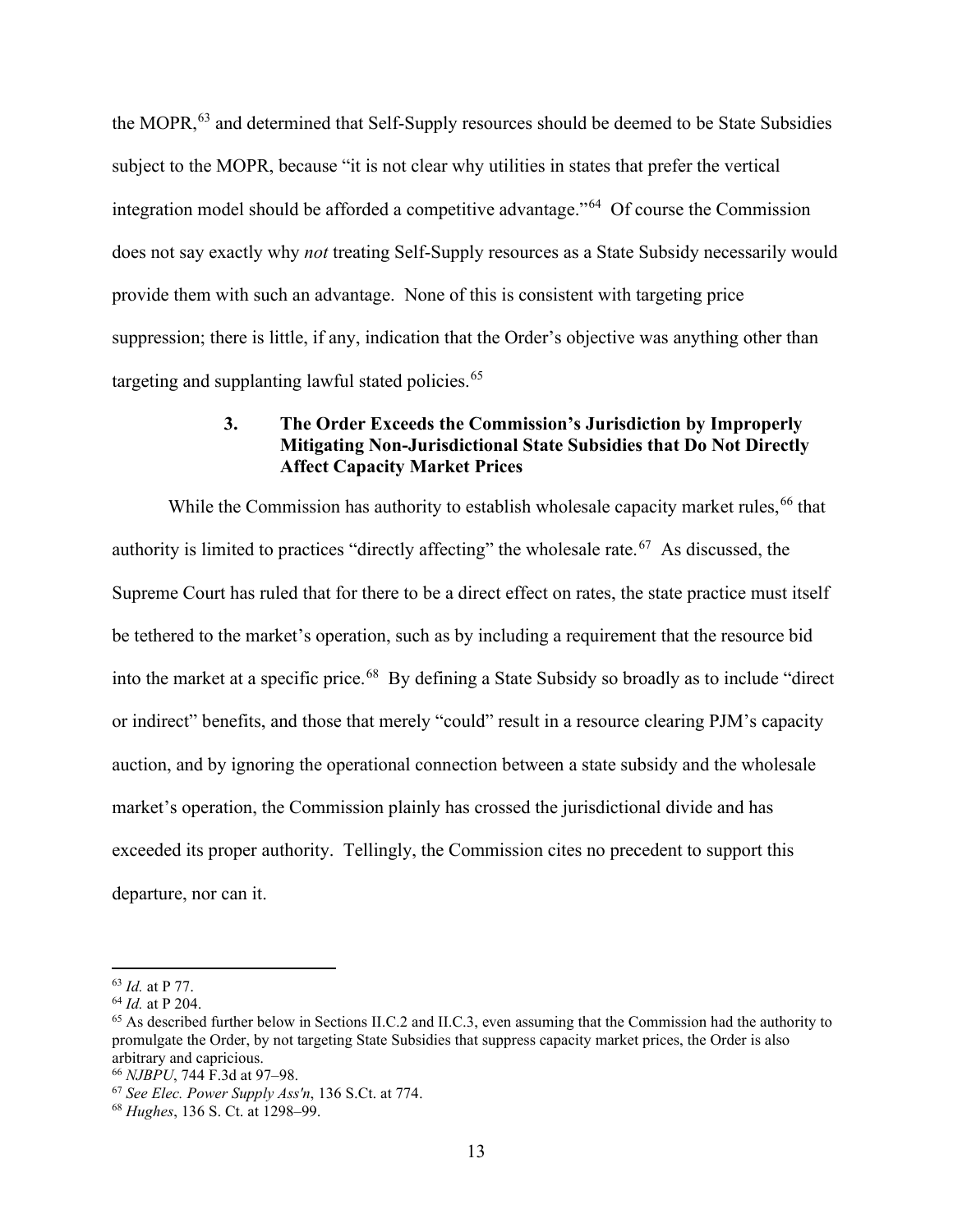In its Order, the Commission states that it did not intend that every single form of state financial assistance fall under the MOPR's ambit.<sup>69</sup> But this is not reflected in the State Subsidy definition, which goes far beyond subsidies "tethered" to wholesale market participation to include virtually any state action that may even hypothetically allow a resource to clear the Reliability Pricing Model ("RPM"). Indeed, a State Subsidy expressly includes any "direct *or indirect* payment, concession, rebate, subsidy, non-bypassable consumer charge, or other financial benefit that . . . *could* have the effect of allowing a resource to clear in any PJM capacity auction."[70](#page-18-1) This could potentially include unbundled RECs, even though the Commission has previously held that unbundled REC transactions "do[] not affect wholesale electricity rates, and the charge for the unbundled RECs is not a charge in connection with a wholesale sale of electricity."<sup>71</sup>

Moreover, based on the Commission's definition of State Subsidy, if a town were to offer local permitting support to develop a specific new type of energy resource on a particular plot of land, and such program was not tied solely to "generic industrial development and local siting support,"<sup>[72](#page-18-3)</sup> such program would also appear to be swept into the definition of State Subsidy. As this simple hypothetical example shows, the Order's proposed definition of State Subsidy is egregiously broad, as issues far removed from the Commission's jurisdiction over the "transmission of electric energy in interstate commerce and to the sale of electric energy at wholesale in interstate commerce",  $73$  such as local land use, would now effectively be regulated by the Commission. Interpreting the scope of the Commission's authority in this manner is

<span id="page-18-0"></span> $69$  Order at P 68 ("This definition is not intended to cover every form of state financial assistance that might indirectly affect FERC-jurisdictional rates or transactions; nor is it intended to address other commercial externalities or opportunities that might affect the economics of a particular resource.").

<span id="page-18-1"></span><sup>70</sup> Order at P 9 (emphasis added).

<span id="page-18-2"></span><sup>71</sup> *WSPP, Inc.*, 139 FERC ¶ 61,061, at P 24 (2012).

<span id="page-18-3"></span><sup>72</sup> *See* Order at P 83.

<span id="page-18-4"></span><sup>73</sup> *See* 16 U.S.C. § 824(b).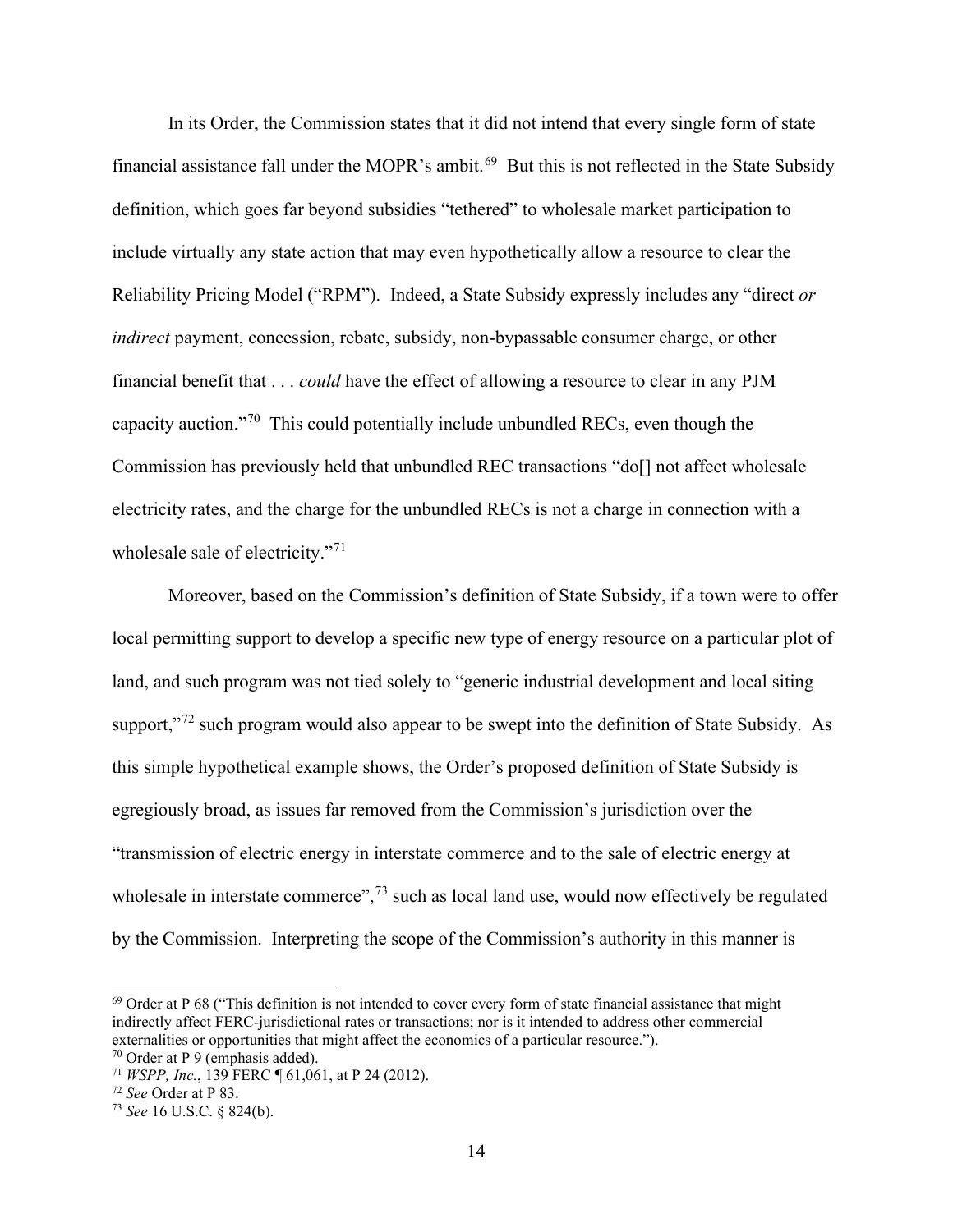directly contrary to the Supreme Court's ruling in *FERC v. EPSA*, where the Court acknowledged that "if indirect or tangential impacts on wholesale electricity rates" were sufficient to trigger the Commission's jurisdiction, "FERC could regulate now in one industry, now in another, changing a vast array of rules and practices to implement its vision of reasonableness and justice. We cannot imagine that was what Congress had in mind."[74](#page-19-0)

Consistent with this and other applicable precedent, the Commission was required to come up with a definition of State Subsidy that avoids regulating indirect or tangential impacts on Commission-jurisdictional rates. Notably, the Commission had ample opportunity to do so based on the record before it. For example, the Commission should have at least excluded state subsidies that would not be expected to have any material effect on wholesale rates, and with regard to which no substantial evidence has been offered. For instance, PJM proposed materiality thresholds (e.g. 20 MW or smaller resources would not be subject to the MOPR, and a subsidy constituting less than one percent of a resource's revenues would not trigger the MOPR), but the Commission rejected these thresholds, choosing instead to apply the MOPR to all resources regardless of whether they impact prices.<sup>[75](#page-19-1)</sup> The Commission theorizes that aggregating all small resources "may" impact prices, but it provides no record evidence of how many small resources exist or whether their participation would, in fact, have any direct price impact whatsoever.<sup>[76](#page-19-2)</sup> There is nothing in the record that would support applying the MOPR to resources that are 20 MW or smaller, or to resources receiving less than one percent of their revenues from a State Subsidy. Furthermore, even if it could reasonably be shown that such resources possibly could impact capacity market prices, there no evidence presented, nor any

<span id="page-19-0"></span><sup>74</sup> *See Elec. Power Supply Ass'n*, 136 S.Ct. at 774.

<span id="page-19-1"></span><sup>75</sup> Order at PP 90–91, 98–99.

<span id="page-19-2"></span><sup>&</sup>lt;sup>76</sup> *Id.* at P 98 ("Since, on aggregate, small State-Subsidized Resources may have the ability to impact capacity prices, adopting a materiality threshold would undermine the very purpose of our action here.").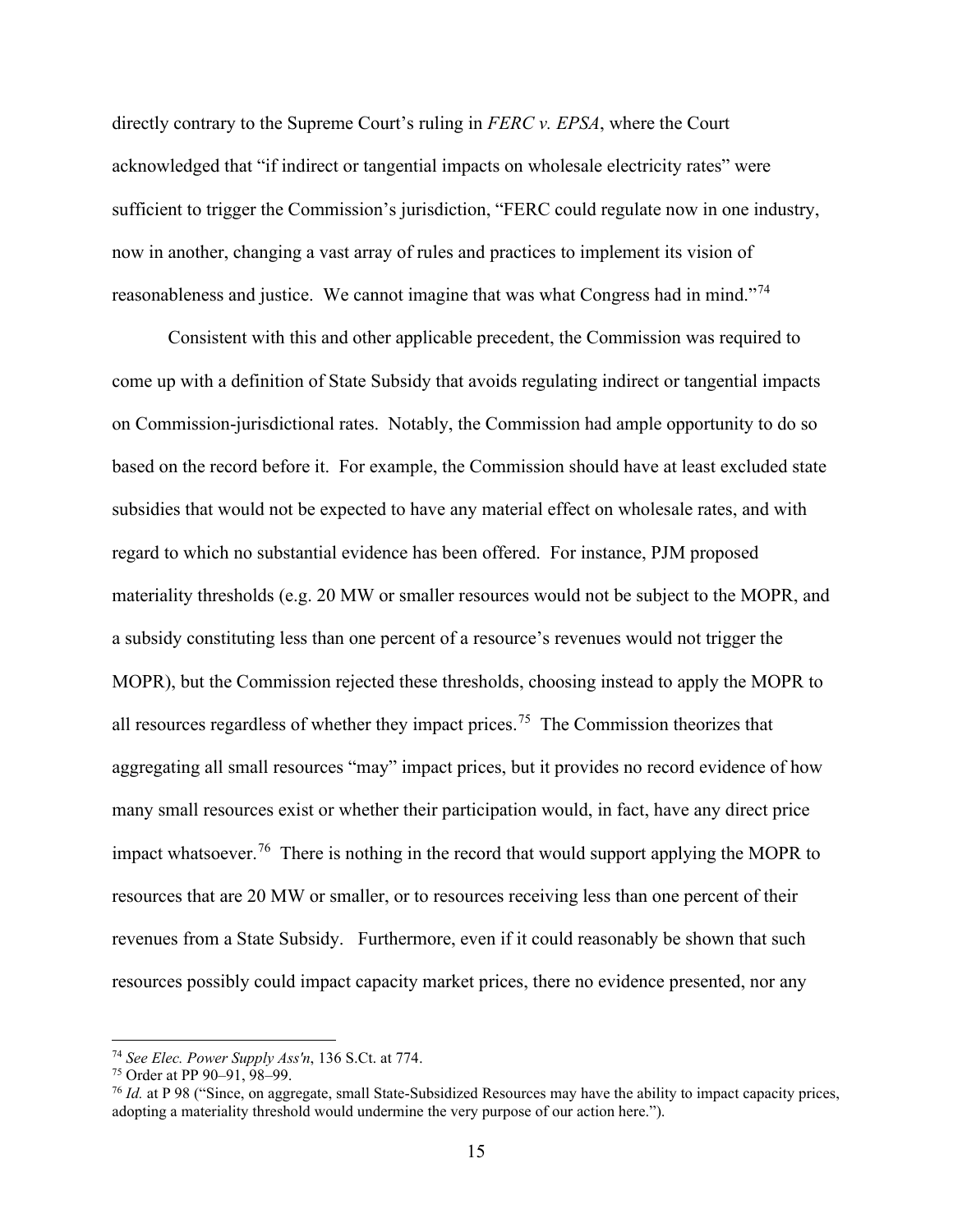argument or analysis offered by the Commission, showing that such impact would be anything other than *de minimis*.

Similarly, the Order presented no evidence and offered no analysis for subjecting State Subsidies procured via competitive processes to the MOPR.<sup>77</sup> If a resource competed in a state program for benefits such as RECs or to receive a power purchase agreement, the State Subsidy was competitively obtained, resulted from competitive market dynamics and should not be subject to the MOPR. Further, the Order presented no evidence or offered no analysis for subjecting carbon allowances, such as Regional Greenhouse Gas Initiative ("RGGI") allowances, to the MOPR. Generators in states participating in RGGI are required to hold allowances corresponding to carbon emitted.[78](#page-20-1) While it is possible a resource may buy and sell these allowances in various commercial transactions, and a single transaction taken alone could confer a financial benefit, compliance with RGGI typically represents a net cost to generators and should be excluded from State Subsidies triggering the MOPR.

Moreover, the Order improperly subjects voluntary RECs to the MOPR. Voluntary RECs are sold "to a purchaser that is not required by a state program to purchase the REC, and that purchaser does not receive any state financial inducement or credit for the purchase of the REC,"<sup>[79](#page-20-2)</sup> and are distinct from RECs used to comply with state RPS programs. Even assuming that the Commission grants the Clean Energy Associations' request in Section III.A, and clarifies

<span id="page-20-0"></span><sup>77</sup> While the Commission "agree[d] with intervenors who argue that the MOPR should take into account the competitiveness of State-Subsidized Resources," *see id.* at P 73, the Commission's proposed mechanism for ensuring competitive offers from State Subsidized resources, the Unit Specific Exemption, will not in fact do so. *See infra* Section II.C.6.<br><sup>78</sup> *Elements of RGGI*, REG'L GREENHOUSE GAS INITIATIVE, [https://www.rggi.org/program-overview-and-](https://www.rggi.org/program-overview-and-design/elements)

<span id="page-20-1"></span>[design/elements](https://www.rggi.org/program-overview-and-design/elements) (last visited Jan. 13, 2020) ("Within the RGGI states, fossil-fuel-fired electric power generators with a capacity of 25 megawatts (MW) or greater ('regulated sources') are required to hold allowances equal to their CO2 emissions over a three-year control period.").

<span id="page-20-2"></span><sup>79</sup> *See* PJM Initial Submission of PJM Interconnection, Docket No. EL16-49-000 et al., at 21 (Oct. 2, 2018) [hereinafter PJM Initial Submission].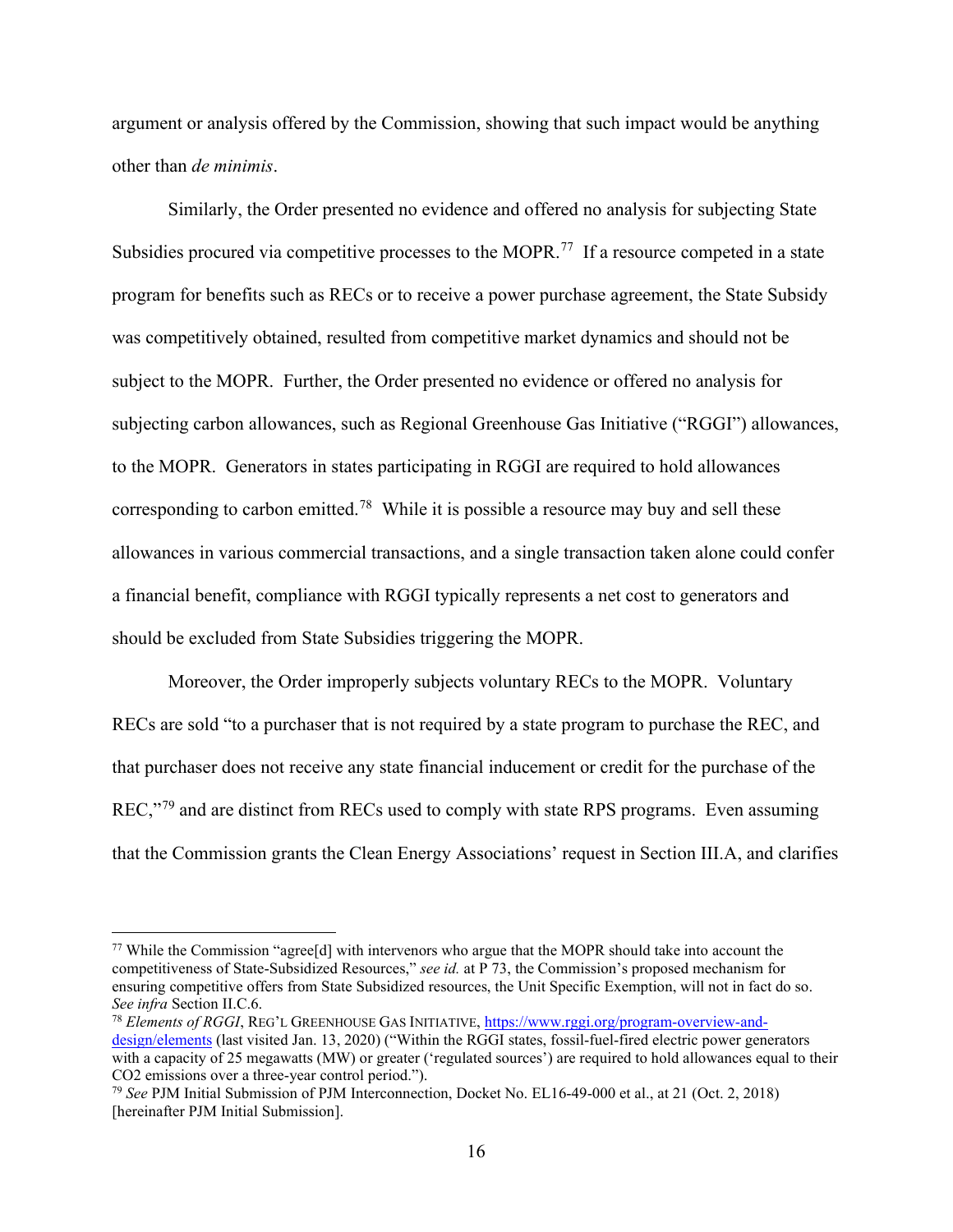that it did not intend to apply the MOPR to voluntary RECs that can be identified as voluntary RECs by Market Sellers prior to submitting offers into an applicable capacity market auction, the MOPR *will apply* to voluntary RECs that cannot be identified as voluntary by Market Sellers prior to submitting offers into an applicable capacity market auction, but that nonetheless *do not in fact meet the Commission's own definition of being a State Subsidy* because they are not "[a] direct or indirect payment, concession, rebate, subsidy, non-bypassable consumer charge, or other financial benefit that is (1) a result of any action, mandated process, or sponsored process of a state government, a political subdivision or agency of a state, or an electric cooperative formed pursuant to state law."[80](#page-21-2) 

Market power mitigation measures should not be extended to attributes that are not incorporated in Commission-jurisdictional markets, and that even under the plain language of the Order, are not the direct product of state policy. While it may be difficult for PJM or the Commission to distinguish between voluntary RECs and RECs that meet the Commission's definition of State Subsidy in every instance at the time of a capacity market auction qualification process, that does not allow the Commission to implement a market mitigation tool that will, by its own design, effectively regulate attributes *that are entirely outside of the Commission's jurisdiction* (in this case, environmental attributes voluntarily procured by consumers)*.* 

#### <span id="page-21-0"></span>**The Order Is Inconsistent with the Federal Power Act**  $\mathbf{R}$ .

### **1. The Order Fails to Meet the Commission's Statutory Burden Under Section 206 of the FPA**

<span id="page-21-1"></span>Even assuming *arguendo* that the Commission did not exceed its authority under the FPA in issuing the Order, the Order failed to meet the Commission's statutory burden under Section

<span id="page-21-2"></span><sup>80</sup> *See* Order at P 67.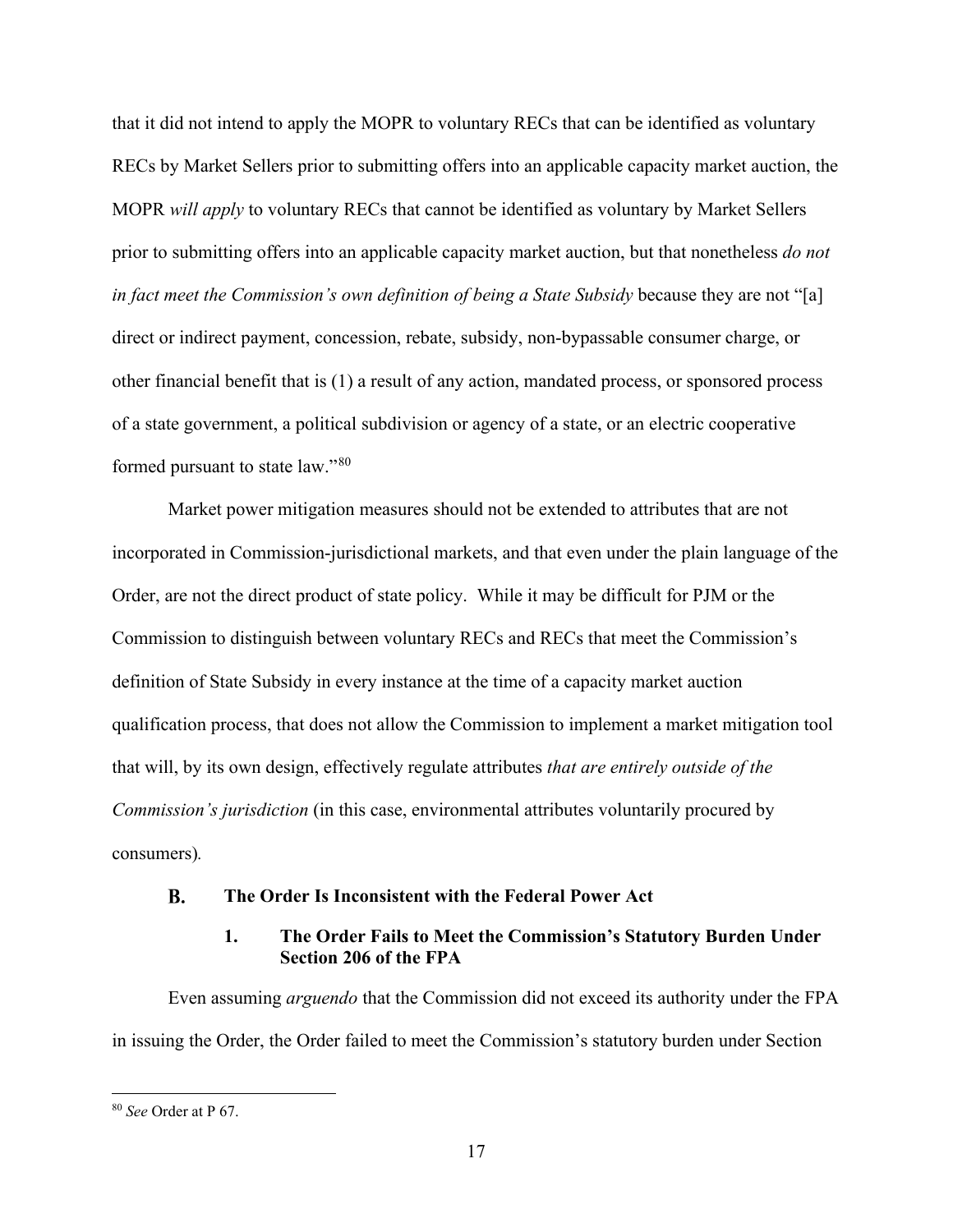206 of the FPA. When acting under Section 206 of the FPA, the Commission "itself may

establish the just and reasonable rate, provided that it first determines that a rate set by a public utility is unjust [] [or] unreasonable  $\dots$  .  $"^{81}$  $"^{81}$  $"^{81}$  Moreover, "[t] he directive to impose a just and reasonable rate . . . is triggered *only* by the Commission's finding that the existing one is 'unjust[ ] [or] unreasonable . . . .'".[82](#page-22-1) As the D.C. Circuit has stated:

a finding that an existing rate is unjust and unreasonable is the "condition precedent" to FERC's exercise of its section 206 authority to change that rate. Section 206 therefore imposes a "dual burden" on FERC. Without a showing that the existing rate is unlawful, FERC has no authority to impose a new rate. Thus, while "[t]he 'just and reasonable' lodestar is no loftier under section 206 than under section 205," the showing required of FERC to exercise its section 206 authority to change an existing rate is different from anything required for FERC to approve a utility's proposed rate adjustment under section  $205.^{83}$  $205.^{83}$  $205.^{83}$ 

Accordingly, in order to satisfy its statutory burden under Section 206 of the FPA, the

Commission first needed to show why PJM's existing capacity market is unjust and unreasonable. For the reasons specified herein and in the Clean Energy Associations' Request for Rehearing, the Commission has failed to demonstrate why PJM's current capacity market design is unjust and unreasonable.<sup>84</sup> Moreover, in order to satisfy its "dual burden" under Section 206 of the FPA, the Commission is required to do more than merely declare, without sufficient evidentiary support, that PJM's current capacity market is "*per se* unjust and unreasonable,"[85](#page-22-4) as it has effectively done. As described further in Section II.C, the Order's proposed Broad MOPR is arbitrary and capricious and the result of unreasoned decision making. While courts "defer to FERC's expertise in ratemaking cases, the Commission's decision must

<span id="page-22-0"></span><sup>81</sup> *Cities of Bethany v. Fed. Energy Regulatory Comm'n*, 727 F.2d 1131, 1143 (D.C. Cir. 1984).

<span id="page-22-1"></span><sup>82</sup> *[Am. Gas Ass'n v. Fed. Energy Regulatory Comm'n](https://1.next.westlaw.com/Link/Document/FullText?findType=Y&serNum=1990125041&pubNum=0000350&originatingDoc=Ia7ce1d90234811e7815ea6969ee18a03&refType=RP&fi=co_pp_sp_350_1504&originationContext=document&transitionType=DocumentItem&contextData=(sc.UserEnteredCitation)#co_pp_sp_350_1504)*, 912 F.2d 1496, 1504 (D.C. Cir. 1990) (emphasis added) (quoting [15 U.S.C. § 717d\(a\)\)](https://1.next.westlaw.com/Link/Document/FullText?findType=L&pubNum=1000546&cite=15USCAS717D&originatingDoc=Ia7ce1d90234811e7815ea6969ee18a03&refType=RB&originationContext=document&transitionType=DocumentItem&contextData=(sc.UserEnteredCitation)#co_pp_8b3b0000958a4).

<span id="page-22-2"></span><sup>83</sup> *Emera Me. v. Fed. Energy Regulatory Comm'n*, 854 F.3d 9, 25 (D.C. Cir. 2017) (citations omitted).

<span id="page-22-4"></span><span id="page-22-3"></span><sup>84</sup> *See, e.g.*, Clean Energy Associations' Request for Rehearing at 11–25. 85 *See Emera Me.*, 854 F.3d at 27.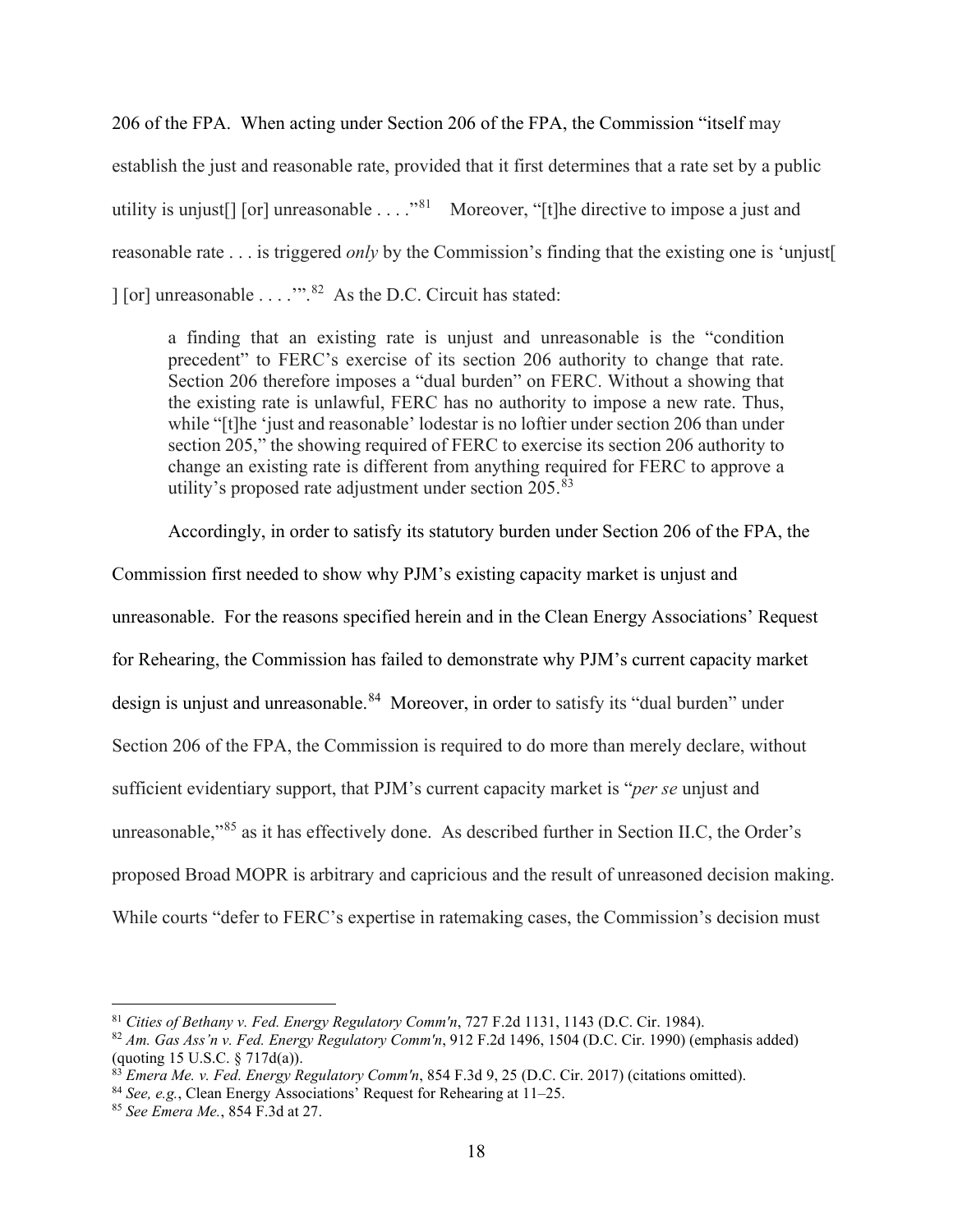actually be the result of reasoned decision-making to receive that deference. Without further explanation, a bare conclusion that an existing rate is 'unjust and unreasonable' is nothing more than 'a talismanic phrase that does not advance reasoned decision making.<sup>"86</sup> Accordingly, the Commission has utterly failed to meet its statutory burden under Section 206 of the FPA.

### **2. The Order Will Not Result in Just and Reasonable Rates**

<span id="page-23-0"></span>Several significant flaws in the Order render it unlawful under the FPA, which requires that rates be just and reasonable, and not unduly discriminatory or preferential.<sup>87</sup> These issues must be understood within the Commission's modern application of its statutory authority, in which "overseeing the integrity of the interstate energy markets" serves to ensure just and reasonable rates.<sup>88</sup> However, the Order would actually harm the integrity of PJM's capacity market for several reasons.

First, the new replacement rate is unjust and unreasonable because it replaces the interaction of supply and demand with a broad administrative intervention that raises costs for consumers, with no associated benefits or connection to any identified market failure. Administrative intervention is not justified here because there is no identified market power, manipulation, or other market failure. As a general matter, administrative interventions in the past have been aimed at preventing the exercise of market power, consistent with court determinations that transactions in the absence of market power can be assumed to be reasonable.<sup>[89](#page-23-4)</sup> Previous applications of the MOPR were based specifically on identified instances

<span id="page-23-1"></span><sup>86</sup> *See id.* (quoting *TransCanada Power Mktg. Ltd. v. Fed. [Energy Regulatory Comm'n](https://1.next.westlaw.com/Document/I59a96b5aa8da11e5b86bd602cb8781fa/View/FullText.html?originationContext=docHeader&contextData=(sc.DocLink)&transitionType=Document&needToInjectTerms=False&docSource=470db733449a44a9abcfe5a6be6f0b6b)*, 811 F.3d 1, 12 (D.C. Cir. 2015)).

<span id="page-23-2"></span> $8716$  U.S.C. § 824e(a).

<span id="page-23-4"></span><span id="page-23-3"></span><sup>88</sup> *NJBPU*, 744 F.3d at 81 ("Rather than setting rates for each public utility, FERC now seeks to ensure that marketbased rates are 'just and reasonable' largely by overseeing the integrity of the interstate energy markets."). <sup>89</sup> "[I]n a competitive market, where neither buyer nor seller has significant market power, it is rational to assume that the terms of their voluntary exchange are reasonable, and specifically to infer that the price is close to marginal cost, such that the seller makes only a normal return on its investment." *Tejas Power Corp. v. Fed. Energy*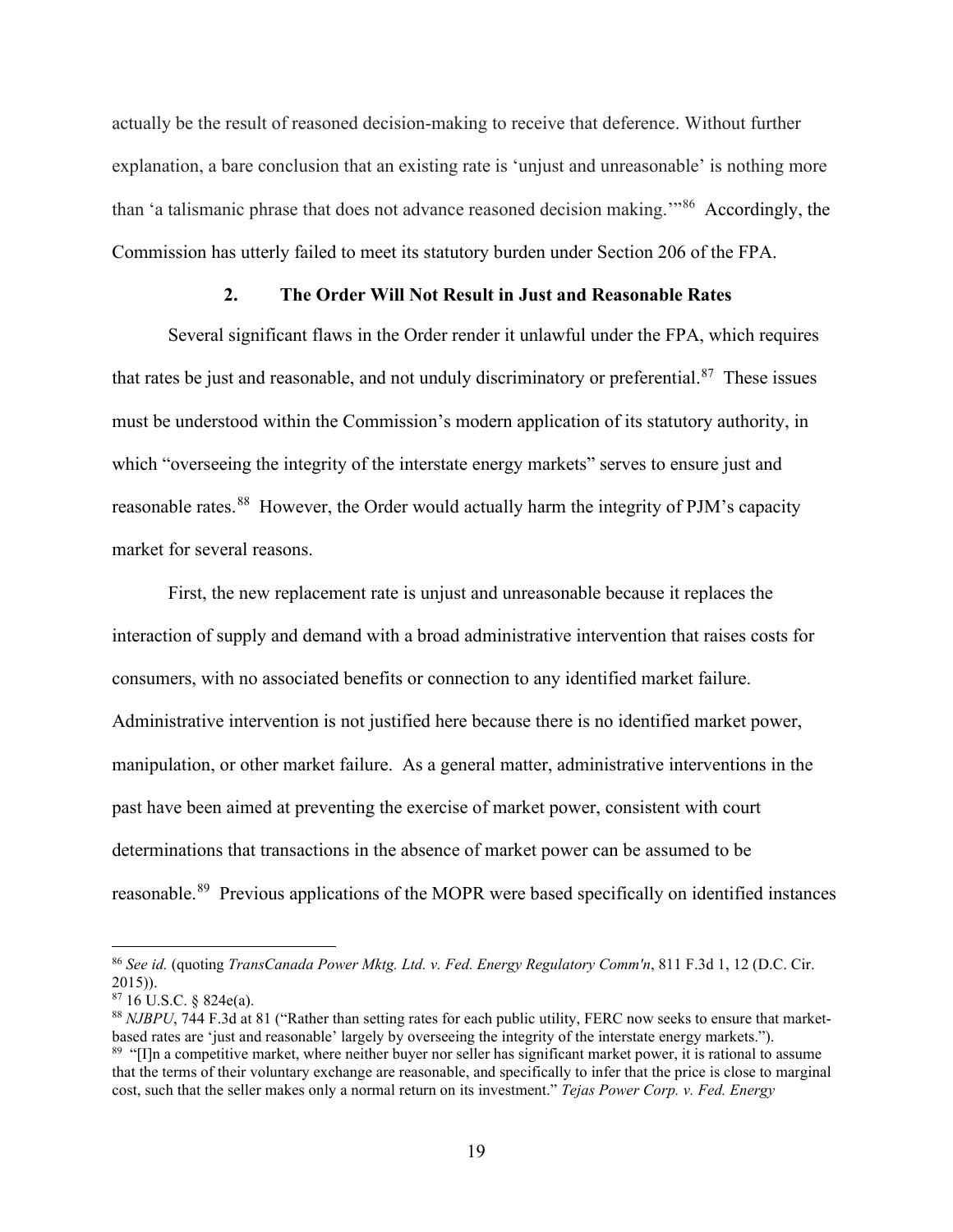of monopsony (buyer-side) market power. In fact, the Commission's original order approving the MOPR in PJM stated, "[t]he Commission finds the Minimum Offer Price Rule a reasonable method of assuring that net buyers do not exercise monopsony power by seeking to lower prices through Self-Supply."<sup>[90](#page-24-0)</sup> The Commission's later approvals of changes to the MOPR stated, "[w]e begin our analysis with a review of the MOPR's underlying objectives. PJM's MOPR is a mechanism that seeks to prevent the exercise of buyer-side market power."[91](#page-24-1) Whether market power was present or absent was also the basis for allowing exemptions to state policy mitigation.<sup>92</sup>

Here there is no evidence of monopsony power or other form of market power or market failure, and the Commission makes no such finding, violating longstanding Commission policy of mitigating only resources with identified market power. Instead, the Order abandons nearly 30 years of Commission policy and court decisions related to what constitutes a just and reasonable rate in a market context.<sup>[93](#page-24-3)</sup> Since the Commission began allowing market-based rates, sellers have always been allowed to sell at rates below those which recover capital costs. Further, most market-based sales over the history of wholesale power markets have been from units that have had their capital costs recovered from retail customers under state policy actions approving the units for inclusion in a utility rate base. Many market-based sales from renewable

*Regulatory Comm'n*, 908 F.2d 998, 1004 (D.C. Cir. 1990). *See also Fed. Power Comm'n v. Texaco, Inc.*, 417 U.S. 380, 397 (1974) (Congress has "subject[ed] producers to regulation because of anticompetitive conditions in the industry"); *Elizabethtown Gas Co. v. Fed. Energy Regulatory Comm'n*, 10 F.3d. 866, 870 (D.C. Cir. 1993). <sup>90</sup> *PJM Interconnection, L.L.C.*, 117 FERC ¶ 61,331, at P 104 (2006).

<span id="page-24-1"></span><span id="page-24-0"></span><sup>91</sup> *PJM Interconnection, L.L.C.*, 143 FERC ¶ 61,090, at P 20 (2013).

<span id="page-24-2"></span><sup>92</sup> *See e.g.*, *id.* at PP 53, 107; *PJM Interconnection, L.L.C.*, 153 FERC ¶ 61,066, at PP 32, 52 (2015); *ISO New England Inc. and New England Power Pool Participants Comm.*, 158 FERC ¶ 61,138, at P 10 (2017).

<span id="page-24-3"></span><sup>93</sup> *See, e.g., California* ex rel. *Lockyer v. FERC*, 383 F.3d 1008, (9th Cir. 2004) (evaluating the Commission's market-based rate tariff programs and explaining that "in a competitive market, where neither buyer nor seller has significant market power, it is rational to assume that the terms of their voluntary exchange are reasonable, and specifically to infer that the price is close to marginal cost, such that the seller makes only a normal return on its investment" (citations omitted).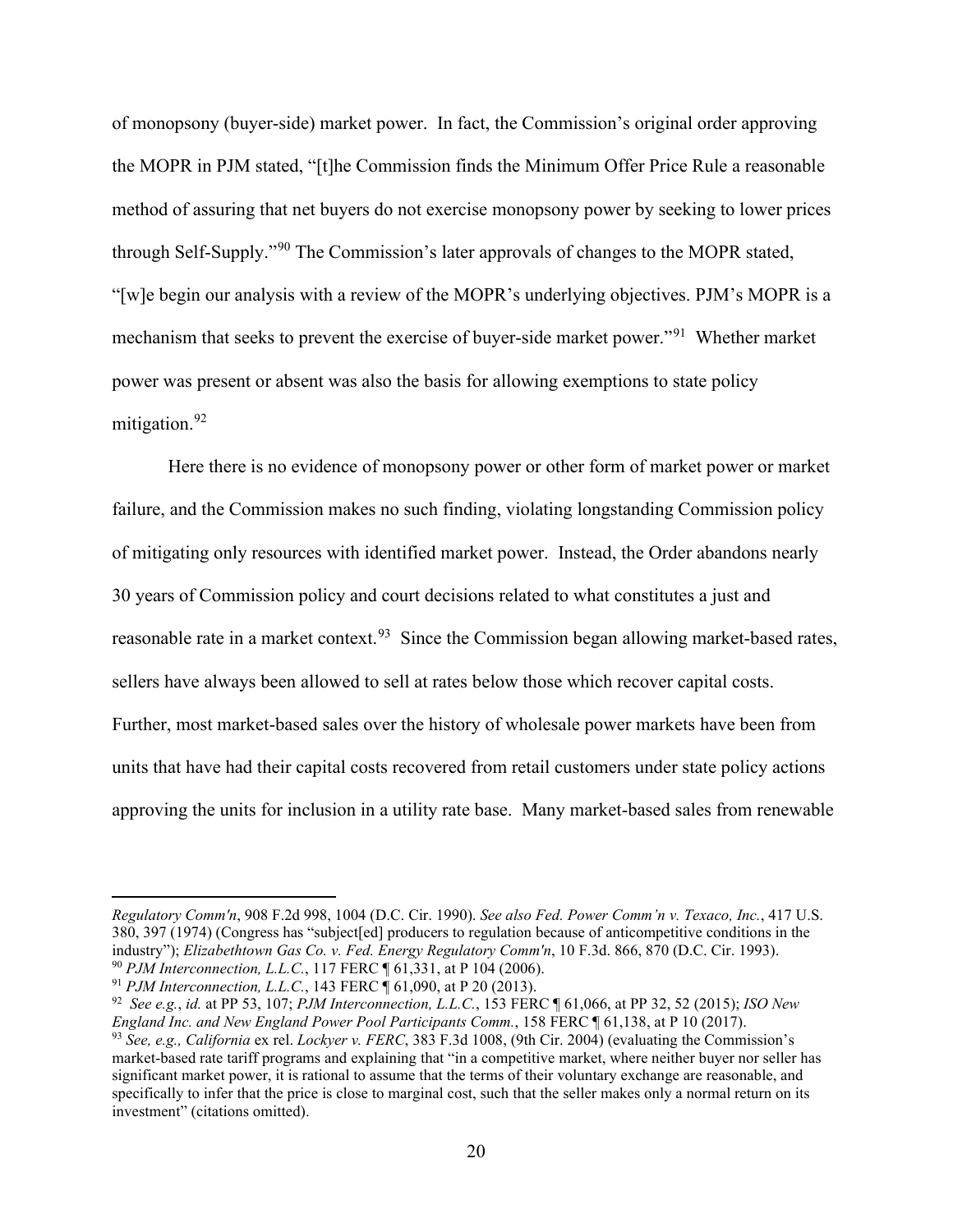resources over the history of wholesale power markets have been from units that have some of their capital costs recovered from retail customers through RPS and REC programs.<sup>[94](#page-25-0)</sup> Financial support from state action is not new; rather, it has always been present and in fact has been the dominant arrangement (in one form or another) since organized wholesale electricity markets have existed. Despite facing familiar facts here, the Commission has now adopted a sweeping remedy inconsistent with this precedent, and the Commission provided *no reasoned basis* for this fundamental change to its longstanding policies related to wholesale electricity market design.

Second, the Order would harm the integrity of the PJM markets because the Commission's broad application of the MOPR, as opposed to its historic surgical application to well-defined instances of market power, has no basis in law or economics. As stated by Dr. Robert Willig in testimony in this proceeding:

There is no sound economic basis for PJM's proposed use of a MOPR as a general tool to regulate capacity resource developers' and owners' arrangements and conduct . . . In contrast, there are well known indicators of circumstances where bidding behavior may reflect the exercise of buyer-side market power, and plain logic for why a MOPR could be an appropriate and effective tool to apply in those specific circumstances.<sup>[95](#page-25-1)</sup>

As noted previously in this proceeding, there is nothing more fundamental in economics

than setting prices where supply and demand intersect.<sup>[96](#page-25-2)</sup> It is well established in economic theory that an efficient and competitive level is achieved at the point where supply and demand intersect as long as there are no market failures (e.g., market power, externalities, and public goods).<sup>[97](#page-25-3)</sup> As further stated by Dr. Willig, "[a]pplication of buyer-side market power mitigation

<span id="page-25-0"></span><sup>94</sup> *See generally WSPP Inc.*, 139 FERC ¶ 61,061 (2012) (recognizing and explaining REC sales).

<span id="page-25-1"></span><sup>&</sup>lt;sup>95</sup> Exelon Protest, Declaration of Dr. Robert Willig, Docket No. ER18-1314, at P13 (May 7, 2018) [hereinafter Willig Declaration].

<span id="page-25-2"></span><sup>96</sup> *See e.g.*, Protest of Clean Energy Advocates, Docket No. ER18-1314-000, Affidavit of Robert Gramlich, Grid Strategies LLC, On Behalf of Sustainable FERC Project, Natural Resources Defense Council and Sierra Club, at Section II (May 7, 2018).

<span id="page-25-3"></span><sup>97</sup> *See* Francis M. Bator, *The Anatomy of Market Failure*, 72 Q. J. OF ECON. 351, 351–79 (1958). *See also* William J. Baumol & Wallace E. Oates, The Theory of Environmental Policy (1975).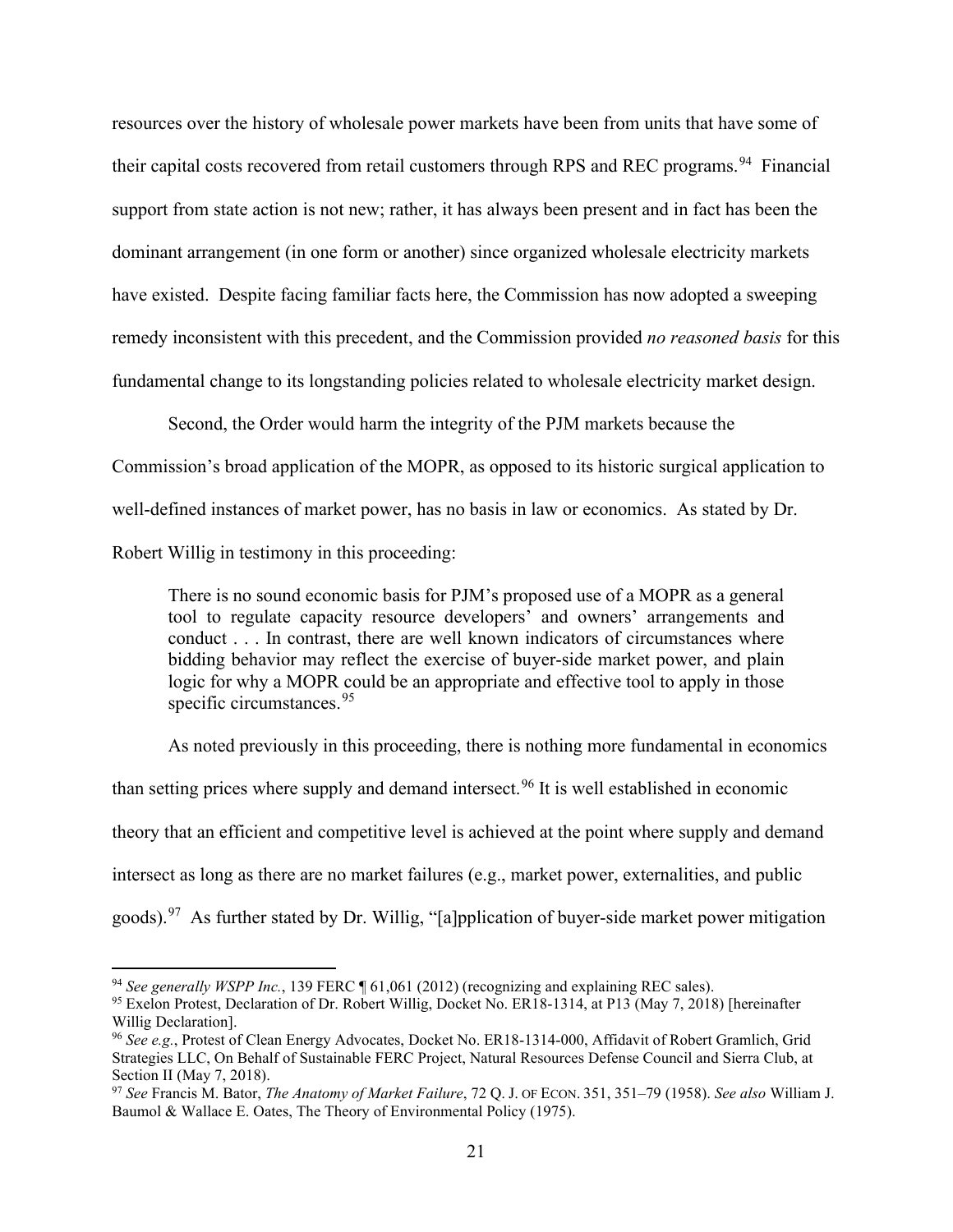in the absence of anticompetitive concerns would thus be a serious policy mistake. In such instances, the MOPR could hamper low bids that are competitive and reflect truly low costs, where costs include offsets or subsidies based on positive environmental externalities that are not otherwise reflected in market operations."[98](#page-26-0) Simply put, the Commission provides no economic theory for its broad application of MOPR in the Order.

Third, the rate is unjust and unreasonable because it will force consumers to pay for redundant capacity. If the Broad MOPR is ultimately implemented by PJM, it is undisputed that state-supported resources are less likely to clear the market and receive capacity payments, yet they will still be providing capacity value to the system. As state-supported resources are effectively removed from PJM's capacity market auctions, consumers must pay for other capacity; regardless of whether such additional capacity is required to provide reliable delivery. An affidavit by Michael Goggin submitted during the Paper Hearing estimated that "PJM's MOPR-Ex proposal would result in the procurement of roughly between \$14 billion and \$24.6 billion of redundant capacity over roughly the next 10 years."<sup>99</sup> The low end of this estimate reflects exemptions that the Order did not include, so the high end of the estimate is more applicable. The estimated \$24.6 billion cost over ten years amounts to approximately \$2.5 billion per year, approximately 25 percent of the value of the roughly \$10 billion/year PJM capacity market, that will be additional costs that consumers must bear. The cost may in fact be higher if prices increase in the capacity market above their historical prices, and there are early analyses indicating that the Order may in fact result in such an outcome.<sup>100</sup>

<span id="page-26-0"></span><sup>98</sup> Willig Declaration at P 24.

<span id="page-26-1"></span><sup>99</sup> Sustainable FERC Project, Natural Resources Defense Council, and Sierra Club, Affidavit of Michael Goggin, Docket No. ER18-1314 (May 7, 2018).

<span id="page-26-2"></span><sup>100</sup> *See FERC Directs PJM Capacity Market Reforms: Progress But Not Certainty*, CHARLES RIVER ASSOCIATES, [http://www.crai.com/sites/default/files/publications/FERC\\_directs\\_PJM\\_capacity\\_market%20reforms](http://www.crai.com/sites/default/files/publications/FERC_directs_PJM_capacity_market%20reforms_%20December_2019_CRA.pdf)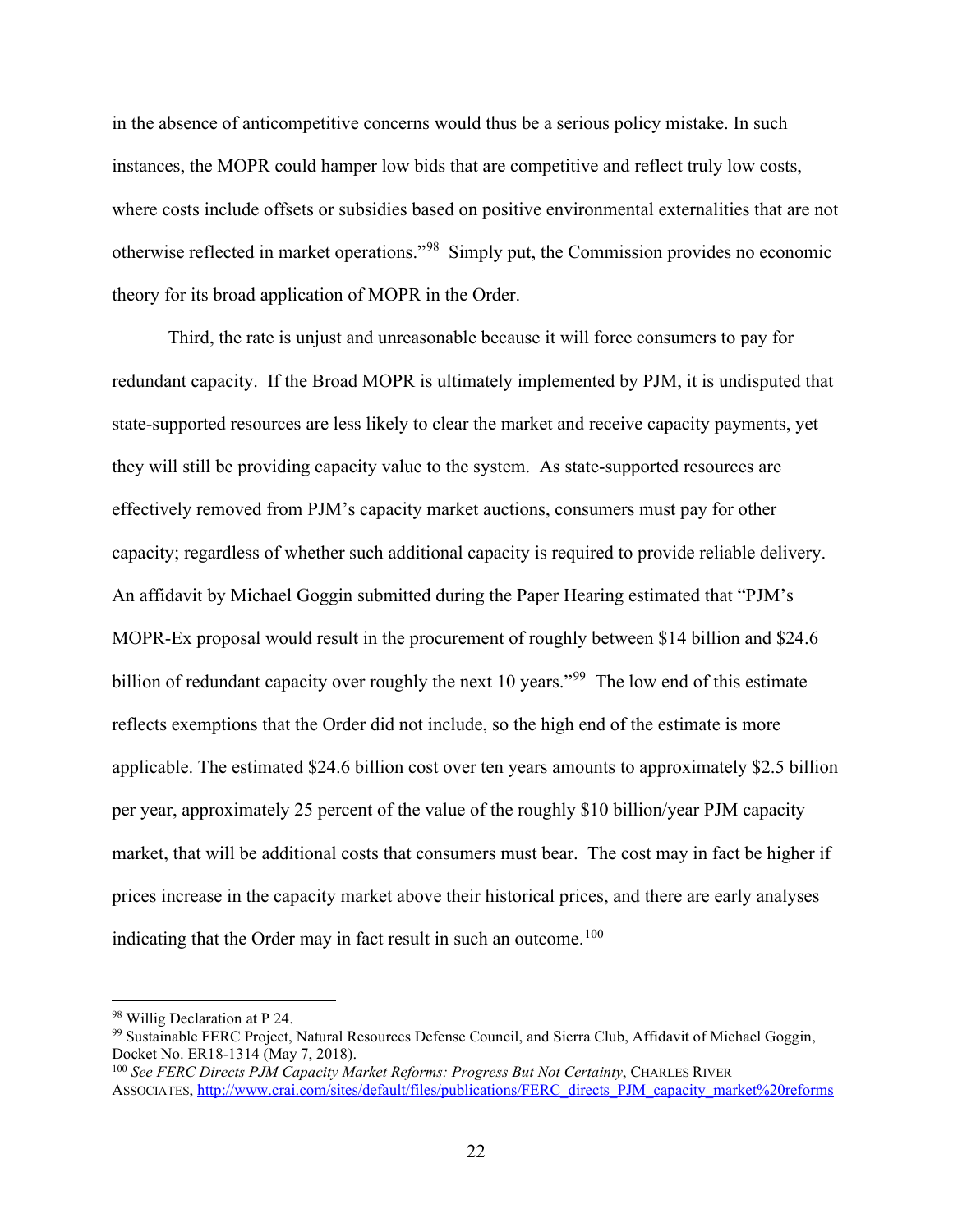The Commission did not evaluate, and barely even acknowledged, these potential cost impacts when it issued the Order. Instead, the Order jumps to the conclusory determination that PJM's capacity auction, after imposing the Broad MOPR on numerous participants, will yield resource adequacy at just and reasonable rates.[101](#page-27-0) However, the Order conflates *resource adequacy*—a system condition, with benefits that flow to customers—with the capacity market *rate* paid to participating generators. In attempting to administratively increase the rate for capacity, the Commission will cause customers to overpay for resource adequacy. The Order utterly fails to address the issue of capacity overpayment by customers in PJM, meaning that the Commission "failed to consider an important aspect of the problem,"[102](#page-27-1) rendering the Order arbitrary and capricious as well as inconsistent with the FPA.

Fourth, the Order would improperly limit competition for capacity. The Broad MOPR would exclude numerous resources (principally new resources, but potentially existing resources that have not yet cleared a capacity auction or receive a new State Subsidy) from receiving capacity revenues. The Order's overbroad definition of State Subsidy essentially creates a new dual burden in which (1) PJM must classify subsidies which resources have received or are eligible for, and (2) the resource then has the onus of attempting to justify its own bid. However, this defies Commission precedent, which allows resources to bid at or below their marginal

[https://www.icf.com/insights/energy/potential-impacts-](https://www.icf.com/insights/energy/potential-impacts-pjm-market-reforms)pjm-market-reforms (last visited Jan. 20, 2020) (ICF Consulting stated that the Order "sends a positive signal for PJM capacity prices" and estimated an increase of \$20- 30/MW-day for the upcoming 2022-2023 Base Residual Auction); *see also* MICHAEL GOGGIN & ROB GRAMLICH, CONSUMER IMPACTS ON FERC INTERFERENCE WITH STATE POLICIES: AN ANALYSIS OF THE PJ REGION, [https://gridprogress.files.wordpress.com/2019/08/consumer-impacts-of-ferc-interference-with-state-policies-an](https://gridprogress.files.wordpress.com/2019/08/consumer-impacts-of-ferc-interference-with-state-policies-an-analysis-of-the-pjm-region.pdf)[analysis-of-the-](https://gridprogress.files.wordpress.com/2019/08/consumer-impacts-of-ferc-interference-with-state-policies-an-analysis-of-the-pjm-region.pdf)pjm-region.pdf (last visited Jan. 20, 2020) (estimating that the PJM proposal, which differs from the FERC replacement rate, but impacts the market in the same direction).

[\\_%20December\\_2019\\_CRA.pdf](http://www.crai.com/sites/default/files/publications/FERC_directs_PJM_capacity_market%20reforms_%20December_2019_CRA.pdf) (last visited Jan. 20, 2020) ("Resulting market rules are likely to drive up capacity prices in upcoming Base Residual Auctions . . . ."); Ilkka Kovanen, Himanshu Pande, & George Katsigiannakis, *The Potential Impacts of PJM Market Reforms*, ICF INTERNATIONAL INC.,

<span id="page-27-0"></span><sup>&</sup>lt;sup>101</sup> Order at P 7 ("We find that this replacement rate will ensure resource adequacy at rates that are just and reasonable and not unduly discriminatory or preferential.").

<span id="page-27-1"></span><sup>102</sup> *State Farm Mut. Auto. Ins. Co.*, 463 U.S. at 43.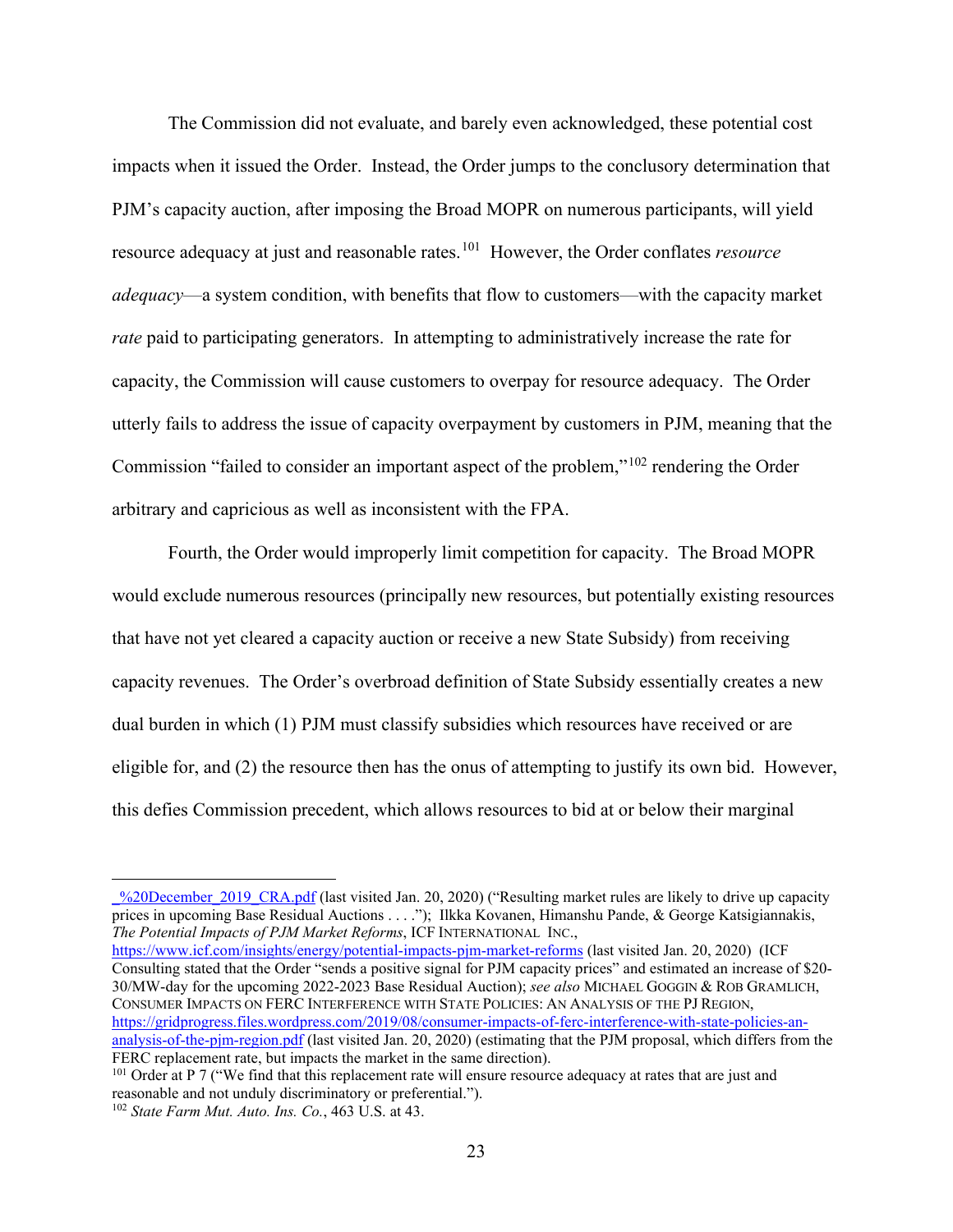costs.[103](#page-28-1) As noted previously, the Commission has approved mitigation measures in the past, but has focused on circumstances where participants have the ability and incentive to exercise market power; here, there is no actual finding of actual or likely price suppression. Moreover, by removing suppliers from the market, consumers have fewer options from which to choose, which tends to raise their costs. It is undisputed that resources subject to MOPR will have higher bids and will be less likely to clear. In this way, the replacement rate harms competition.

## **3. The Order Unduly Discriminates Against Renewable and New Resources**

<span id="page-28-0"></span>In requiring mitigation of an overly expansive range of State Subsidies, the Order runs counter to years of Commission precedent specifically finding that renewable resources in particular have neither the incentive nor the ability to suppress capacity market prices. For instance, the Commission has previously approved PJM mitigation measures excluding renewables from the MOPR,<sup>[104](#page-28-2)</sup> restricted application of NYISO's buyer-side mitigation measures to renewable resources,<sup>[105](#page-28-3)</sup> and specifically held that renewable resources have little ability to suppress market prices in ISO-New England ("ISO-NE") or PJM.<sup>106</sup> The Order does

<span id="page-28-1"></span><sup>103</sup> *See, e.g.*, *Tejas Power Corp.*, 908 F.2d at 1004 ( "In a competitive market, where neither buyer nor seller has significant market power, it is rational to assume that the terms of their voluntary exchange are reasonable, and specifically to infer that the price is close to marginal cost, such that the seller makes only a normal return on its investment."); *ISO New England Inc. and New England Power Pool Participants Comm.*, 158 FERC ¶ 61,138, at P 36 (allowing bidding below marginal costs, and emphasizing that resources bidding below marginal cost will experience the same "downside risk," which "acts as a disincentive for such offering behavior"); *San Diego Gas & Elec. Co. v. Sellers of Energy & Ancillary Servs.*, 142 FERC ¶ 63,011, at P 95 (2013) ("As discussed in our prior orders, our mitigation plan is intended to replicate the price that would be paid in a competitive market, in which sellers have the incentive to bid their marginal costs.").

<span id="page-28-2"></span><sup>104</sup> *See, e.g.*, *PJM Interconnection, L.L.C*., 143 FERC ¶ 61,090, at P 166 (exempting renewable resources and finding that the "MOPR may be focused on those resources that are most likely to raise price suppression concerns"), *vacated in part on other grounds sub. nom NRG Power Mktg., LLC v. Fed. Energy Regulatory Comm'n*, 862 F.3d 108 (D.C. Cir. 2017).

<span id="page-28-3"></span><sup>105</sup> *N.Y. Pub. Serv. Comm'n v. N.Y. Indep. Sys. Operator*, 153 FERC ¶ 61,022, at PP 2, 47 (2015) (granting exemption from buyer-side mitigation to certain renewable resources that have "limited or no incentive and ability to exercise buyer-side market power").

<span id="page-28-4"></span><sup>&</sup>lt;sup>106</sup> *Iso New England Inc.*, 150 FERC [ 61,065, at P 26 (2015) ("[R]enewable resources are not similarly situated to other types of resources in that they are unlikely to be used for price suppression. As the Commission has explained, because renewable resources such as wind and solar can only qualify a fraction of their nameplate capacity,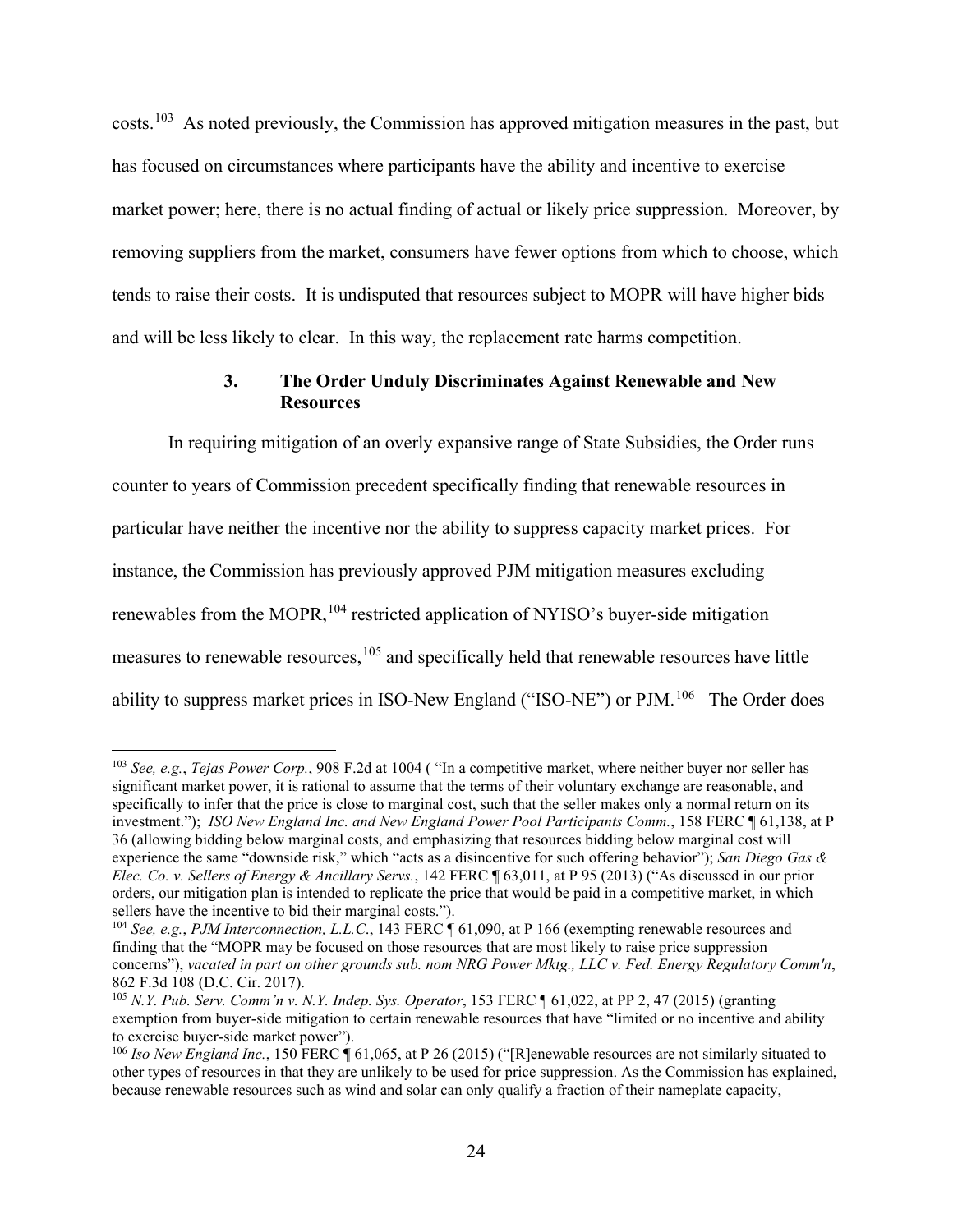not squarely address the Commission's past consideration of the unique attributes of renewable resources, and instead subjects them to the Broad MOPR without sufficient explanation of its apparent change in stance.

Further, under the Broad MOPR, whole classes of renewable resources that provide equal capacity value to the system will not be compensated for the capacity value that they are capable of providing to the system while other, non-renewable resources will be. This is unduly discriminatory. Importantly, this disparate treatment will be based on *the type* of non-Commission jurisdictional product that each resource sells. As discussed below in Section II.C.5, some generators that offer capacity into PJM's capacity market also sell coal ash, a product not subject to the Commission's jurisdiction. The revenues these generators receive from selling coal ash reduces the amount of compensation they need from other products in order to either be initially financed or stay in operation. Functionally, generators selling coal ash are no different than renewable generators selling RECs, another product that is not subject to the Commission's jurisdiction. Even assuming for the sake of argument that the Commission's premise that that all "out of market" revenues are capable of suppressing capacity market prices<sup>[107](#page-29-0)</sup> and should be mitigated is correct (a premise that neither the Commission justifies, nor that the Clean Energy Associations agree with), in both cases the generators' receipt of this "out of market" revenue would have the potential to suppress capacity market prices. Yet the Order would only subject renewable resources selling RECs to the MOPR, while taking no action against those resources that sell coal ash, even though both types of resources are similarly

renewable resources are a poor choice if a developer's primary purpose is to suppress capacity market prices."); *PJM Interconnection, L.L.C.*, 135 FERC ¶ 61,022, at P 153 (2011) ("Wind and solar resources are a poor choice if a developer's primary purpose is to suppress capacity market prices. Due to the intermittent energy output of wind and solar resources, the capacity value of these resources is only a fraction of the nameplate capacity. This means that wind and solar resources would need to offer as much as eight times the nameplate capacity of a CT or CC resource in order to achieve the same price suppression effect."). 107 *See* Order at P 72.

<span id="page-29-0"></span>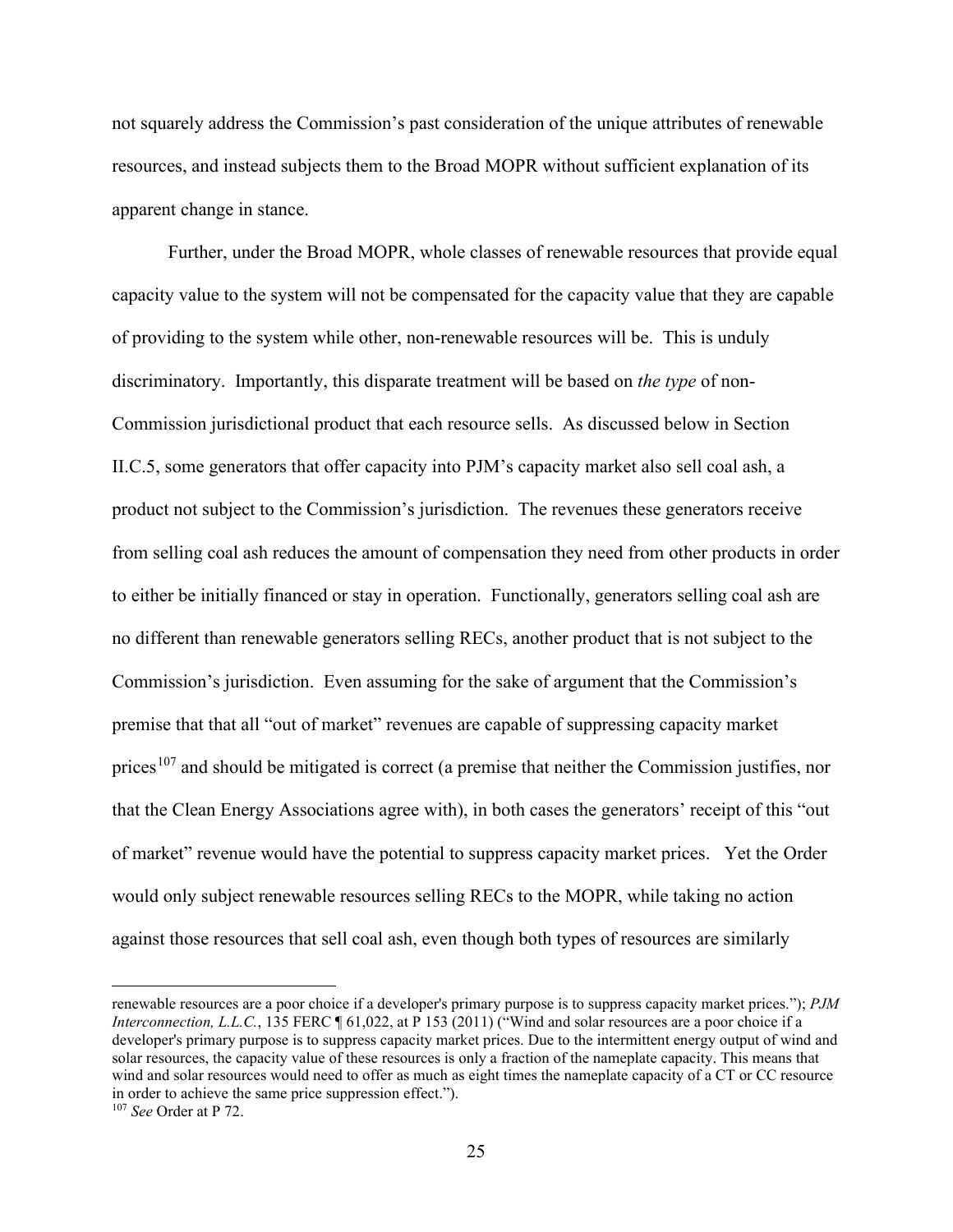situated and, following the Commission's own rationale, have the ability to suppress capacity market prices based on their receipt of "out of market" revenues. This treatment is not only arbitrary and capricious, but also discriminatory against renewable resources and runs afoul of the Commission's longstanding precedent to treat similarly situated entities in a comparable manner. [108](#page-30-1)

Moreover, the Order also discriminates against new resources in general—including significant quantities of wind, solar, demand response and energy efficiency—that will be subject to the Broad MOPR. As noted, these resources will be providing resource adequacy and capacity services to the region, but unlike the similarly situated resources that clear the capacity auction they will not receive any compensation for this benefit. In other contexts, the Commission has upheld the need to compensate resources capable of providing comparable services on a comparable basis.<sup>109</sup> The Commission's failure to acknowledge that the Order will produce a class of uncompensated but otherwise-comparable new resources in PJM violates its statutory mandate to ensure that rates and practices are not unduly discriminatory or preferential.

#### **4. The Order's Proposed Processes Are Administratively Unworkable**

<span id="page-30-0"></span>The Order directs PJM to institute a replacement rate that applies the Broad MOPR to resources entitled to receive a State Subsidy, but does not address how PJM will make such determinations or how such determinations would be reviewed and considered. Under this rubric, PJM and the IMM will be tasked with becoming the "subsidy police,"[110](#page-30-3) evaluating a

<span id="page-30-1"></span><sup>108</sup> *See e.g.*, *St. Michaels Utilities Comm'n v. Fed. Power Comm'n*, 377 F.2d 912, 915-16 (4th Cir. 1967); *[South Carolina Elec. & Gas Co](https://1.next.westlaw.com/Link/Document/FullText?findType=Y&serNum=2030392283&pubNum=0000920&originatingDoc=I821c4137852911e490d4edf60ce7d742&refType=CA&originationContext=document&transitionType=DocumentItem&contextData=(sc.Search))*., 143 FERC ¶ 61,058, at P 48 (2013).

<span id="page-30-2"></span><sup>109</sup> *See, e.g. Calpine Oneta Power, L.P*., 116 FERC ¶ 61,282, at P 36 (2006) ("[T]he Oneta Facility and AEP's generators are similarly situated for reactive power compensation purposes because they all have the capability of providing reactive power within their respective dead bands. Because they are similarly situated, compensating AEP's generators for their capability of providing reactive power and denying Oneta's Facility for similar capability is unduly discriminatory.").

<span id="page-30-3"></span><sup>110</sup> *See* Glick Dissent at P 42.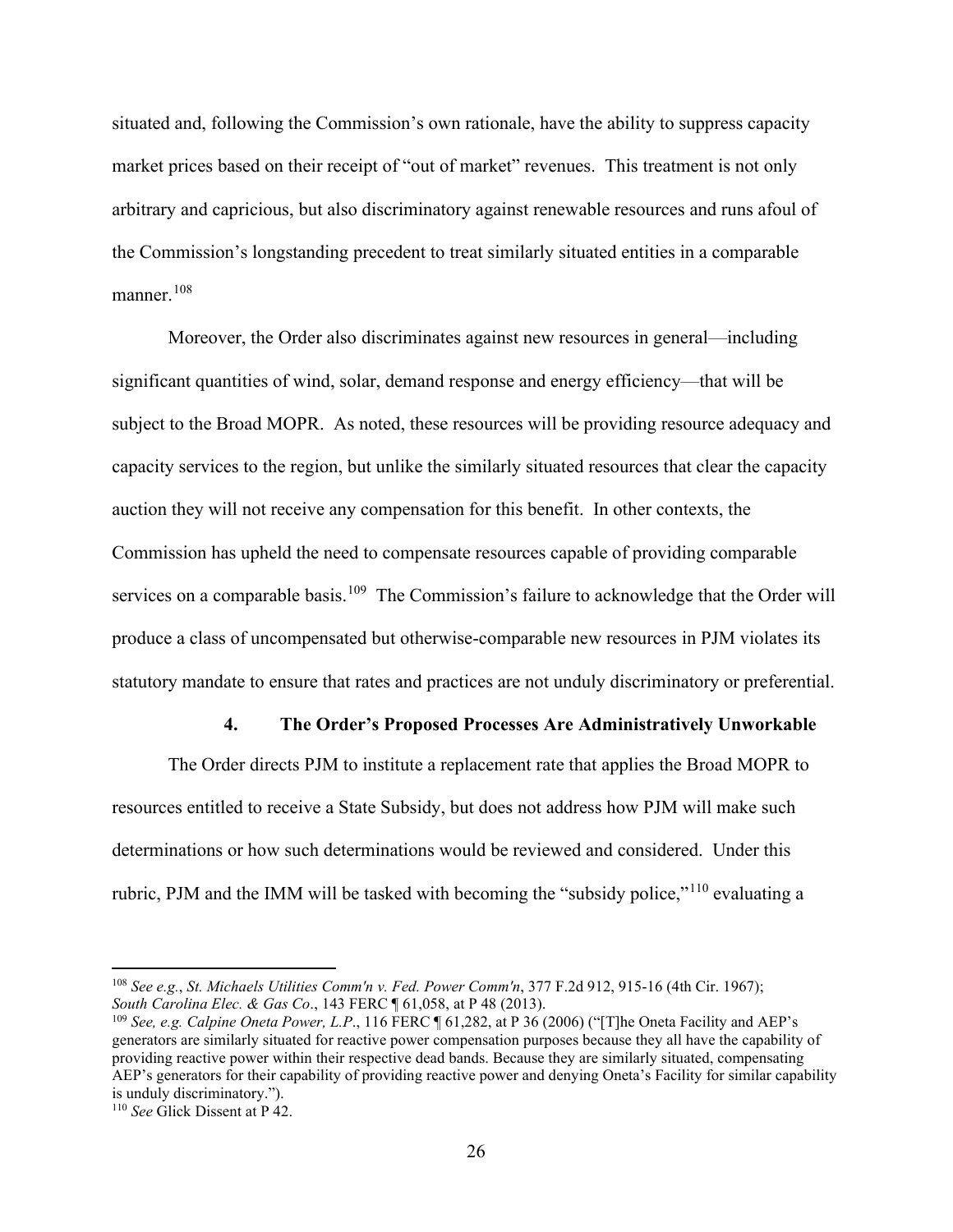myriad of state programs across 13 states and the District of Columbia. To implement this directive, PJM will need to create processes and procedures by which each state program will be reviewed, consistent with PJM's independence obligations.<sup>[111](#page-31-0)</sup> While some programs will clearly fall within the Commission's definition of State Subsidies, many others will not. As states pass new programs, and amend and revise existing programs, PJM will constantly be required to analyze whether the programmatic changes constitute a "subsidy." It is doubtful that PJM and the Independent Market Monitor for PJM ("IMM") have the resources or expertise to undertake this burdensome process, as there could be hundreds, if not thousands, of individual state programs that would need to be evaluated each year.  $112$ 

In addition to the burden of determining what state programs constitute State Subsidies, PJM will be inundated with Unit Specific Exemption requests pursuant to the Commission's proposed Unit Specific Exemption. It is likely that PJM will receive hundreds if not thousands of Unit Specific Exemption requests each year from resources, which PJM's already-burdened staff will now need to somehow review in an orderly and timely manner. It is doubtful that PJM and the IMM have the resources necessary to undertake this burdensome, and often contentious, process.

The most likely outcome of the Commission deputizing PJM and the IMM as the "subsidy police" for 13 states and the District of Columbia and requiring them to conduct a more extensive Unit Specific Exemption process review than they ever have done before, is that

<span id="page-31-0"></span><sup>111</sup> *See, e.g., Regional Transmission Organizations*, FERC Stats. & Regs. ¶ 31,089 at 30,993 (1999), 65 Fed. Reg. 810 (2000), *order on reh'g*, Order No. 2000-A, FERC Stats. & Regs. ¶ 30,092, 65 Fed. Reg. 12,088 (2000), *aff'd, Public Utility District No. 1 v. FERC*, 272 F.3d 607 (D.C. Cir. 2001) (explaining the general obligations of an RTO, including the obligation to ensure that the RTO has "decision-making process that is independent of control by any market participant or class of participants.").

<span id="page-31-1"></span><sup>112</sup> The Order is not clear as to who bears the burden to identify the potential subsidies and whether market participants will be notified of PJM's determinations as to which state programs will garner the State-Subsidized designation. If the States are not a collaborative partner in this process it is difficult to see how PJM will police the disclosure of the receipt of state-subsidies.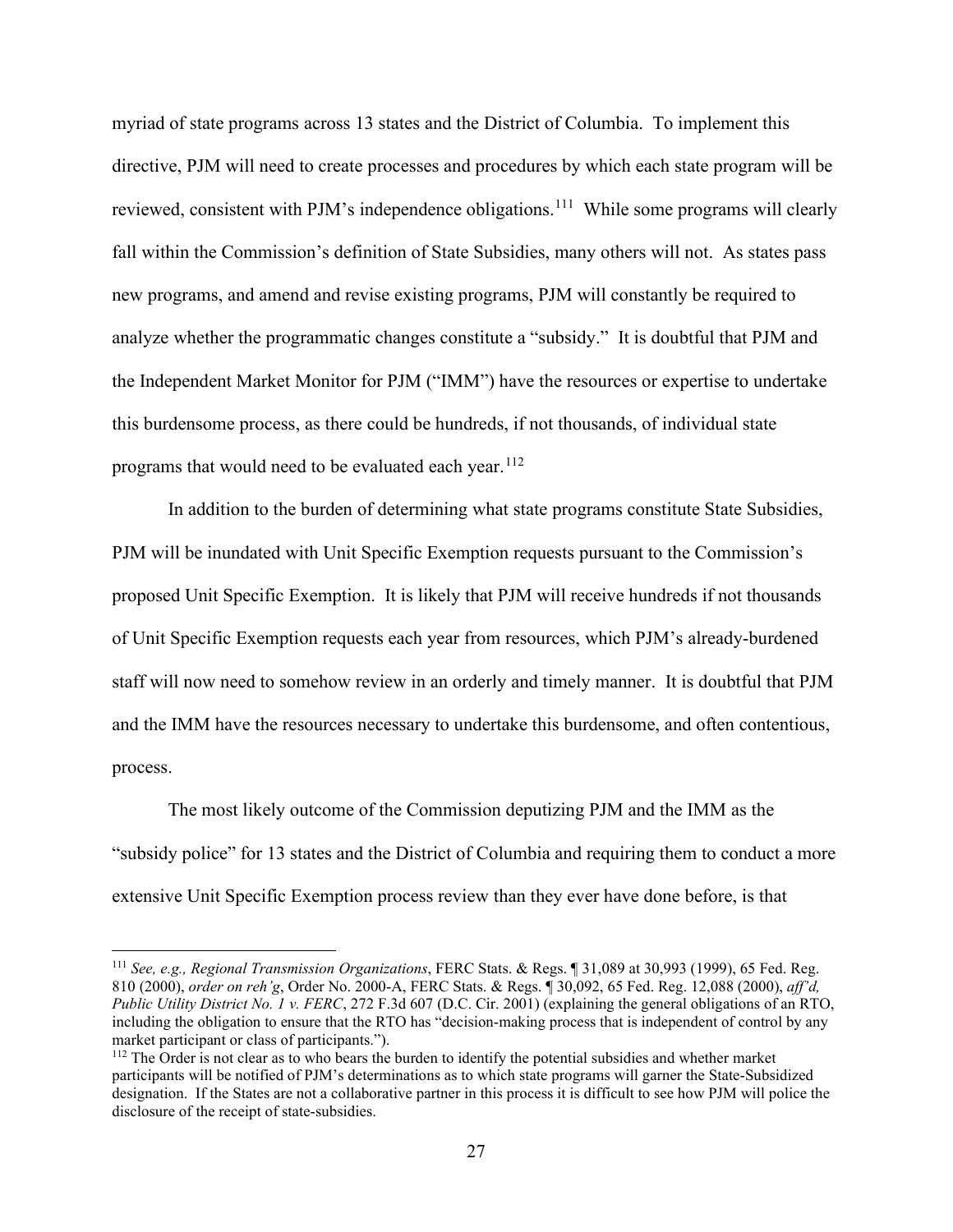neither process will occur correctly. The Commission has thus established an administratively unworkable framework that will likely make it impossible to implement what it purports to be a just and reasonable rate.

Moreover, the Commission has failed to quantify or acknowledge these additional costs that PJM, the IMM and market participants will bear in attempting to implement its new regime. The Commission in turn has not even attempted to undertake any analysis of whether the costs that will need to be borne by all parties (e.g., PJM's hiring of sufficient staff to manage these intensive review processes) justify the supposed "benefits" of implementing the Commission's proposed new regime.

#### <span id="page-32-0"></span> $\mathbf{C}$ . **The Order Is Arbitrary and Capricious, and an Abuse of the Commission's Discretion**

#### **1. The Order Drastically Expands MOPR in an Arbitrary Manner**

<span id="page-32-1"></span>The Order, with little explanation, drastically and arbitrarily expanded the application of the MOPR to the point where it "could potentially apply to any conceivable state effort to shape the generation mix."[113](#page-32-2) This drastic expansion goes well beyond what was proposed in the June 2018 Order and what was proposed by PJM in the Paper Hearing, and also is not in line with applicable Commission precedent. While this drastic expansion of the MOPR results in overmitigation and unjust and unreasonable rates, the Commission also does not adequately discuss in any amount of detail why this drastic expansion of the MOPR is needed, nor what evidence supported the drastic expansion of the MOPR. This renders the Order arbitrary and capricious.

The June 2018 Order specifically rejected the Calpine Complaint's request "to extend the MOPR to a limited set of existing resources,"<sup>[114](#page-32-3)</sup> and also established the Fixed Resource

<span id="page-32-3"></span><span id="page-32-2"></span><sup>113</sup> *See* Glick Dissent at P 11. 114 *See* June 2018 Order at P 3.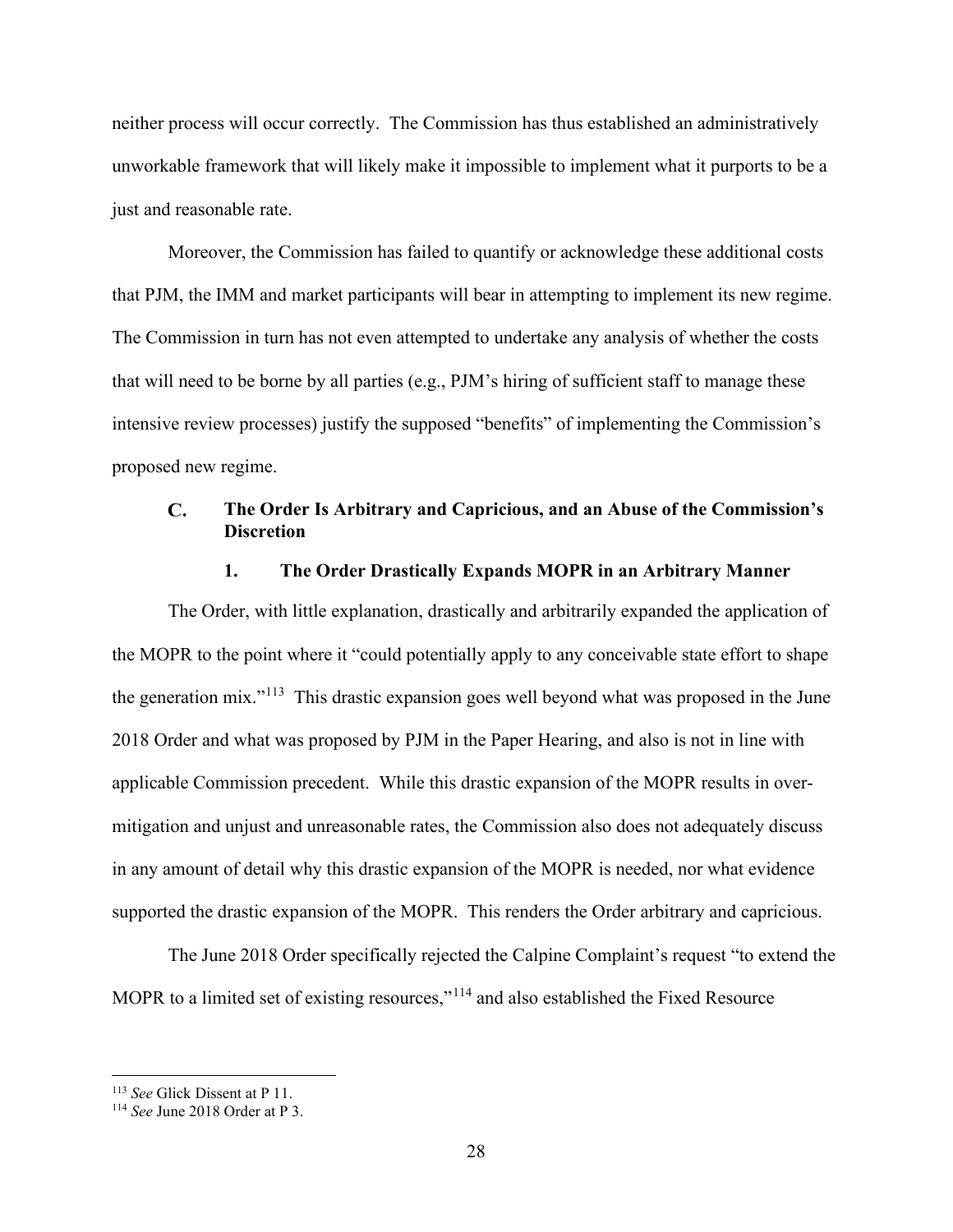Requirement ("FRR") Alternative ("FRRA") as part of the proposed just and reasonable rate.<sup>[115](#page-33-0)</sup> The Order rejects these findings without any adequate amount of explanation, and subjects far more resources to the MOPR than what was contemplated in the June 2018 Order. Moreover, in the Paper Hearing, PJM proposed to comply with the June 2018 Order by proposing a MOPR that had several significant exceptions that were not incorporated into the Broad MOPR, including: (1) exempting resources with an unforced capacity value of less than 20  $MWs^{116}$ ; (2) resources whose primary function is not to produce electricity;  $117$  (3) resources receiving subsidies that account for one percent or less of the expected PJM revenues the resources are expected to receive;<sup>[118](#page-33-3)</sup> and (4) voluntary RECs that could be identified as such prior to the commencement of an applicable capacity market auction.<sup>119</sup> The Order rejected all of PJM's proposals without sufficient justification or explanation.

The expansion of the MOPR ignores these exceptions and breaks with applicable Commission precedent without explanation. Furthermore, the Commission cannot rely on previous court decisions on the MOPR to justify the scale and scope of the Commission's administrative intervention in the Order. Specifically, *NRG* and *NJBPU* were about isolated individual generators being used for one entity to minimize their wholesale market purchase costs, whereas the Order will affect a majority of new generation resources in PJM, and thus has a much more dramatic effect on rates paid by all customers in the PJM region. Additionally, in *NRG* and *NJBPU*, there were identified (rightly or wrongly) instances of monopsony power, and the MOPR in those cases applied narrowly to those entities that had the potential to exercise such

<span id="page-33-0"></span><sup>&</sup>lt;sup>115</sup> The exclusion of the FRRA from the Order is discussed in more depth in Section II.C.4.<br><sup>116</sup> *See* PJM Initial Submission at 12; Order at PP 146, 150.<br><sup>117</sup> *See* PJM Initial Submission at 12; Order at PP 146, 150.

<span id="page-33-1"></span>

<span id="page-33-2"></span>

<span id="page-33-3"></span><sup>&</sup>lt;sup>118</sup> *See PJM Initial Submission at 12; Order at P 91.* 

<span id="page-33-4"></span><sup>119</sup> *See* PJM Initial Submission at 12; Order at P 163.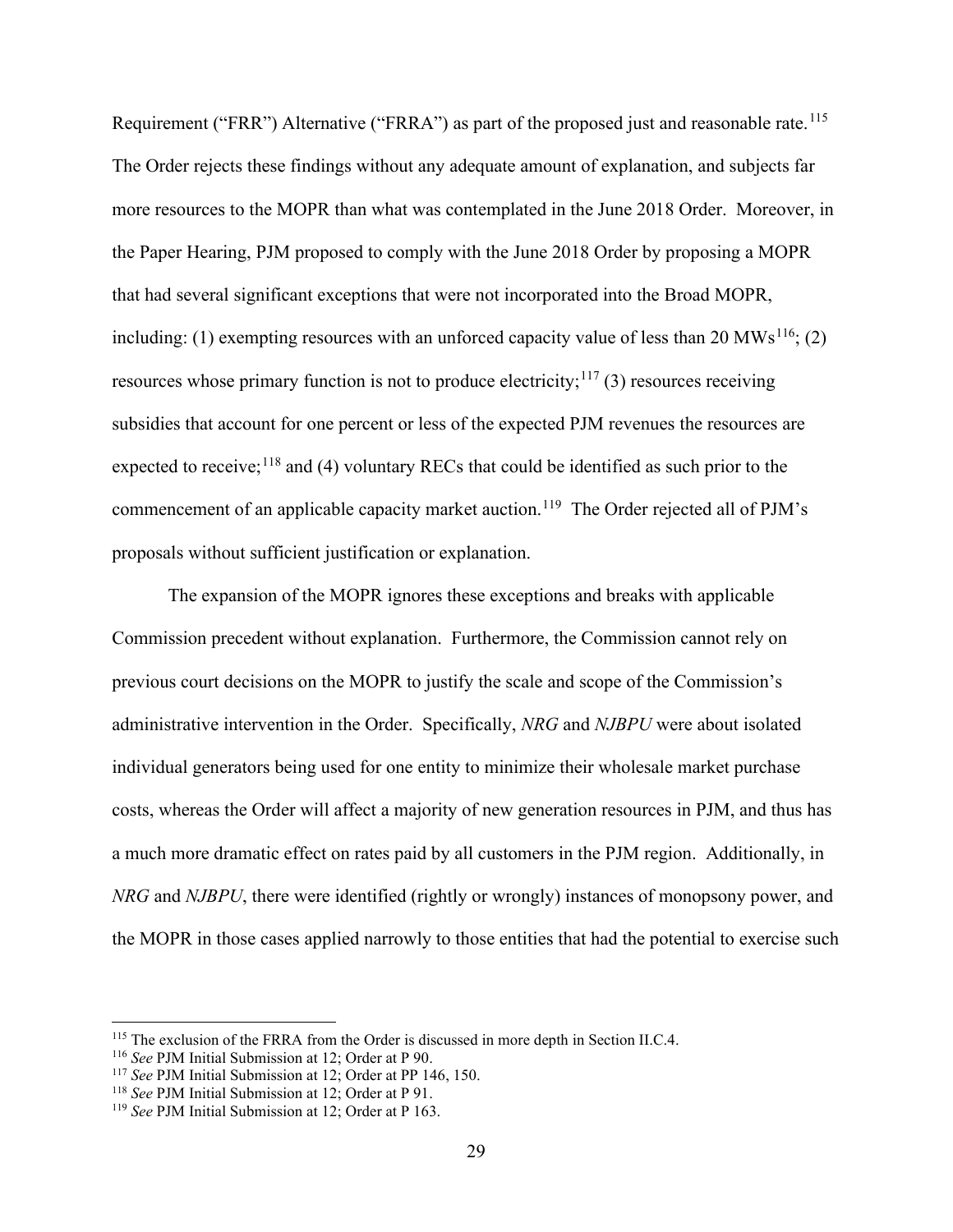power.[120](#page-34-1) Notably, in *NJBPU* the Third Circuit noted that the purpose of the MOPR was to "ensur[e] that its sponsor cannot exercise market power . . . ."<sup>[121](#page-34-2)</sup> Here, there is no demonstration or even allegation by the Commission or any party related to the exercise of market power by any or all of the entities to which the Broad MOPR will apply.

## **2. The Order Arbitrarily Expands Mitigation Beyond the June 2018 Order's Finding that Action Was Necessary to Address "Price Suppressive" State Subsidies**

<span id="page-34-0"></span>In the June 2018 Order, the Commission stated that it had "become necessary [for the Commission] to address the price suppressive impact of resources receiving out-of-market support."<sup>[122](#page-34-3)</sup> The Commission further opined that the current MOPR was inadequate because it "fail[ed] to mitigate price distortions caused by out-of-market support granted to other types [(i.e., resource types other than natural gas)] of new entrants or to existing capacity resources of any type."<sup>[123](#page-34-4)</sup> Putting aside the Clean Energy Associations' disagreements with this holding of the June 2018 Order, <sup>[124](#page-34-5)</sup> it is clear that the *raison d'être* of the June 2018 Order was to address what the Commission believed to be the "price suppressive impact of resources receiving out-of-market support."<sup>[125](#page-34-6)</sup> However, Commissioner Glick correctly noted that the Order "rejects the suggestion that the MOPR should apply only to those state policies that actually affect the wholesale rate."<sup>[126](#page-34-7)</sup> Instead, the Order's goal "is to 'send price signals on which investors and consumers can rely to guide the orderly entry and exit of economically efficient capacity resources'"<sup>[127](#page-34-8)</sup> and the Commission "is attempting to establish a set of price signals for

<span id="page-34-1"></span><sup>120</sup> *NRG,* 862 F.3d at 115-17; *NJBPU,* 744, F.3d at 84-87.

<span id="page-34-2"></span><sup>121</sup> *NJBPU.*, 744 F.3d at 97.

<span id="page-34-3"></span><sup>122</sup> *See* June 2018 Order at P 5.

<span id="page-34-4"></span><sup>123</sup> *See id.*

<span id="page-34-5"></span><sup>124</sup> *See, e.g.*, Clean Energy Associations' Request for Rehearing at 11–25.

<span id="page-34-6"></span><sup>&</sup>lt;sup>125</sup> *See June 2018 Order at P 5.*<br><sup>126</sup> *See Glick Dissent at P 11.* 

<span id="page-34-7"></span>

<span id="page-34-8"></span> $127$  *See id.* at P 12 (quoting Order at P 40).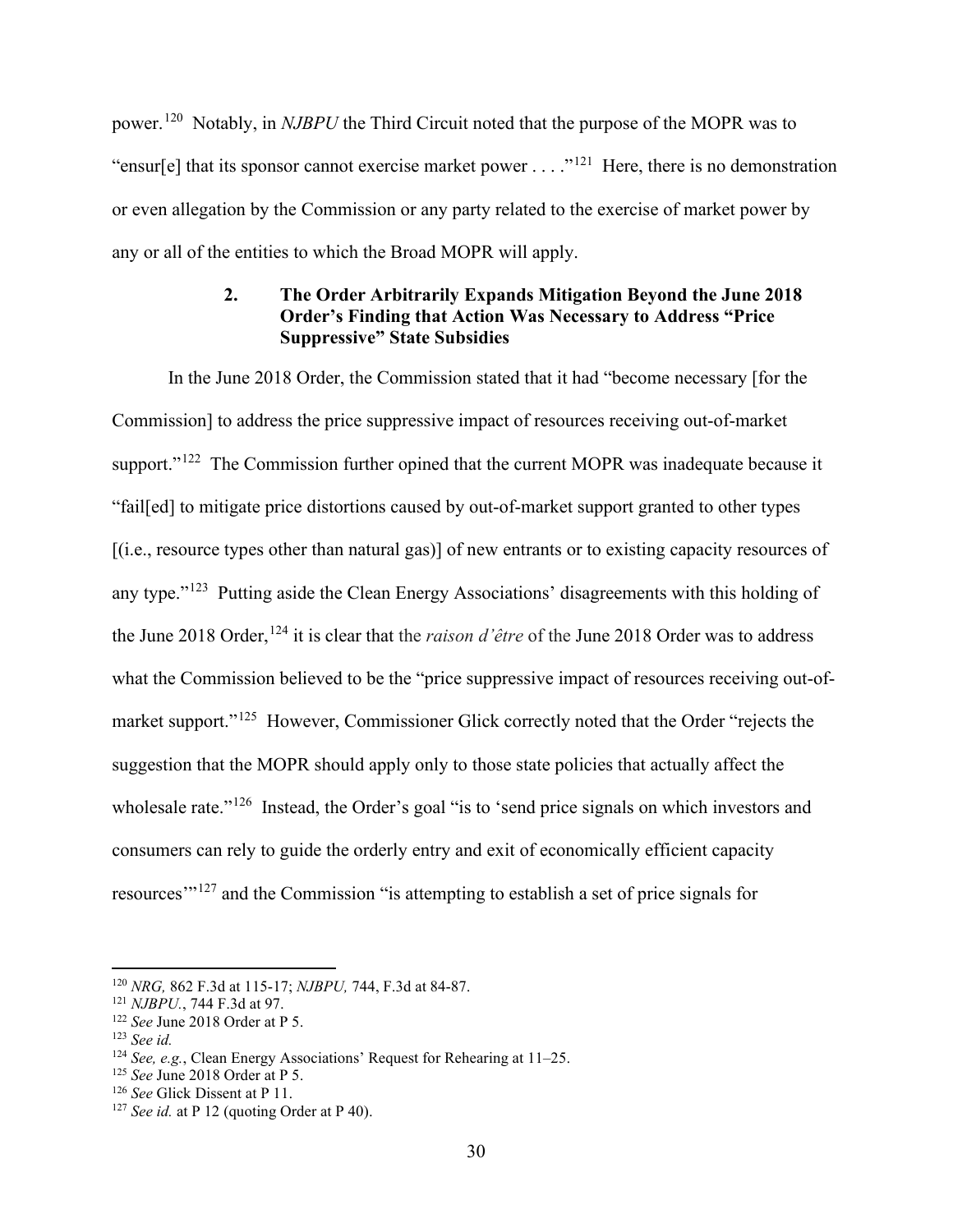determining resource entry and exit that will supersede state resource decision making and better reflect the Commission's policy priorities."[128](#page-35-0)

While the Order avers that "the June 2018 Order is premised on the finding that, as a general matter, resources receiving out-of-market support are capable of suppressing market prices,"<sup>[129](#page-35-1)</sup> the June 2018 Order's only support for this conclusion is a 2011 order related to ISO-NE's capacity market.<sup>130</sup> However, the 2011 ISO-NE Order predominantly addressed the issues of whether ISO-NE's capacity market provided sufficient income to incentivize market entry, and whether both buyer and seller market power was properly mitigated.<sup>131</sup> Notably, the 2011 ISO-NE Order did not mitigate nearly as many State Subsidies as the Order does, nor did the 2011 ISO-NE Order analyze a record replete with information demonstrating how not all types of state subsidies actually suppress capacity market prices, as was presented to the Commission during the Paper Hearing.

Accordingly, given that the 2011 ISO-NE Order does not adequately support the Order's conclusion that all State Subsidies suppress capacity market prices, and given that the Commission cites no other authority or offer any other explanation supporting this conclusion, its conclusion that all out of market revenues have the potential to suppress capacity market prices is arbitrary and capricious. The Order thus abandons the pretense of targeting subsidies that "suppress" capacity market prices which was the *principal justification* for the June 2018 Order. Accordingly, rather than making a reasoned decision based on the record before it,  $^{132}$  $^{132}$  $^{132}$  the

<span id="page-35-0"></span><sup>128</sup> *See* Glick Dissent at P 12. 129 *See* Order at P 72.

<span id="page-35-1"></span>

<span id="page-35-2"></span><sup>130</sup> *See id.* at P 72 n.154 (citing June 2018 Order at P 155).

<span id="page-35-3"></span><sup>131</sup> *ISO New England Inc. & New England Power Pool Participants Comm. New England Power Generators Ass'n*, 135 FERC ¶ 61,029, at P 15 (2011) ("2011 ISO-NE Order").

<span id="page-35-4"></span><sup>132</sup> *See, e.g.*, *S.C. Pub. Serv. Auth.*, 762 F.3d at 54 (the Commission must support the factual findings underpinning its determination with substantial evidence).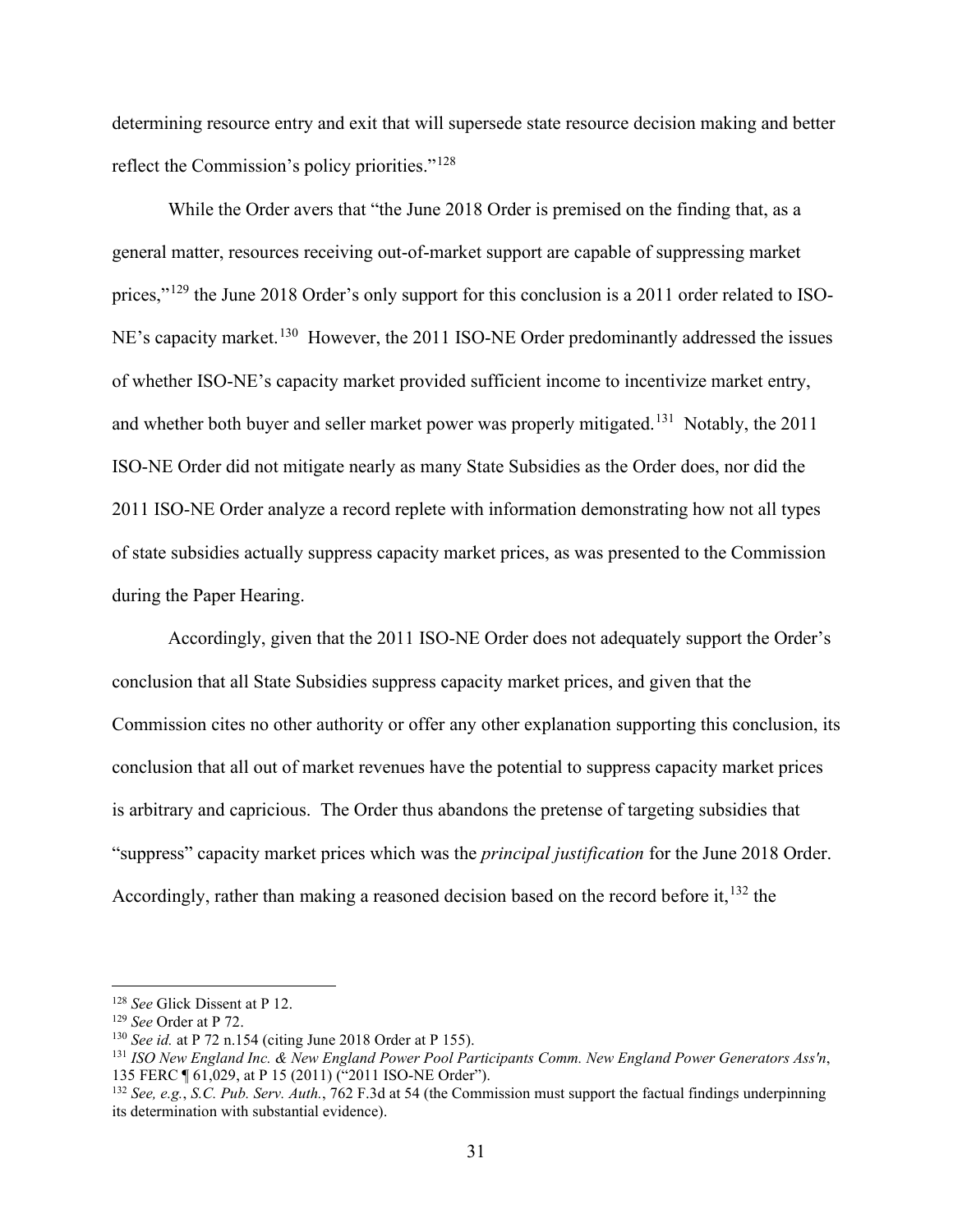Commission instead arbitrarily expands the MOPR so that it "will potentially subject much, if not most, of the PJM capacity market to a minimum offer price rule."<sup>133</sup>

#### **3. The Broad MOPR Arbitrarily Applies to All RECs**

<span id="page-36-0"></span>The Commission's conclusion that all State Subsidies suppress prices and therefore should be subject to the MOPR is particularly arbitrary with respect to the Commission's analysis of RPS programs and associated REC revenues. This is because the Commission disregarded a substantial amount of evidence presented in the Paper Hearing directly refuting this incorrect conclusion.

Notably, the Commission found that "[t]he record also shows that support for renewable resources through RPS programs drives the proliferation of these resources in the market. Regardless of how volatile and uncertain revenue from RPS programs may be, it is still a State Subsidy that has the ability to influence capacity market prices."<sup>[134](#page-36-2)</sup> In reaching this conclusion, the Commission cited to its earlier holding in the June 2018 Order that the existence of RPS programs impacts capacity market prices, as well as an affidavit of Dr. Anthony Giacomoni submitted on behalf of PJM, which was submitted by PJM *prior to* the June 2018 Order. [135](#page-36-3)  Notably, the affidavit of Dr. Giacomoni did not *in any way* analyze how the existence of State Subsidies may or may not suppress capacity market prices, but instead "generally describe[d] the types of state programs at issue," projected the current and projected potential quantities of subsidized resources, and analyzed the cost of the subsidies.<sup>[136](#page-36-4)</sup>

<span id="page-36-1"></span><sup>133</sup> *See* Glick Dissent at P 2. 134 *See* Order at P 175.

<span id="page-36-2"></span>

<span id="page-36-3"></span><sup>135</sup> *See id.* at P 175 n.346.

<span id="page-36-4"></span><sup>136</sup> *See* Capacity Repricing or in the Alternative MOPR-Ex Proposal: Tariff Revisions to Address Impacts of State Public Policies on the PJM Capacity Market, Docket No. ER18-1314-000, Affidavit of Dr. Anthony Giacomoni on Behalf of PJM Interconnection, L.L.C., at 2 (Apr. 9, 2018).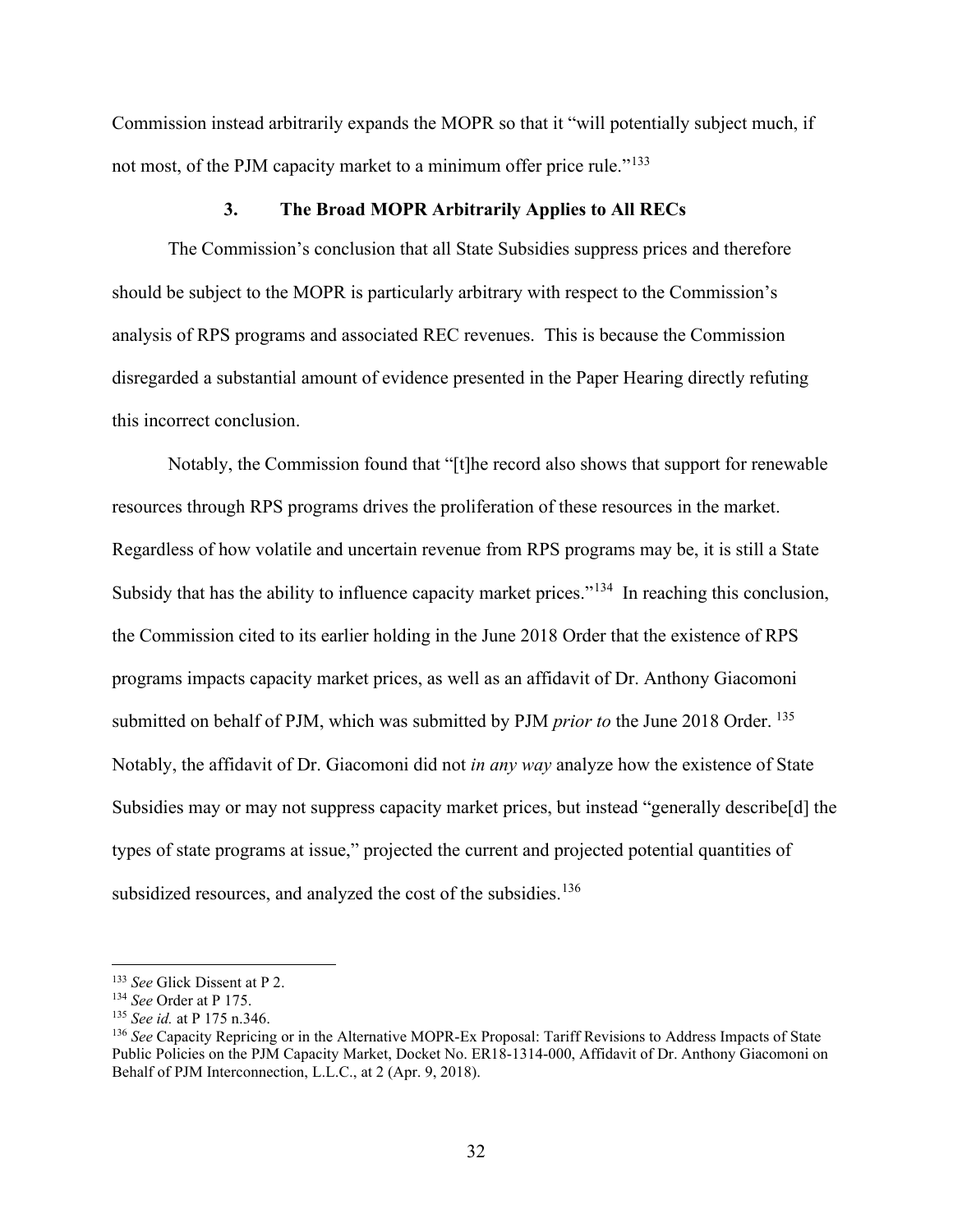Rather than analyzing the record before it to support the conclusion that the existence of

all RPS programs and REC revenues suppress capacity market prices, the Order completely

ignores substantial evidence presented during the Paper Hearing demonstrating why and how

most REC revenues *do not in fact* affect or suppress capacity market prices. Most notably, the

Clean Energy Industries responded to this erroneous conclusion by noting that:

most REC revenues do not actually and materially impact offers into the capacity market from Market Sellers of renewable energy resources. This is a crucial issue for the Commission to consider because if a Market Seller is not lowering its offer into the capacity market as a result of REC revenue, and therefore not suppressing capacity market prices in the manner that the Commission was concerned about in the June [2018] Order, then it follows that the Market Seller's offer should not be subject to the MOPR because mitigating an offer that is not actually suppressing offers into the capacity market would constitute *mitigating a competitive offer*. [137](#page-37-0)

In support of this argument, the Clean Energy Industries went on to present an overview

of REC markets, as well as a description of renewable energy project finance generally.<sup>138</sup>

Importantly, the Clean Energy Industries explained that:

RECs are simply not a key driver for whether or not a renewable energy project is financed or built and have little impact upon a renewable project owner's operational choices such as whether or not to bid into a capacity auction, how much capacity to bid, or at what price level. Put another way, because a Market Seller of a renewable energy resource does not normally know the value of RECs that it will receive when offering a renewable energy resource into the capacity market for a Delivery Year three years in the future, it cannot reasonably lower its offer into the capacity market in anticipation of receiving such known revenue stream. Accordingly, because the Market Seller cannot lower its capacity market offer in anticipation of an unknown REC value, RECs *do not have a price suppressive impact on the capacity market*. [139](#page-37-2)

<span id="page-37-0"></span><sup>&</sup>lt;sup>137</sup> Comments of the American Wind Energy Association, the Solar RTO Coalition, the Mid-Atlantic Renewable Energy Coalition, and the Solar Energy Industries Association, Docket No. EL16-49-000, et al., at 13 (Oct. 2, 2018) [hereinafter Clean Energy Industries Initial Comments] (emphasis in original) (citations omitted). <sup>138</sup> *See id.* at 13–17.

<span id="page-37-2"></span><span id="page-37-1"></span><sup>&</sup>lt;sup>139</sup> *Id.* at 15 (emphasis in original) (citations omitted).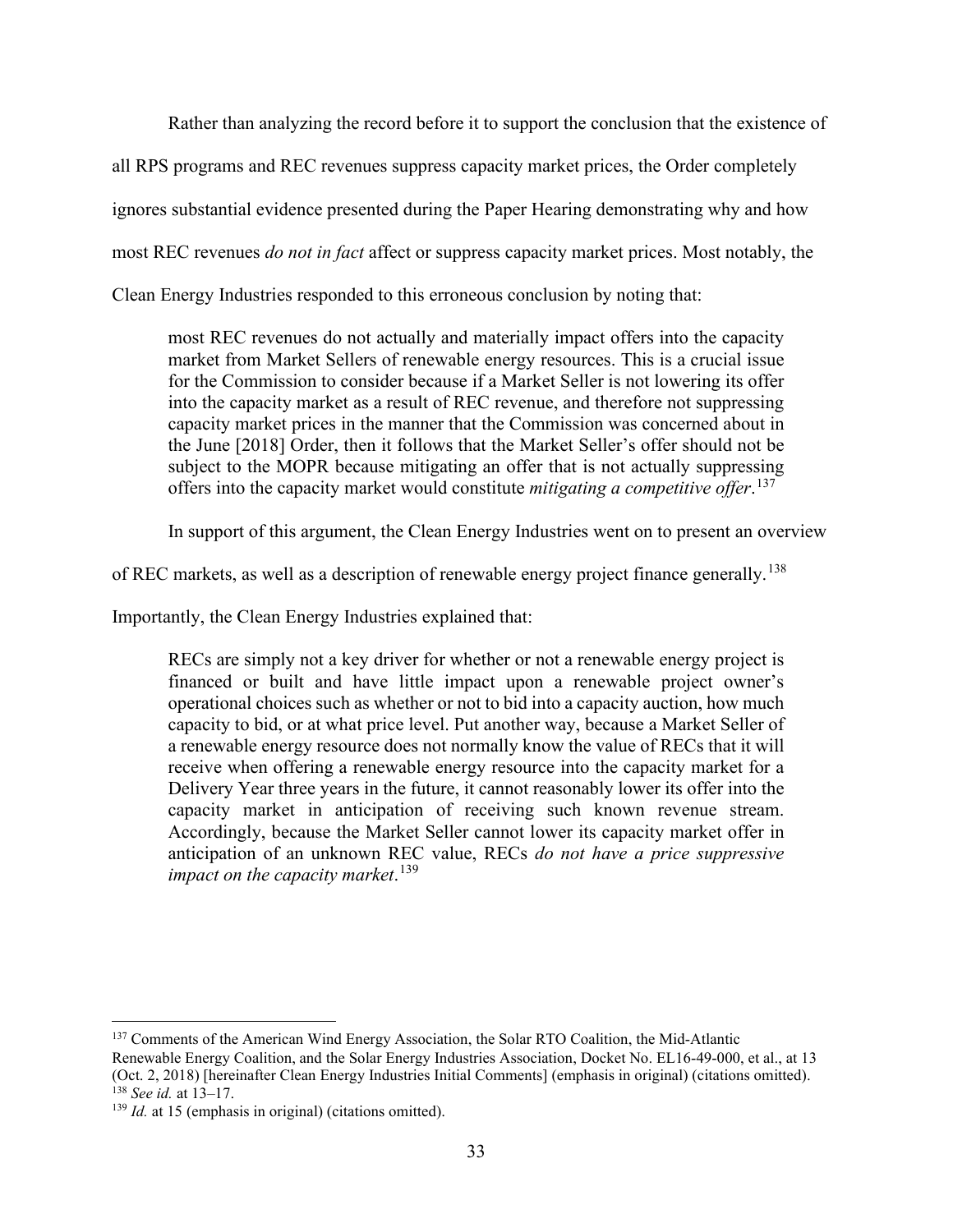Additionally, AEE prepared an *entire primer* explaining in detail how REC markets work,<sup>[140](#page-38-0)</sup> and explained why "applying a MOPR to renewable energy projects that generate RECs would do nothing to address the market harm the Commission identified [i.e., the purported price suppressive effect of state subsidies]."<sup>[141](#page-38-1)</sup> AEE further noted that because "[REC] revenues are volatile and uncertain, and are not even known until well after a capacity auction is held, they cannot materially impact the ability of a renewable resource owner to move its project forward or adjust its offer lower to ensure that it will clear the capacity market."<sup>[142](#page-38-2)</sup>

Despite the host of information presented on this issue during the Paper Hearing, the Order does not analyze, discuss, cite, or even mention the existence of *any of* the aforementioned record, or similar arguments made by other parties, $143$  set forth during the Paper Hearing which described in detail why and how most REC revenues, and the existence of RPS programs, do not suppress capacity prices. In fact, neither the Commission, nor any other party during the Paper Hearing, *has presented any evidence demonstrating how the mere existence of RPS programs and most REC revenues suppress capacity market prices*. Accordingly, the Commission's conclusion that "[RPS programs are] State Subsid[ies] that ha[ve] the ability to influence capacity market prices,"[144](#page-38-4) is not based on any consideration of the actual record that is before it, and amounts to nothing more than an unsubstantiated allegation that is contradicted by the record in the above-captioned proceedings. Accordingly, the Order is arbitrary and capricious because

<span id="page-38-0"></span><sup>140</sup> Comments of Advanced Energy Economy, Docket No. EL16- 49-000, et al., Attachment A (Oct. 2, 2018) [hereinafter AEE Initial Comments]. 141 *See id.* at 10–14.

<span id="page-38-1"></span>

<span id="page-38-2"></span><sup>142</sup> *See id.*

<span id="page-38-3"></span><sup>143</sup> *See, e.g.*, Comments of the Clean Energy Advocates Separately Addressing the Scope of the Expanded Minimum Offer Pricing Rule, Docket No. EL16-49-000 et al., at 24–29 (Oct. 2, 2018).

<span id="page-38-4"></span><sup>144</sup> *See* Order at P 175.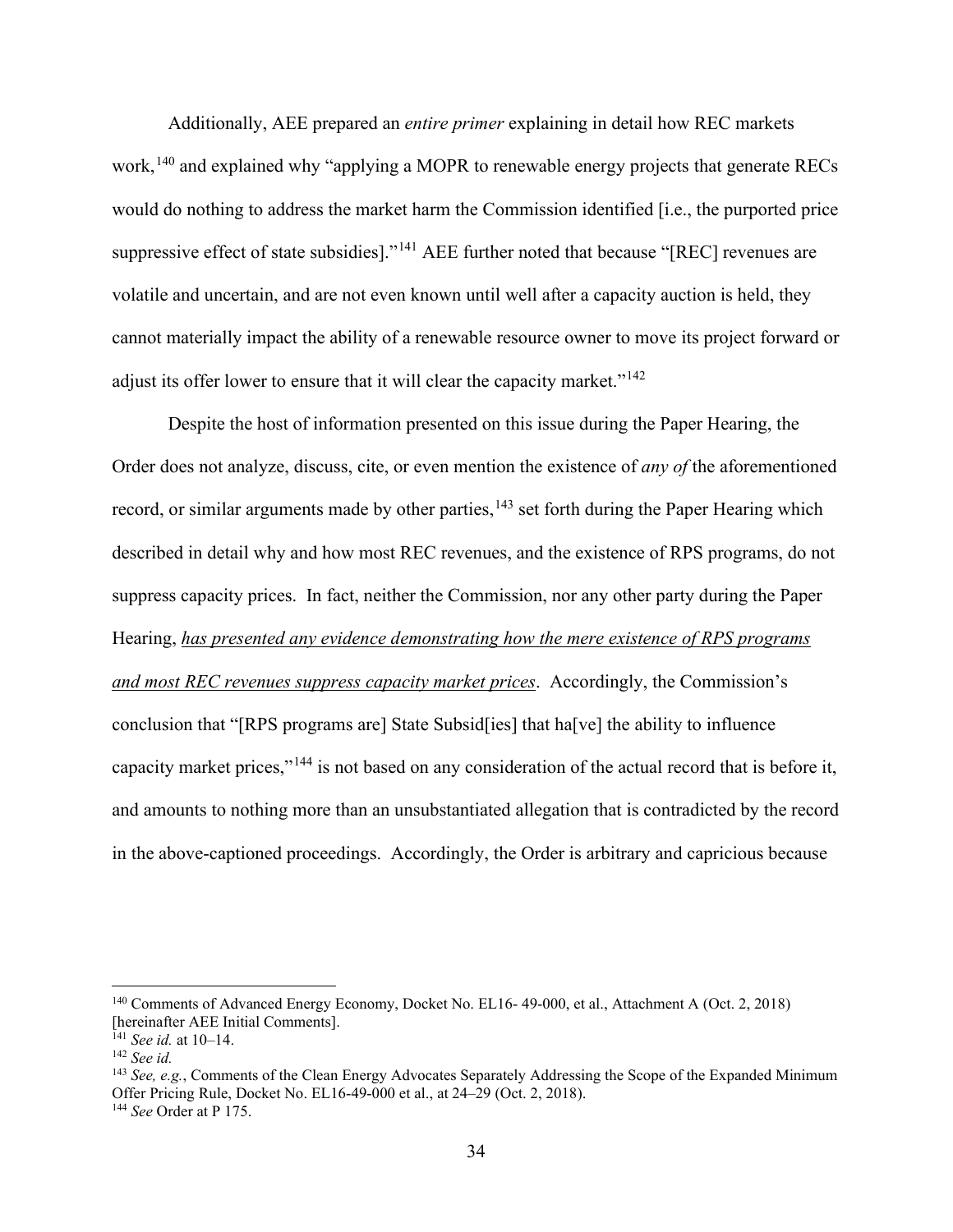the Commission failed to meaningfully address evidence in the record contradicting its cursory conclusion of price suppression. [145](#page-39-0)

Moreover, the fact that the Order does not squarely address the "price suppressive" effect of RECs on capacity market prices is more than merely a matter of the Commission not carefully and reasonably considering the record before it. In upholding Illinois' Zero Emission Credit ("ZEC") program in *Electric Power Supply Association v. Star*, [146](#page-39-1) the 7th Circuit noted that the fact that ZECs may impact PJM's capacity market did not mean that the ZECs were preempted under federal law.<sup>147</sup> However, the 7th Circuit went on to note that "[o]nce the Commission reaches a final decision in [the proceeding leading to the Order], the adequacy of its adjustments will be subject to judicial review."<sup>[148](#page-39-3)</sup> An implicit assumption in the 7th Circuit's ruling was that in order for the Commission to have *a justifiable reason* to adjust a Commission-jurisdictional rate (in this case PJM's capacity market prices) to account for the effects of a state subsidy, the state subsidy *must actually affect* the Commission-jurisdictional rate. Otherwise, as discussed previously in Section II.A, the Commission would simply be taking an action that impermissibly interferes with a state-jurisdictional practice under the FPA. Given that the Order is subjecting RECs to the MOPR even though most do not in fact affect capacity market prices, this "adjustment" to the PJM capacity market price is not "adequate," and instead is completely unjustifiable.

Rather than tailoring its remedy to apply only to state subsidies that actually affect wholesale market prices (theoretically addressing the purported harm which the Commission

<span id="page-39-0"></span><sup>145</sup> *See, e.g.*, *Serv. Comm'n of Ky.*, 397 F.3d at 1008 (the Commission must "respond meaningfully to the arguments raised before it"); *K N Energy, Inc.*, 968 F.2d at 1302–03 (the Commission must make an "effort to grapple with" alternate theories). <sup>146</sup> 904 F.3d at 524.

<span id="page-39-2"></span><span id="page-39-1"></span><sup>147</sup> *See id.*

<span id="page-39-3"></span><sup>148</sup> *See id.*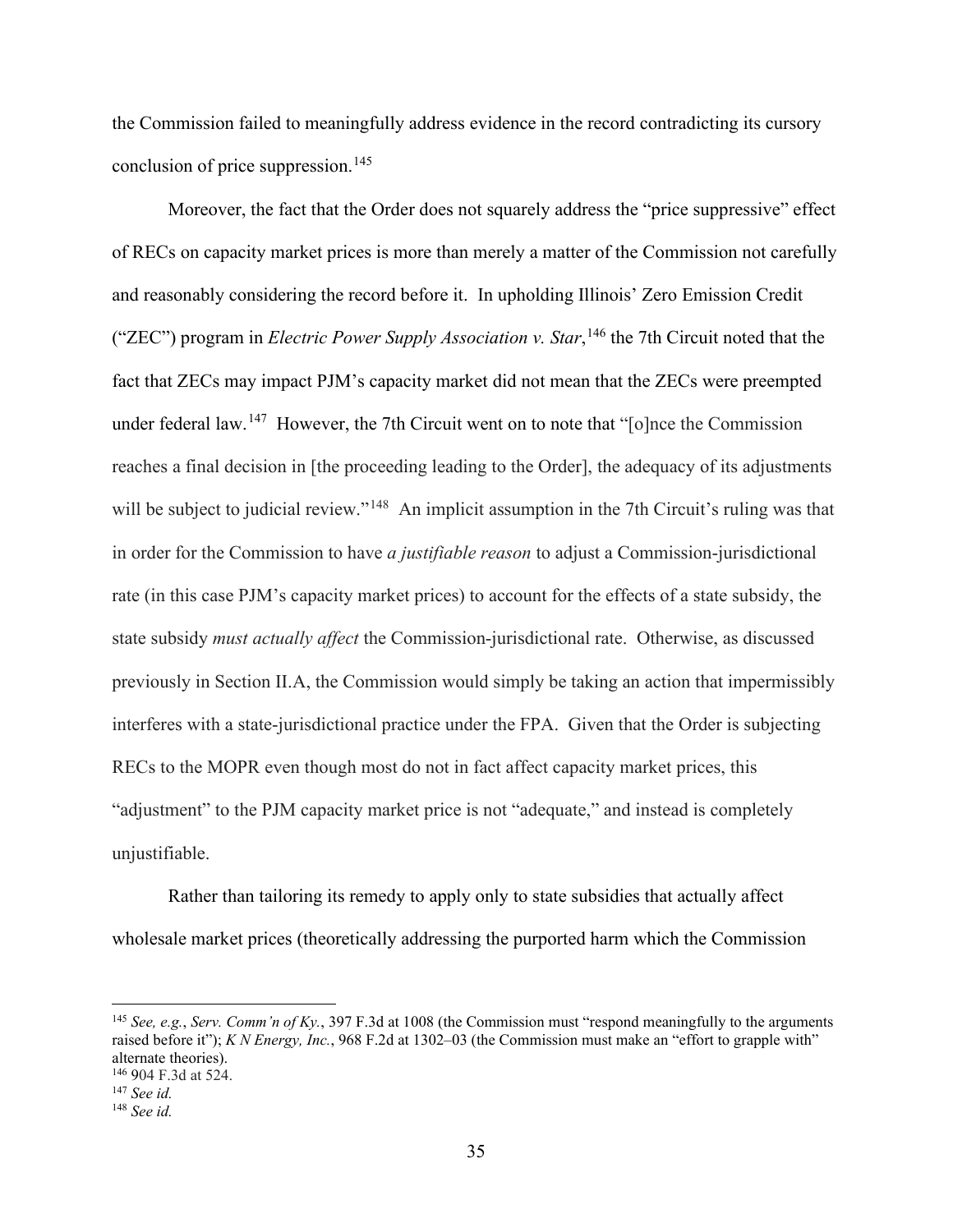claims to address), the Order instead arbitrarily applies the Broad MOPR to all RECs (as well as other State Subsidies) without any evidence demonstrating that they actually suppress capacity market prices. Accordingly, while the Commission may be professing to "ameliorate[] a real industry problem" in subjecting all RECs to the MOPR, it "then cit[es] no evidence demonstrating that there is in fact an industry problem."<sup>149</sup> Thus, the Order "is not reasoned decision making."[150](#page-40-2)

### **4. The Order Disregards the June 2018 Order's Holding that a Just and Reasonable Rate Must Accommodate State Policies**

<span id="page-40-0"></span>A central component of the June 2018 Order's replacement rate was the Commission's proposal to implement the resource-specific FRRA "in order to accommodate state policy decisions and allow resources that receive out-of-market support to remain online" and which would have "allow[ed], on a resource-specific basis, resources receiving out-of-market support to choose to be removed from the PJM capacity market, along with a commensurate amount of load, for some period of time."<sup>[151](#page-40-3)</sup> Now, with essentially no explanation or rationale, the Commission completely disregards this key aspect of the June 2018 Order's replacement rate, rendering the Order arbitrary and capricious.

Notably, in the June 2018 Order, the Commission recognized:

that, if PJM's MOPR applies to state subsidized resources with few or no exceptions, and yet the states continue to support those resources, some ratepayers may be obligated to pay for capacity both through the state programs providing outof-market support and through the capacity market. The courts have directly addressed this point, holding that states 'are free to make their own decisions regarding how to satisfy their capacity needs, but they 'will appropriately bear the costs of  $[those]$  decision $[s]$ ,  $\ldots$  including possibly having to pay twice for capacity.' Nonetheless, we do not take this concern—or the states' right to pursue

<span id="page-40-2"></span><span id="page-40-1"></span><sup>149</sup> *See Nat'l Fuel Gas Supply Corp.*, 468 F.3d at 843. 150 *See id.*

<span id="page-40-3"></span><sup>151</sup> *See* June 2018 Order at P 8.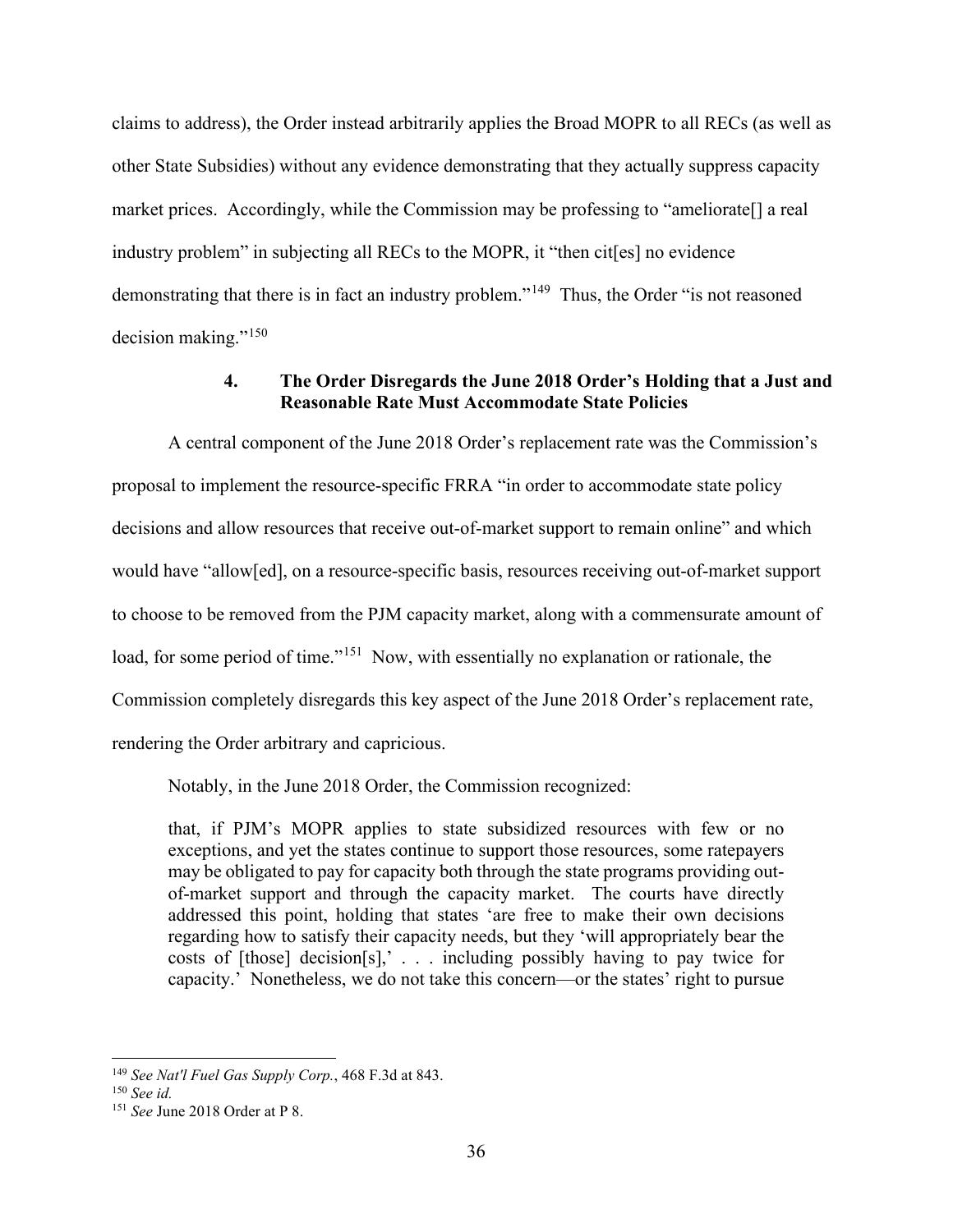valid policy goals—lightly. *Which brings us to the second aspect of our proposed replacement rate*. [152](#page-41-0)

That second aspect was the FRRA. In proposing the FRRA, the Commission "preliminarily [found] that it may be just and reasonable to accommodate resources that receive out-of-market support, and mitigate or avoid the potential for double payment and over procurement, by implementing a resource-specific FRR Alternative option."[153](#page-41-1) After describing the proposed FRRA construct,<sup>[154](#page-41-2)</sup> the Commission held that it "would accommodate policies to provide out-of-market support to certain resources, but remove those resources from the market," and would "increase the integrity of the PJM capacity market for competitive resources and load." <sup>155</sup> Further, the Commission opined that the expanded MOPR, combined with the resource-specific FRRA construct, would "provide significant benefits through increased transparency for investors, consumers, and policymakers,"[156](#page-41-4) and explained its rationale for why including the FRRA with the expanded MOPR was necessary to create a just and reasonable rate. $157$ 

Despite the June 2018 Order's focus on the importance of the FRRA being part of a just and reasonable replacement rate for PJM's capacity market, and after an extensive record built during the Paper Hearing related to how the FRRA could be implemented, the Order disregards the FRRA entirely without explanation. In fact, other than concluding that the Broad MOPR was "superior to" the FRRA construct proposed in the June 2018 Order,  $158$  the following sentence comprises the *entirety of the Commission's substantive discussion* related to why it decided not

<span id="page-41-0"></span><sup>&</sup>lt;sup>152</sup> *Id.* at P 159 (emphasis added).

<span id="page-41-1"></span><sup>153</sup> *See id.* at P 160.

<span id="page-41-3"></span><span id="page-41-2"></span><sup>&</sup>lt;sup>154</sup> *See id.*<br><sup>155</sup> *See id.* at P 161.

<span id="page-41-5"></span><span id="page-41-4"></span><sup>&</sup>lt;sup>156</sup> *See id.* at P 162.<br><sup>157</sup> *See id.* at PP 162–63.<br><sup>158</sup> *See* Order at P 6.

<span id="page-41-6"></span>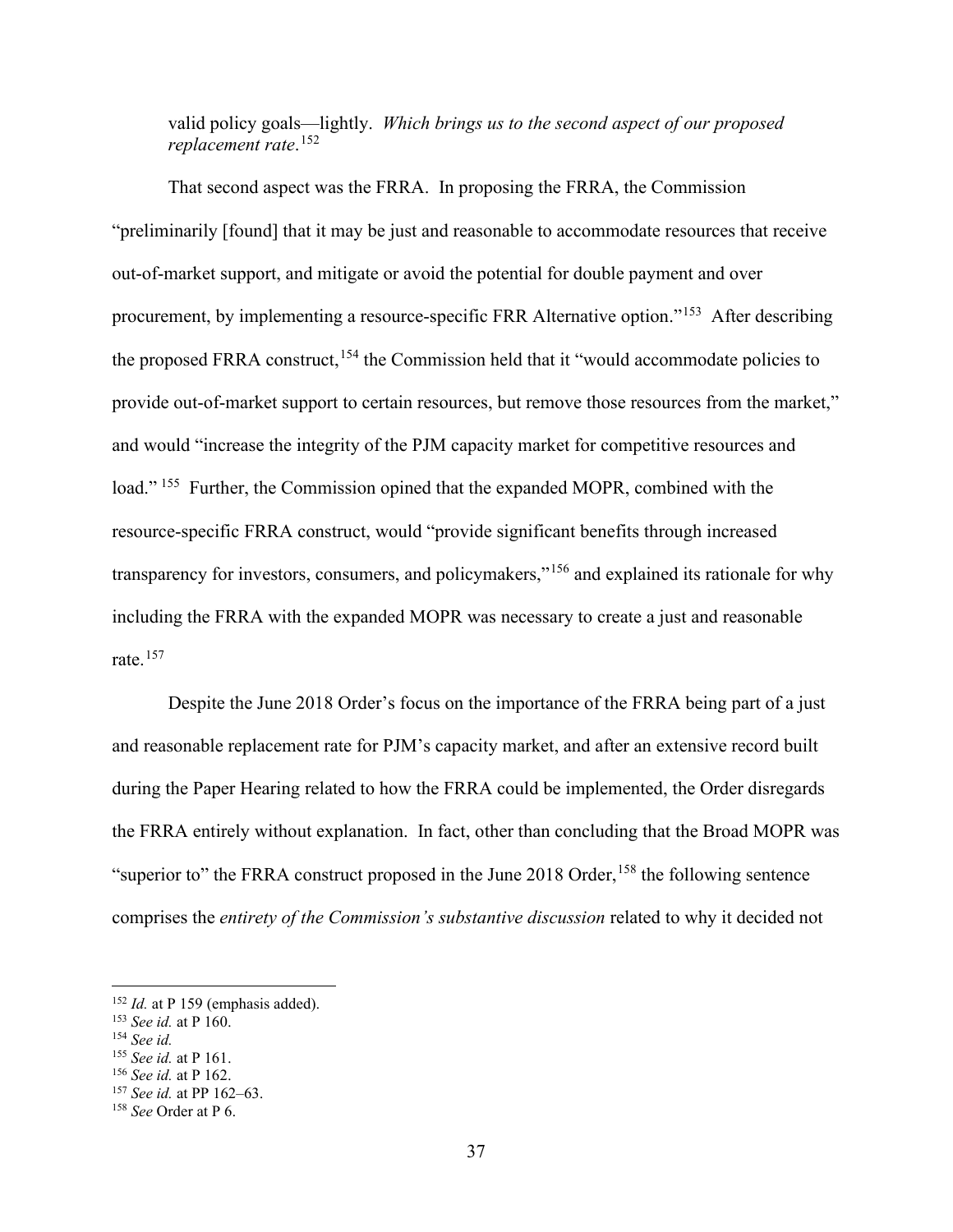to move forward with the FRRA construct in favor of the Broad MOPR: "Because we decline to implement a resource-specific FRR Alternative, we dismiss as moot intervenors' requests that a transition mechanism be adopted to facilitate the adoption a resource-specific FRR Alternative."<sup>[159](#page-42-1)</sup>

This single conclusory sentence without a scintilla of anything that could reasonably be considered to be qualitative or quantitative analysis, reasoning, explanation or rationale was all that the Commission provided when it disregarded a central component of the June 2018 Order that the Commission had preliminarily found was necessary to ensure that PJM's capacity market was just and reasonable. In fact, by disregarding the FRRA, it is reasonable to infer that the Commission now has found that it is "*un*reasonable to accommodate resources that receive out-of-market support" and that the Commission should "*not* mitigate or avoid the potential for double payment and over procurement."<sup>[160](#page-42-2)</sup> This complete reversal by the Commission runs afoul of a basic tenet of administrative law that "[a]gencies are required to explain a reasoned basis for departing from their past precedent,"<sup>[161](#page-42-3)</sup> and is thus arbitrary and capricious.

## <span id="page-42-0"></span>**5. The Focus of the Broad MOPR on State Subsidies Is Wholly Inconsistent with the Order's General Premise that Any "Out-of-Market Support" Is Capable of Suppressing Market Clearing Prices, and the Commission's Unsupported "Direct[ed] at" or "Tethered to" Rationale Fails to Remedy This Inconsistency**

The Commission fails to explain how the Broad MOPR fully addresses its own faulty premise regarding the need to expand mitigation, or how the lines it draws in focusing the Broad MOPR on State Subsidies, while leaving other out-of-market revenues out of the Broad MOPR, are consistent with that premise. In addition, the Commission's explanation of the transactions

<span id="page-42-3"></span><span id="page-42-2"></span>

<span id="page-42-1"></span><sup>&</sup>lt;sup>159</sup> *See id.* at P 219.<br><sup>160</sup> *See id.* at P 159 (emphasis added). <sup>161</sup> *Fox Television Stations, Inc.*, 556 U.S. at 515.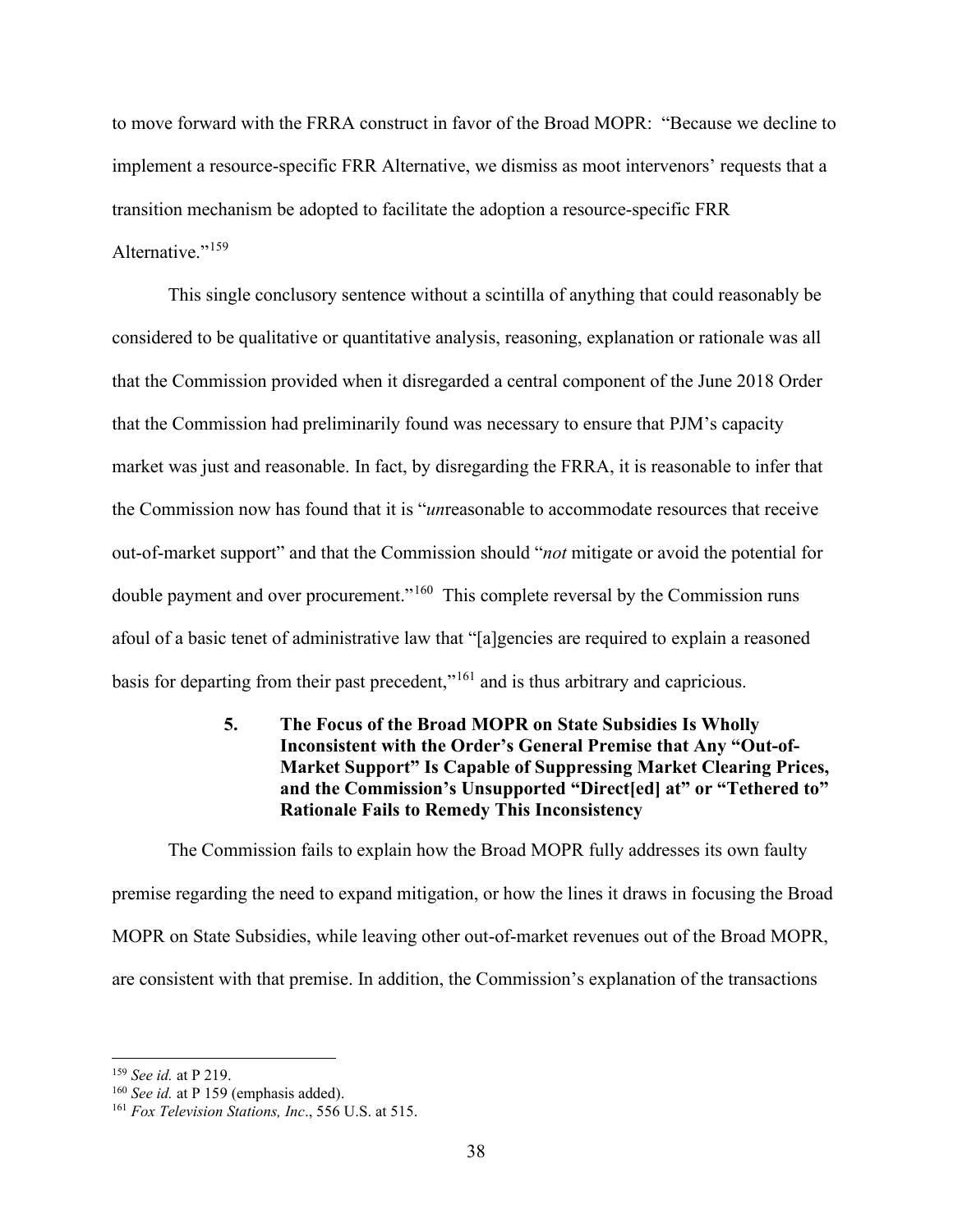and business models it sweeps into the definition of State Subsidies and subjects to the Broad MOPR is inconsistent, lacks any support allowing the Commission to conclude that transactions and business models are "direct[ed] at" or "tethered to" the PJM capacity market, and fails to acknowledge precedent. The internal inconsistency of the Broad MOPR and the Commission's failure to offer a reasoned explanation for how it resolves the purported market problem the Commission identified is arbitrary and capricious.<sup>[162](#page-43-0)</sup>

In the Order, the Commission reaffirms its extraordinarily broad finding in the June 2018 Order that "as a general matter, resources receiving out-of-market support are capable of suppressing market prices."<sup>[163](#page-43-1)</sup> The Commission goes on, however, to adopt the Broad MOPR that applies *only* to those revenues it defines as State Subsidies. While the Commission's definition of State Subsidies is impermissibly broad, as explained elsewhere in this Request for Rehearing, the Commission offers almost no explanation to justify applying the Broad MOPR only to these out-of-market revenues and not others when, under its own logic, *all* out-of-market revenues "are capable of suppressing market prices."

First and foremost, the Commission fails to acknowledge or even consider the broad array of potential "out-of-market" revenues that may be available to a capacity resource. For example, the owner of a coal-fired power plant might obtain out-of-market revenues from the sale of numerous byproducts of its operation, including fly ash, bottom ash and boiler slag, and flue gas desulfurization materials.<sup>[164](#page-43-2)</sup> Under the Commission's own premise, revenues from

<span id="page-43-0"></span><sup>162</sup> *See, e.g.*, *Elec. Power Supply Ass'n*, 136 S. Ct. at 782 (The Commission must "articulate 'examine[d] the relevant [considerations] and articulate[d] a satisfactory explanation for its action[,] including a rational connection between the facts found and the choice made.'" (quoting *State Farm Mut. Auto. Ins. Co.*, 463 U.S. at 43))). <sup>163</sup> *See, e.g.*, Order at P 72 (citing June 2018 Order at P 155).

<span id="page-43-2"></span><span id="page-43-1"></span><sup>164</sup> *See, e.g.*, Initial Comments of the Maryland Public Service Commission, Docket No. EL16-49-000 et al., at 9 (Oct. 2 , 2018); *Portland Cement Association Sustainable Manufacturing Fact Sheet: Power Plant Byproducts*, PORTLAND CEMENT ASS'N, [https://www.acaa-](https://www.acaa-usa.org/Portals/9/Files/PDFs/PCA_Power_Plant_Byproducts_Fact_Sheet_2005.pdf)

[usa.org/Portals/9/Files/PDFs/PCA\\_Power\\_Plant\\_Byproducts\\_Fact\\_Sheet\\_2005.pdf](https://www.acaa-usa.org/Portals/9/Files/PDFs/PCA_Power_Plant_Byproducts_Fact_Sheet_2005.pdf) (last visited Jan. 20, 2020).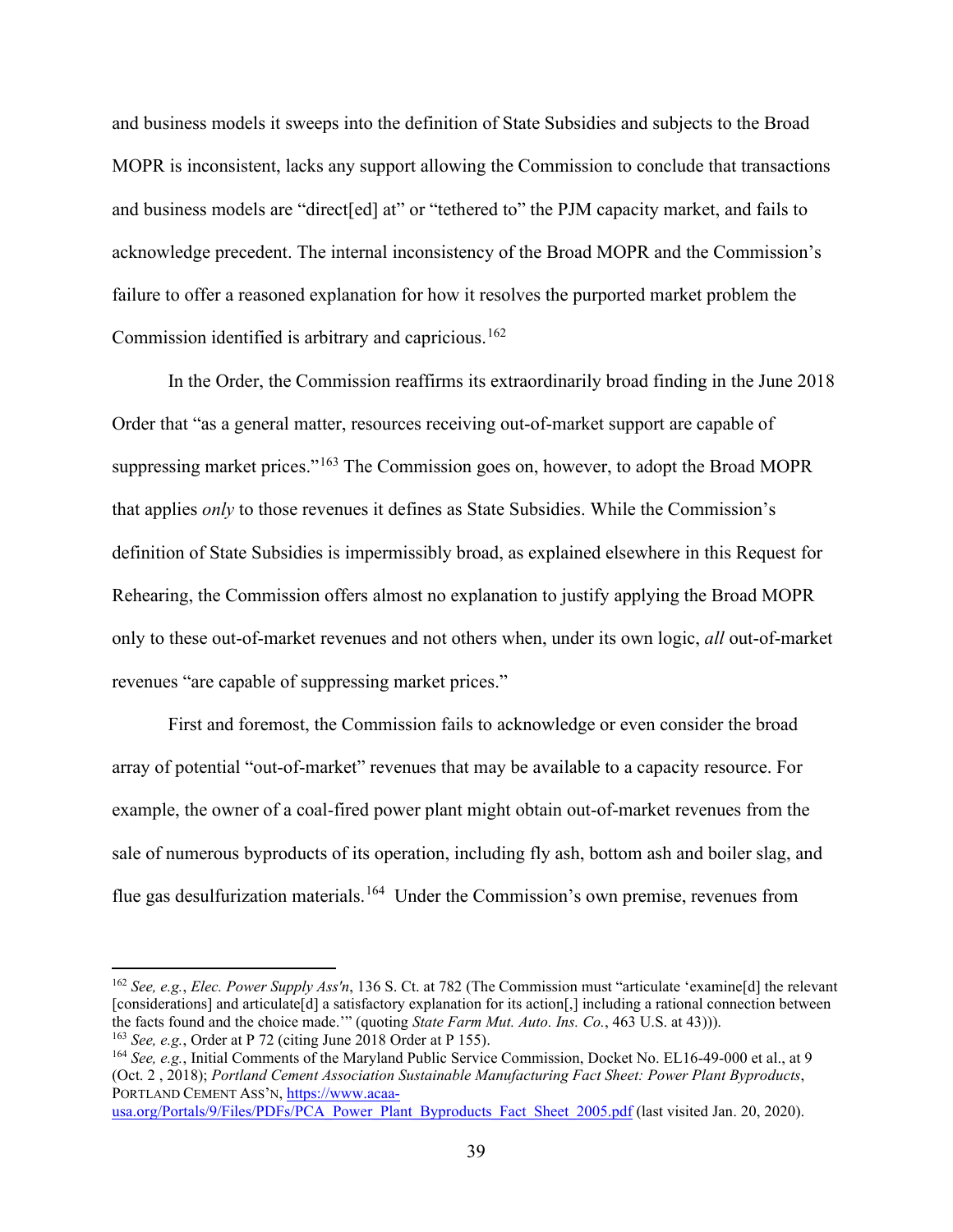these sales should logically be expected to be "capable of suppressing market prices." Yet they are not subject to the Commission's Broad MOPR replacement rate.

In contrast, the Commission explicitly *includes* in the scope of the Broad MOPR the sale of environmental attributes, such as RECs, by renewable energy resources.<sup>[165](#page-44-0)</sup> State governments and customers alike seek to purchase RECs to obtain the benefits of reduced emissions from electricity and comply with their own corporate sustainability goals. And RECs, like the coal combustion residuals noted above, are a byproduct of the operation of a particular generation resource. The Commission attempts to justify this inconsistent treatment of the sale of byproducts by different types of generation resources by asserting that RECs and other State Subsidies are "directed at or tethered to the new entry or continued operation of generating capacity in the federally-regulated multi-state wholesale capacity market administered by PJM."[166](#page-44-1) The Commission does not, however, reference a single state policy, law, or regulation related to RECs that is "direct[ed] at" or is "tethered to" the PJM capacity market. This failure to explain the Commission's application of its own remedy is textbook arbitrary and capricious decision-making.

In only two instances does the Commission attempt to explain why some out-of-market revenues should not be subject to the Broad MOPR. For example, the Commission explicitly excludes "generic industrial development and local siting support," on the basis that such support is not "nearly 'directed at' or tethered to the new entry or continued operation of generating capacity in the federally-regulated multi-state wholesale capacity market administered by PJM."[167](#page-44-2) But again, the Commission begs the question: if out-of-market revenues, "as a general

<span id="page-44-0"></span><sup>165</sup> *See* Order at P 176.

<span id="page-44-1"></span> $166$  Order at P 68.

<span id="page-44-2"></span><sup>167</sup> Order at P 83.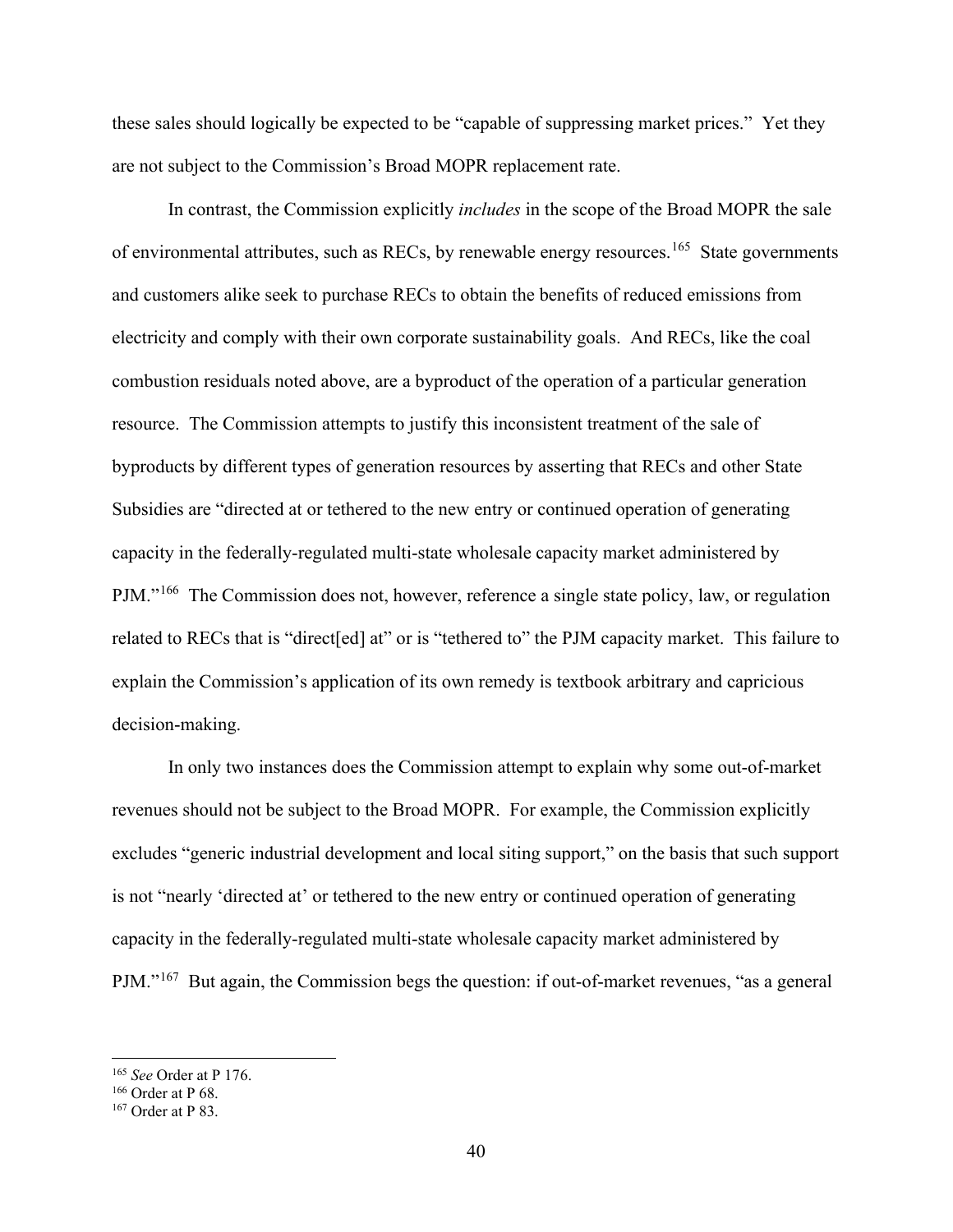matter," allow a resource that receives or is eligible to receive them to be "capable of suppressing market prices," the market problem that the Commission says it must remedy, then the Commission must offer a plausible explanation for why it is excluding them from the replacement rate. The fact that they may not be "direct[ed] at" or "tethered to" participation in PJM's capacity market does not explain away the Commission's core premise for adopting the Broad MOPR. Moreover, the Commission fails to explain why it assumes that these kinds of incentives are not "direct [ed] at" or "tethered to" the operation of a generating resource in PJM; after all, it is reasonable to assume that a state or local entity offers such an incentive with the expectation that a power plant will be constructed and operated there and will contribute to the local economy and tax base.

In addition, the Commission excludes federal subsidies from the reach of the Broad MOPR. While the Commission correctly holds that it cannot "nullify the effect of federal legislation" through the Broad MOPR, the end result serves only to demonstrate the flawed logic and folly of the Commission's pursuit in the Order. The Commission holds that the potential to obtain out-of-market revenues renders the PJM capacity market unjust and unreasonable, while also admitting that it cannot or will not address the impact of all potential out-of-market revenues on the market. That result begs the question of how the Commission, under its flawed premise that out-of-market revenues render the PJM capacity market unjust and unreasonable, can ever be assured that the market is in fact just and reasonable. Moreover, the Commission's conclusion that applying the Broad MOPR to federal subsidies would "nullify" them, while also claiming that applying the Broad MOPR to State Subsidies *does not* nullify them, lays bare the

41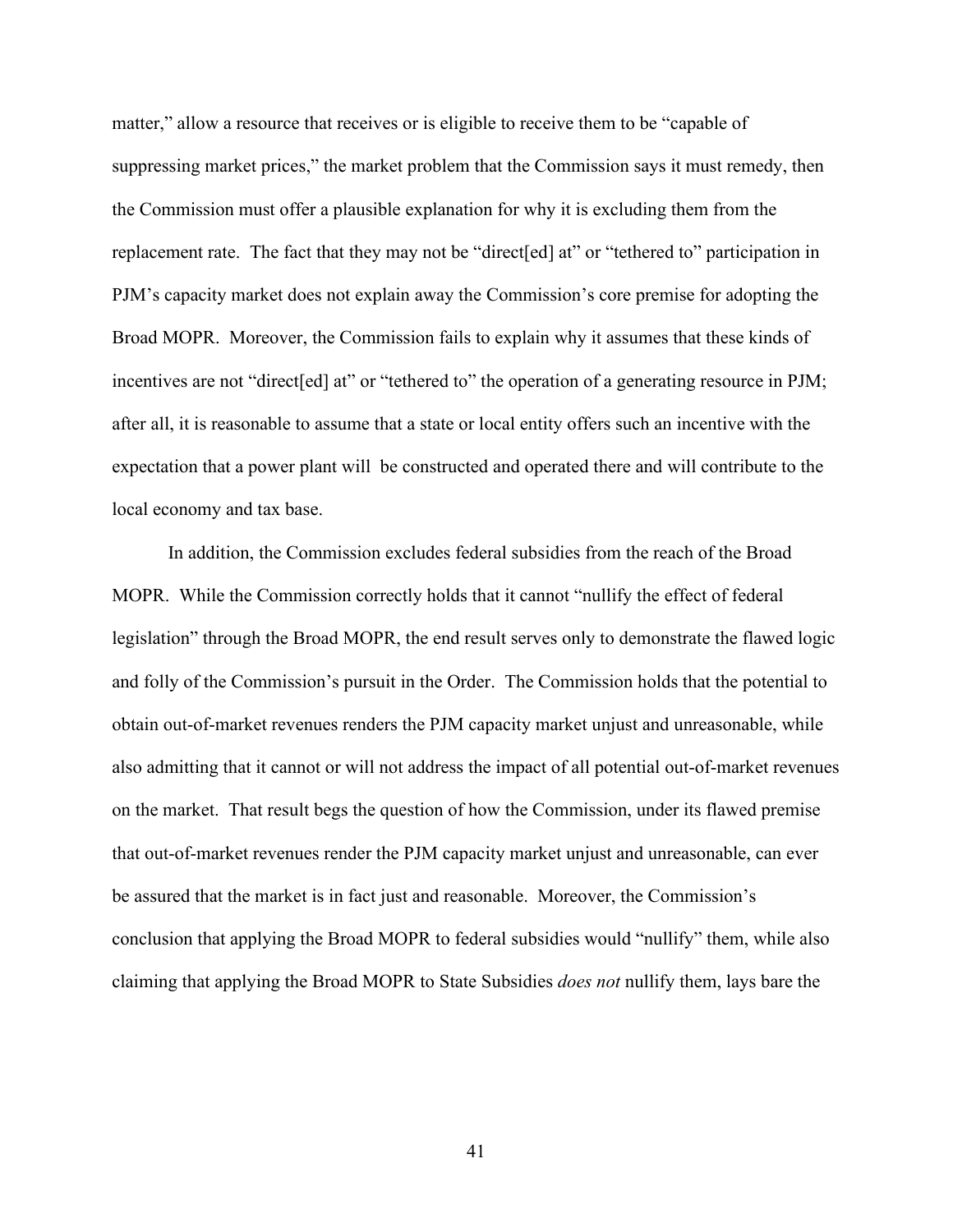arbitrary and capricious inconsistency in the Broad MOPR replacement rate chosen by the Commission.[168](#page-46-0)

Finally, the Commission's rationale underlying the subsidies it asserts must be subject to the MOPR is further undermined by its decision to include "Self-Supply" resources. Here again, the Commission fails to explain how Self-Supply arrangements are "directed at" or "tethered to" the PJM capacity market. In addition, including these arrangements within the Broad MOPR upends long-standing business models that predate the PJM capacity market by several decades, and disregards with little explanation the long-standing precedent respecting those business models in the PJM capacity market. The Commission is obligated to acknowledge and fully explain such a stark departure from precedent.<sup>[169](#page-46-1)</sup> The Commission's claim that the existing self-supply exemption was a "temporary reversal in Commission policy"<sup>[170](#page-46-2)</sup> is at best incomplete; from the very beginning of the PJM capacity market, the Commission has accommodated self-supply participation.<sup>[171](#page-46-3)</sup> That claim also directly contradicts the Commission's rationale (in the very same paragraph) for adopting an exemption for existing self-supply; specifically, that "selfsupply entities have made resource decisions based on affirmative guidance from the Commission indicating that those decisions would not be disruptive to competitive markets."<sup>[172](#page-46-4)</sup>

<span id="page-46-0"></span><sup>&</sup>lt;sup>168</sup> Compare Order at P 89 (finding that applying MOPR to federal subsidies would nullify the federal legislation adopting them), *with* Order at P 7 ("Nor does this order prevent states from making decisions about preferred generation resources: resources that states choose to support, and whose offers may fail to clear the capacity market under the revised MOPR directed in this order, will still be permitted to sell energy and ancillary services in the relevant PJM markets.").

<span id="page-46-1"></span><sup>169</sup> *See, e.g.*, *Fox Television Stations, Inc.*, 556 U.S. at 515 ("[T]he requirement that an agency provide reasoned explanation for its action would ordinarily demand that it display awareness that it is changing position. An agency may not, for example, depart from a prior policy *sub silentio* or simply disregard rules that are still on the books." (emphasis in original)).

<span id="page-46-2"></span> $170$  Order at P 203.

<span id="page-46-3"></span><sup>171</sup> *See, e.g.*, *PJM Interconnection, L.L.C.*, 115 FERC ¶ 61,079 (2006) (preserving self-supply as an option under the new capacity market construct).

<span id="page-46-4"></span><sup>172</sup> *See* Order at P 203.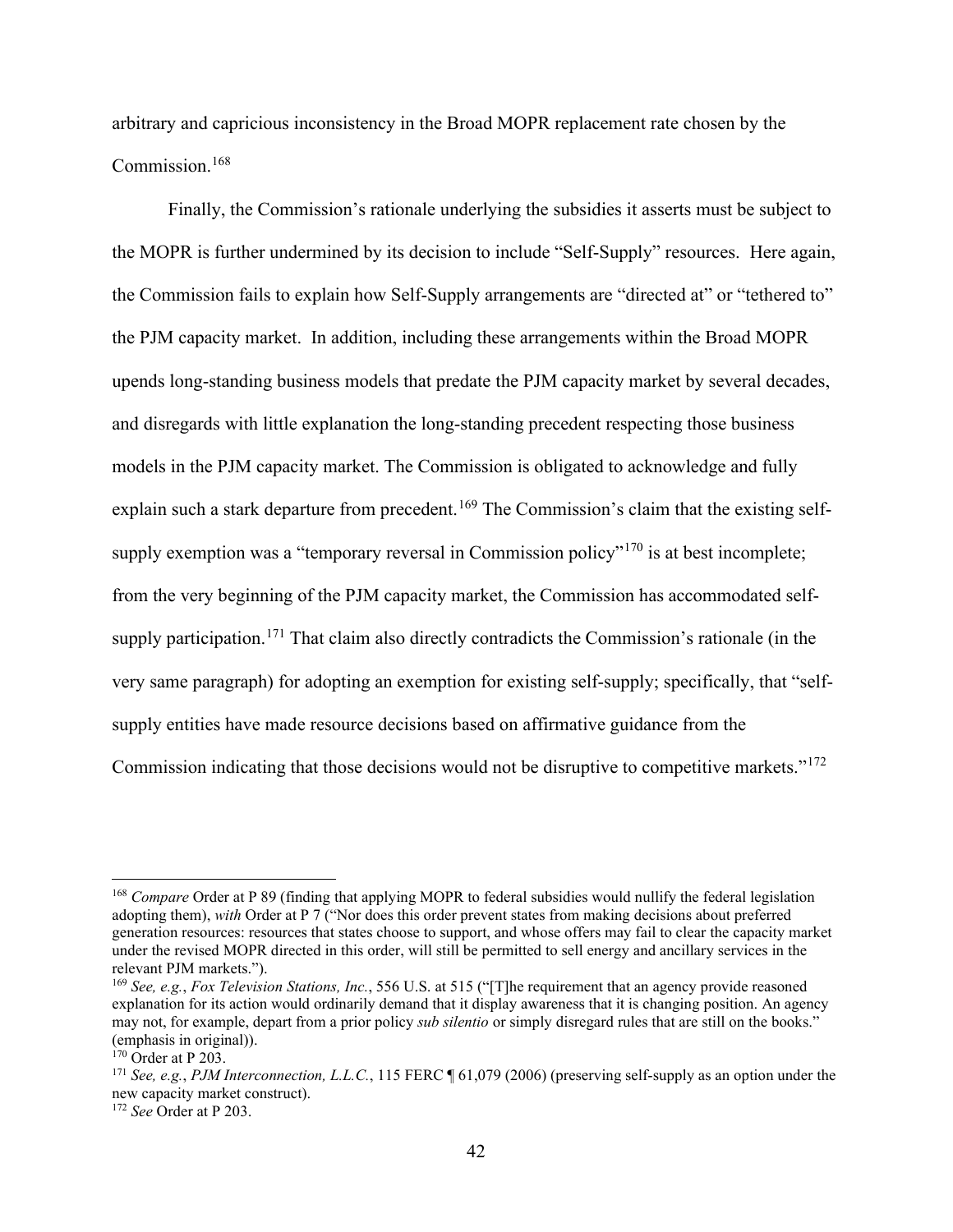The Commission cannot simply offer supplementary rationale or otherwise explain away these foundational problems with its flawed premise that out-of-market revenues allow unjust and unreasonable suppression of capacity prices, or the inconsistencies in how its chosen remedy of the Broad MOPR is applied (or not) to various kinds of out-of-market revenues and types of generation. Simply put, if the Commission cannot craft a replacement rate that would make sense under its flawed premise, it must withdraw that premise.

#### <span id="page-47-0"></span>**6. The Methods and Assumptions Used to Calculate Default and Unit-Specific MOPR Prices Are Arbitrary and Capricious**

### **a. Utilizing Net CONE for Resources that Have Not Previously Cleared a Capacity Market Auction Is Arbitrary and Capricious**

The Commission's finding that it is just and reasonable to use different methodologies to determine the default offer price floors for new and existing resources<sup>[173](#page-47-1)</sup> is arbitrary and capricious. Specifically, the Commission directed PJM to use resource-specific Net CONE values, and the Net CONE method, to calculate default MOPR Prices that have not previously cleared the PJM capacity market (i.e., a "new resource").<sup>174</sup> The Commission explicitly recognized the impacts that this directive would have on a new resource's offer and capacity market outcomes in making this determination, and conceded that using Net CONE values as the default offer price floor for such resources may "significantly affect the ability of new resources receiving State Subsidies to clear the market, as compared to the Net ACR."[175](#page-47-3) However, the Commission nonetheless found, without any supporting evidence, that such an outcome is just

<span id="page-47-1"></span><sup>173</sup> Order at P 151.

<span id="page-47-2"></span><sup>&</sup>lt;sup>174</sup> Order at PP 138, 143.

<span id="page-47-3"></span><sup>175</sup> Order at P 139.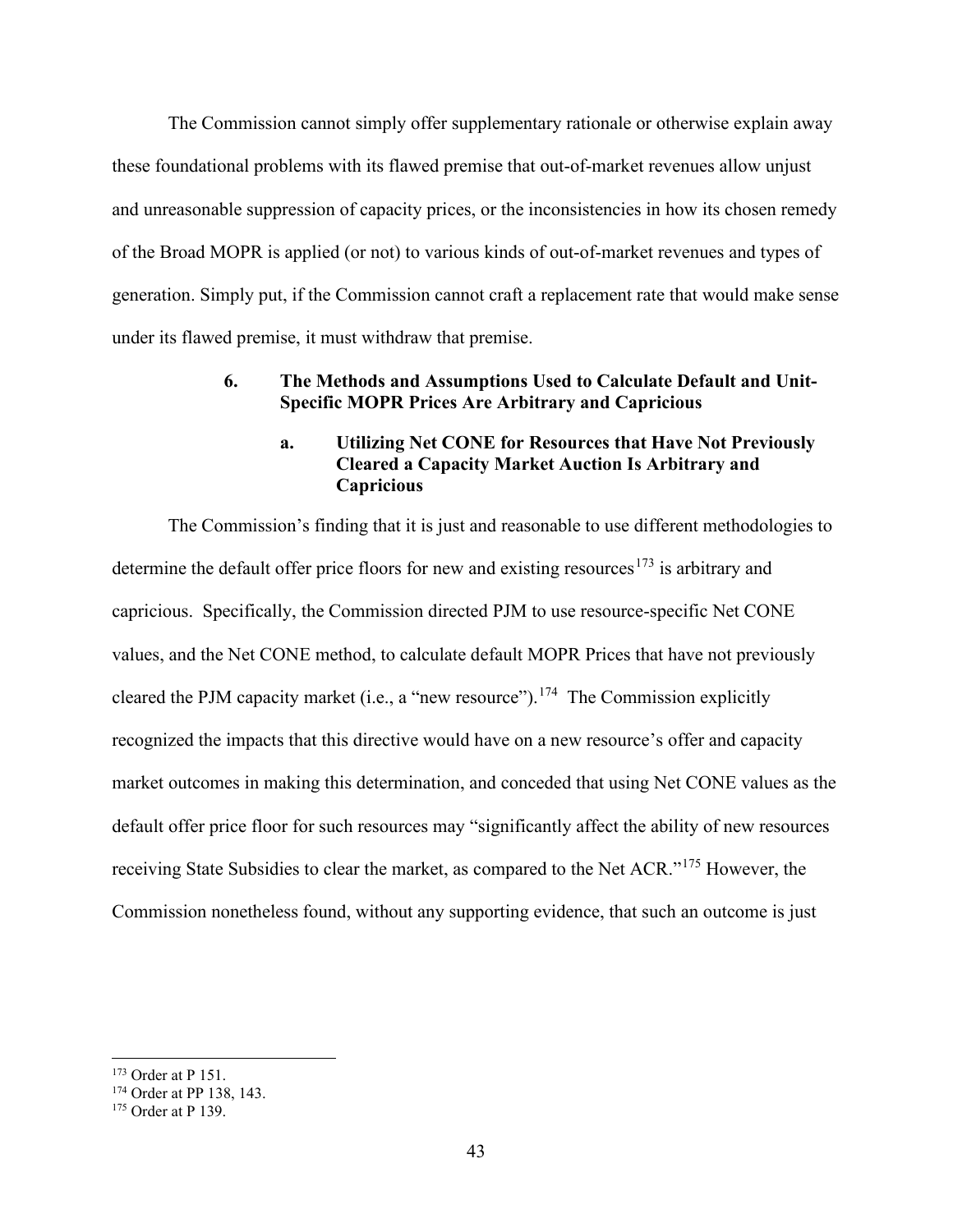and reasonable because it would "allow the MOPR to fulfill its purpose and protect the capacity market from uneconomic new entry by State-Subsidized Resources."<sup>[176](#page-48-0)</sup>

This finding is arbitrary and capricious for several reasons. First, the Commission disregarded substantial record evidence demonstrating that the proposed default Net CONE input values proposed by PJM do not reflect accurate or competitive offers for all PJM resources in PJM that have not cleared a prior PJM capacity auction.<sup>[177](#page-48-1)</sup> Applying these incorrect values, and resulting default MOPR Prices, to all new resources thus results in an administratively determined capacity supply offer that significantly exceeds the competitive offer of that resource, which will result in a capacity market clearing price that exceeds the competitive level and unjustly raises capacity costs to PJM loads. This outcome is not just and reasonable.

The fact that the Net CONE values and method proposed by PJM and authorized by the Commission do not establish a competitive offer for all planned and existing resources that have not previously cleared a capacity market auction is unsurprising given that the concept of using Net CONE to determine a planned resource's offer price floor was developed on a theory that applied to a hypothetical natural gas resource that relied principally on PJM capacity market revenues, net of energy and ancillary revenues, to determine its entry decision.<sup>[178](#page-48-2)</sup> The Net CONE method is also based on the premise that this hypothetical natural gas resource could be built within the three-year forward period of the base residual capacity auction. The Net CONE method further assumes that the hypothetical natural gas resource would choose to enter the

<span id="page-48-0"></span><sup>176</sup> *See id.* 

<span id="page-48-2"></span><span id="page-48-1"></span><sup>177</sup> *See, e.g.*, Reply Comments of the Clean Energy Industries on the Application of the Minimum Offer Price Rule, Docket No. EL16-49-000 et al., at 16–31 (Nov. 6, 2018) [hereinafter Clean Energy Industries Reply Comments]. <sup>178</sup> *See e.g.*, PJM Tariff, Article I (Definitions of "Cost of New Entry" and "Reference Resource"); *see also* SAMUEL A. NEWELL ET AL., THE BRATTLE GRP., PJM COST OF NEW ENTRY COMBUSTION TURBINES AND COMBINED-CYCLE PLANTS WITH JUNE 1, 2022 ONLINE DATE iii, 1–2 (2018),

[https://brattlefiles.blob.core.windows.net/files/13896\\_20180420-](https://brattlefiles.blob.core.windows.net/files/13896_20180420-pjm-2018-cost-of-new-entry-study.pdf)pjm-2018-cost-of-new-entry-study.pdf (last visited Jan. 20, 2020).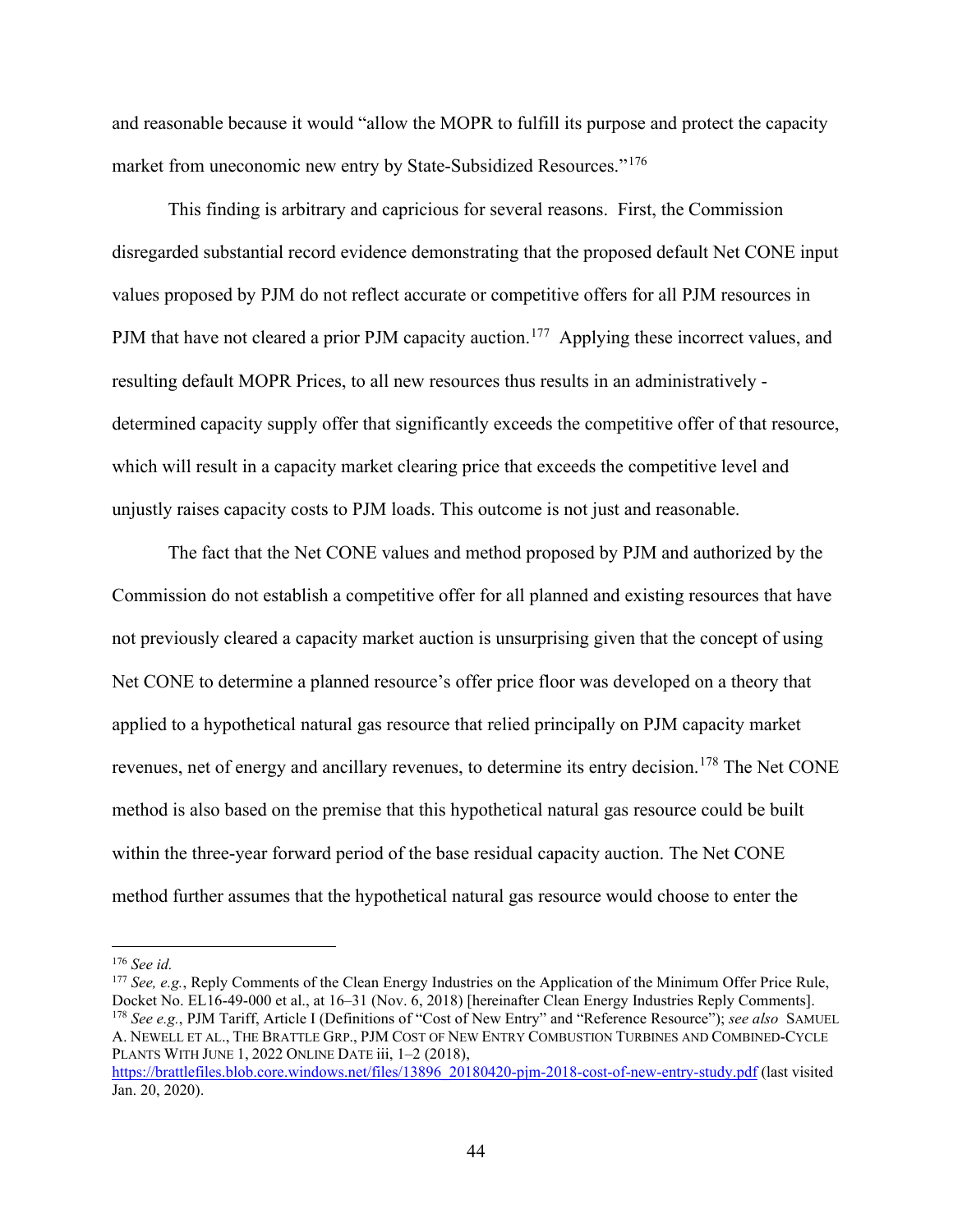market (i.e., an entity would construct a natural gas resource) if the resource cleared a capacity market auction and obtained a capacity supply obligation and would choose *not* to enter the market if it did not clear a capacity market auction.

The record in this proceeding demonstrates that these conditions do not apply to all planned and existing (e.g., newly constructed) resources in PJM, particularly renewable resources in PJM that are likely to be subject the Broad MOPR proposed in the Order. As the Clean Energy Associations noted previously during the Paper Hearing, long-term power purchase agreements ("PPAs") – not capacity market revenues – are "the most important instrument for renewable energy project developers when obtaining financing."<sup>[179](#page-49-0)</sup> As such, planned renewable resources do not rely principally on PJM capacity market clearing prices as the sole price signal for the decision of whether to enter the PJM market as the Net CONE method assumes, but rather, rely predominantly on PPAs – which are determined through armslength negotiations outside of the PJM capacity market and are based primarily on PJM's *energy market* price signals.

While it is true that expected capacity market revenues may influence some commercial terms of long-term PPAs, including pricing, once a PPA is executed, the decision of whether a renewable resource should enter, exit or remain in the PJM market has effectively been made based on the terms of the PPA. Renewable resources also have significantly different operational and technological differences from the hypothetical natural gas plant upon which the Net CONE method is based, the most obvious of which is that renewable resources do not have any ongoing fuel costs. Moreover, some resources such as offshore wind take longer than natural gas plants to be developed, and accordingly do not neatly fit into the three-year

<span id="page-49-0"></span><sup>&</sup>lt;sup>179</sup> Comments of the American Wind Energy Association, the Solar RTO Coalition, the Mid-Atlantic Renewable Energy Coalition and the Solar Energy Industries Association, Docket No. EL18-187-000, at 14–15 (Oct. 2, 2018).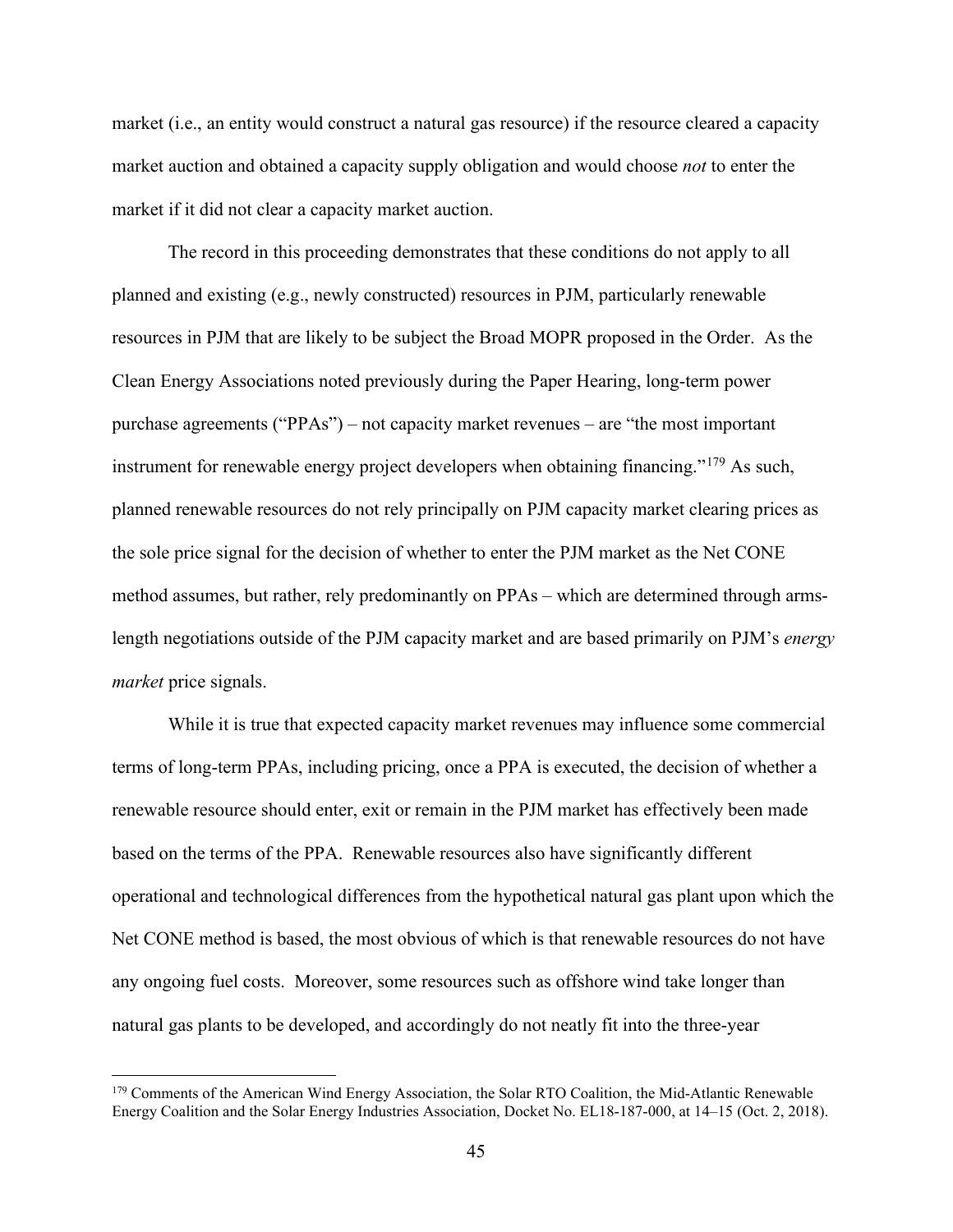development timeline that is assumed by the Net CONE method (meaning that Net CONE is not the appropriate cost level to assume for an offshore wind project offering into a capacity market auction).

The Net CONE method, and the default inputs authorized by the Order, take none of these commercial realities for renewable resources into account, and instead make many assumptions that are inapplicable, and in some instances directly contrary to, the assumptions that Market Sellers of renewable resources actually make when deciding whether to enter or exit the PJM market, and relatedly, how such renewable resources are offered into PJM capacity market auctions.

Furthermore, continuing to apply the Net CONE method to existing resources that are in fact in operation, but are nonetheless considered "new" because they have not previously cleared a capacity market auction, as the Order contemplates, is contrary to the Commission's finding that "[e]xisting resources face different cost than new resources because the decision to enter the market is different than the decision to remain in the market."<sup>[180](#page-50-0)</sup> Applying the Net CONE method to an existing resource arbitrarily assumes that a resource that has been constructed will base its decision to "remain in the market" on whether or not it clears a given capacity market auction. This assumption would clearly be false for a newly constructed resource with a longterm PPA and decades of remaining useful life, during which it can earn energy and ancillary services revenues, among others. Having already been constructed, the resource's (amortized) construction costs would already have been incurred, and are thus sunk costs in economic terms. Indeed, the Commission recognizes the fact that existing resources face different costs, and explicitly recognizes that existing resources have already incurred certain fixed costs, which are

<span id="page-50-0"></span><sup>180</sup> Order at P 151.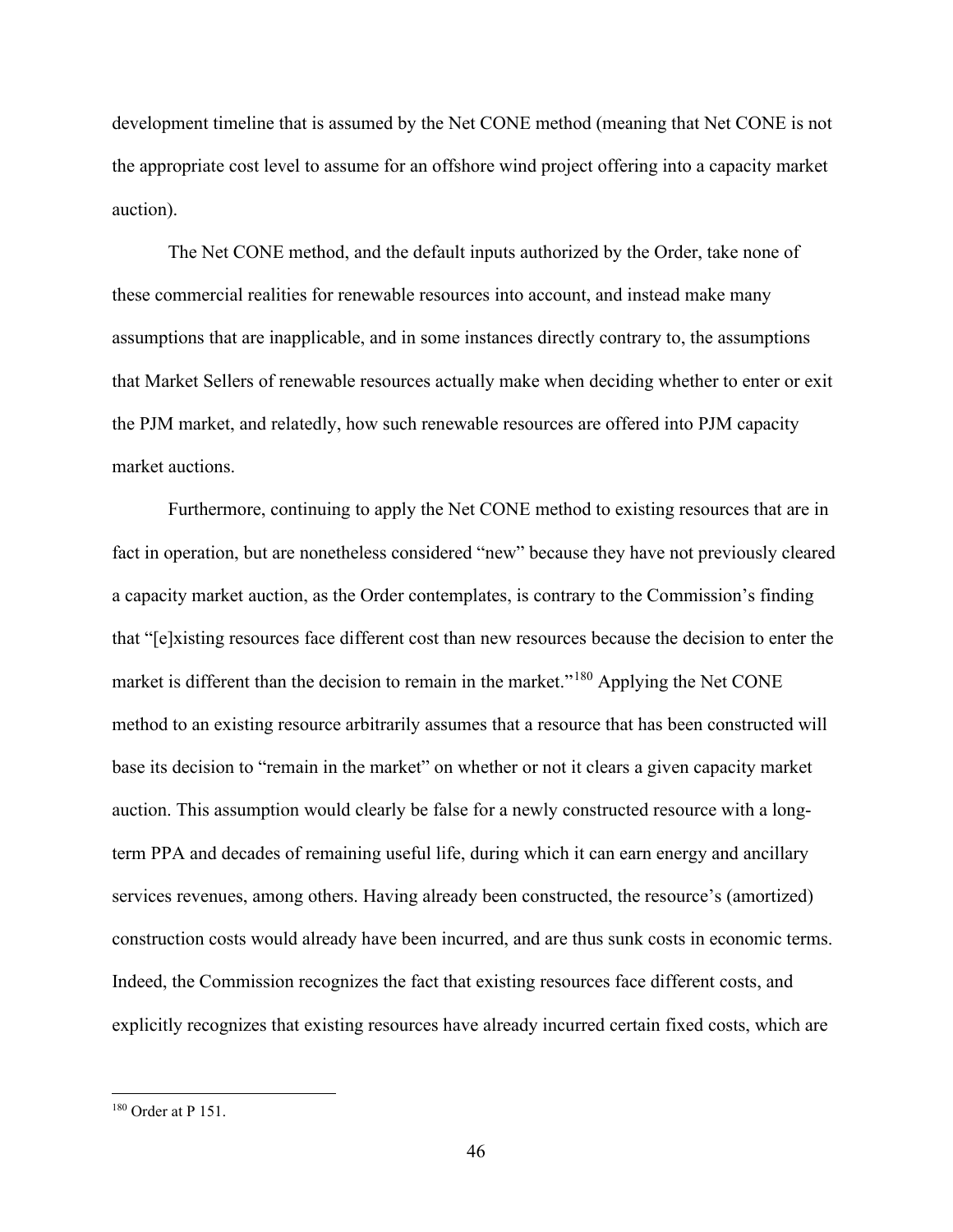principally constructions costs, that planned resources have yet to incur. [181](#page-51-0) Continuing to apply the Net CONE method to such existing resources based solely on the fact that they may not have previously cleared a capacity market auction is thus arbitrary and capricious.

Moreover, continuing to apply Net CONE to existing resources becomes more unreasonable as time passes because the Net CONE value PJM calculates will become even more divorced from the existing resource's actual going forward costs, which are more appropriate calculated utilizing the Net ACR method. For example, the applicable Net CONE value in any given year can differ dramatically from an existing resource's actual going forward costs, which are based on when the resource was constructed, its actual construction and financing cost, and other costs, and are unlikely to bare any relationship to the Net CONE value PJM calculates in that given year, which would be estimated based on then-current construction cost, capital, and net energy and ancillary service revenues.<sup>182</sup> Therefore, the more time that passes between the year a resource actually enters the market (i.e., is constructed and incurs construction costs which become sunk) and the time the Net CONE value is applied, the more unreasonable the default Net CONE offer price floor becomes.

Given the foregoing, the Net CONE method and values approved in the Order will not result in just and reasonable default MOPR Prices. Accordingly, the Clean Energy Associations assert that default MOPR prices should be calculated utilize the Net ACR method, along with appropriate and accurate inputs.<sup>[183](#page-51-2)</sup>

<span id="page-51-0"></span><sup>&</sup>lt;sup>181</sup> *Id.* at P 151 ("For planned resources, the default offer price floor should include, for example, construction costs and certain fixed costs than an existing resource does not usually face.").

<span id="page-51-1"></span><sup>182</sup> Note that the Commission directed PJM to update default offer price floors regularly. *See id.* at P 155.

<span id="page-51-2"></span><sup>183</sup> *See* Clean Energy Industries Reply Comments at 24–25.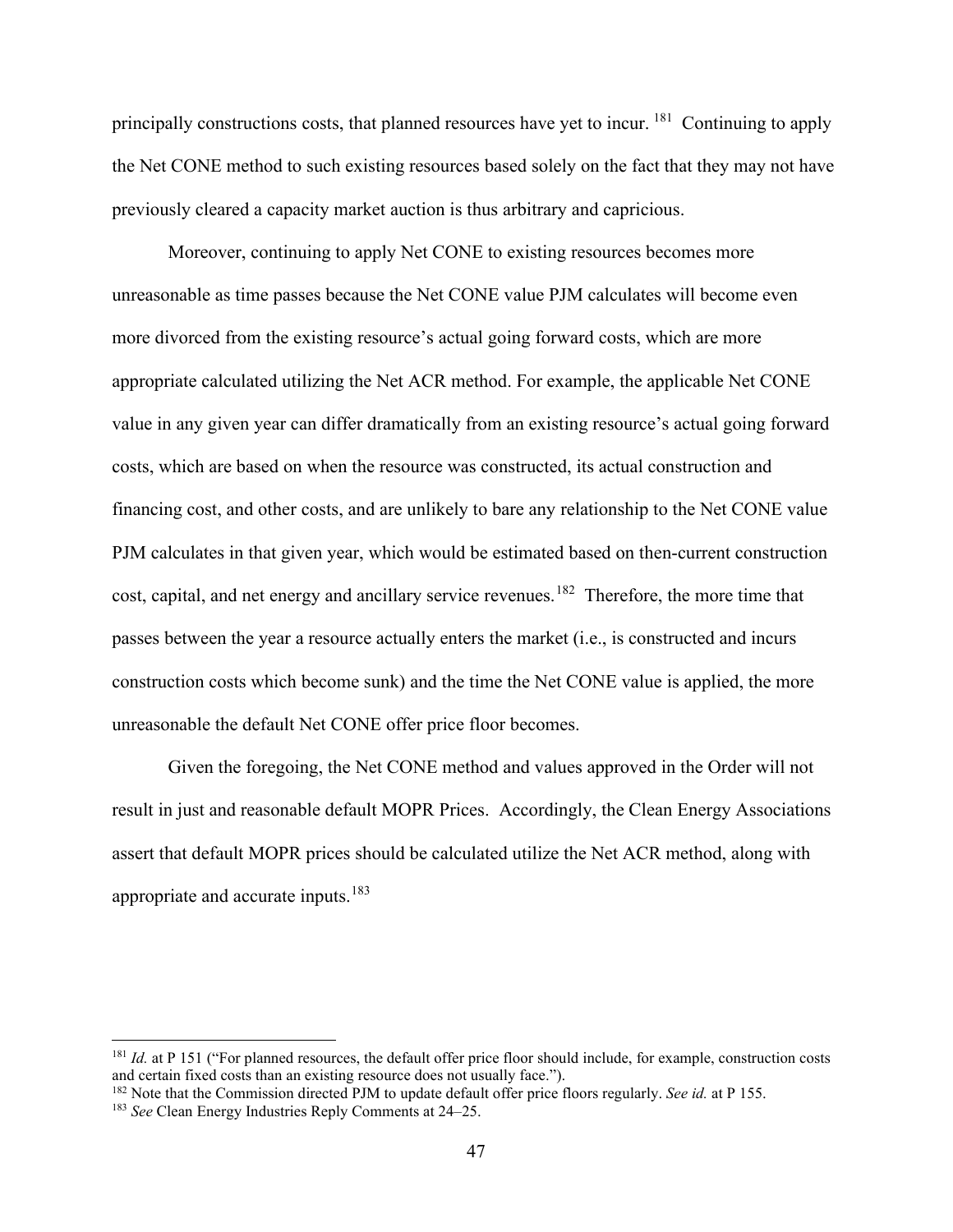### **b. The Methods and Assumptions Used for the Unit-Specific Exemption Process Do Not Reflect Competitive Offers for Renewable Resources**

As discussed, because the Net CONE method and default values directed by the Order do not produce competitive offers for all resources that have not previously cleared the PJM capacity market,  $184$  the Clean Energy Associations instead believe that in order to allow for truly competitive offers to be established via the Unit Specific Exemption as the Commission envisions,<sup>[185](#page-52-1)</sup> the Commission must permit any resource seeking to utilize the Unit Specific Exemption process to utilize any appropriate method or inputs that will reflect actual, accurate and competitive offers from their resources, including but not limited to the use of the Net ACR method.

With respect to inputs used to calculate unit-specific MOPR Prices, the Commission's ruling that "the default MOPR values should maintain the same basis financial assumptions" because "standardized inputs are a simplifying tool appropriate for determining default offer price floors,"<sup>[186](#page-52-2)</sup> is plainly unreasonable. This is because it is unreasonable to apply the same capital cost assumptions to planned natural gas units and planned renewable resources, such as a standardized useful life of 20 years, when renewable resources routinely and reasonable assume a useful life of between 30-40 years due to how the technology performs.<sup>[187](#page-52-3)</sup>

Moreover, assuming these resource types face the same capital costs ignores the fact that federal tax incentives such as the ITC and PTC reduce the capital costs that renewable

<span id="page-52-0"></span><sup>184</sup> *See e.g.*, *id.* at 16–31.

<span id="page-52-1"></span><sup>185</sup> *See, e.g.*, Order at P 2 ("To preserve flexibility, PJM will also permit new and existing suppliers that do not qualify for a categorical exemption to justify a competitive offer below the applicable default offer price floor through a Unit-Specific Exemption.").

<span id="page-52-2"></span><sup>186</sup> Order at P 153 (citing *PJM Interconnection, L.L.C.*, 143 FERC ¶ 61,090 (2013) at P 144).

<span id="page-52-3"></span><sup>187</sup> *Compare* Order at P 153 (accepting a standardized 20-year asset life for all resources), *with* Clean Energy Industries Reply Comments at 21–22 (noting that it is widely recognized that the useful life for solar facilities is 40 years and the useful life for wind resources is 30 years).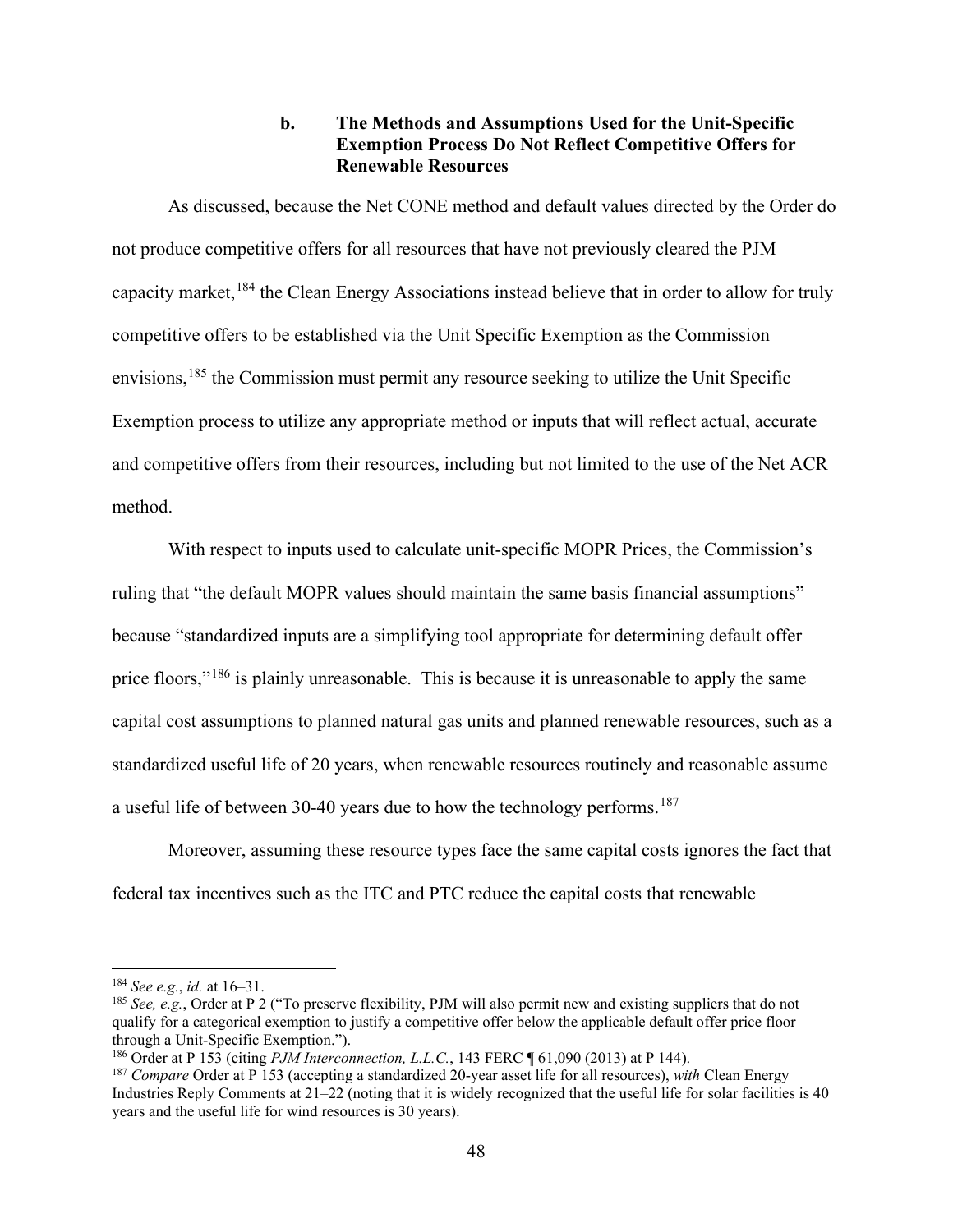developers face. As the Clean Energy Associations noted in prior comments in this proceeding, the capital costs assumptions for each default resource type must be based on realistic assumptions for renewable facilities, which may have lower capital costs than other resources due to bonus depreciation and federal incentives from the ITC and PTC.<sup>[188](#page-53-1)</sup> Failing to account for the fact that the federal ITC and PTC programs can lower the capital costs of certain wind, solar, and hybrid systems that include storage amounts to a backdoor application of the MOPR to certain federal subsidies, which the Commission found is prohibited.<sup>[189](#page-53-2)</sup> Therefore, failing to account for the existence of the ITC or PTC when analyzing renewable resources' cost of capital is plainly unjust and unreasonable.

Accordingly, for the foregoing reasons, the financial inputs, methods and other assumptions utilized in constructing unit-specific MOPR Prices pursuant to the Unit Specific Exemption should be permitted to be as flexible as possible in order to ensure truly competitive offers from all resources seeking to utilize this exemption.

### **7. The Arbitrarily Order Fails to Account for Likely Over-Mitigation, Particularly for Renewables**

<span id="page-53-0"></span>In requiring PJM to mitigate an exceptionally broad category of State Subsidies<sup>[190](#page-53-3)</sup> from all resource types,  $191$  including for non-exempt existing resources,  $192$  the Commission jettisons years of precedent establishing the proper role of mitigation in energy markets, as well as its own historic concerns with the prospect of over-mitigation, without adequate explanation. Upon rehearing, the Commission should instead significantly limit the application of mitigation measures so that the MOPR is only used (if at all) to ensure competitive results resulting in just

<span id="page-53-1"></span><sup>188</sup> Comments of the American Wind Energy Association, the Solar RTO Coalition, the Mid-Atlantic Renewable Energy Coalition and the Solar Energy Industries Association, Docket No. EL18-187-000, at 2 (Oct. 2, 2018). 189 Order at P 89.

<span id="page-53-3"></span><span id="page-53-2"></span><sup>190</sup> *See id.* at P 9.

<span id="page-53-4"></span><sup>191</sup> *See id.* at P 8.

<span id="page-53-5"></span><sup>192</sup> *See id.* at P 7.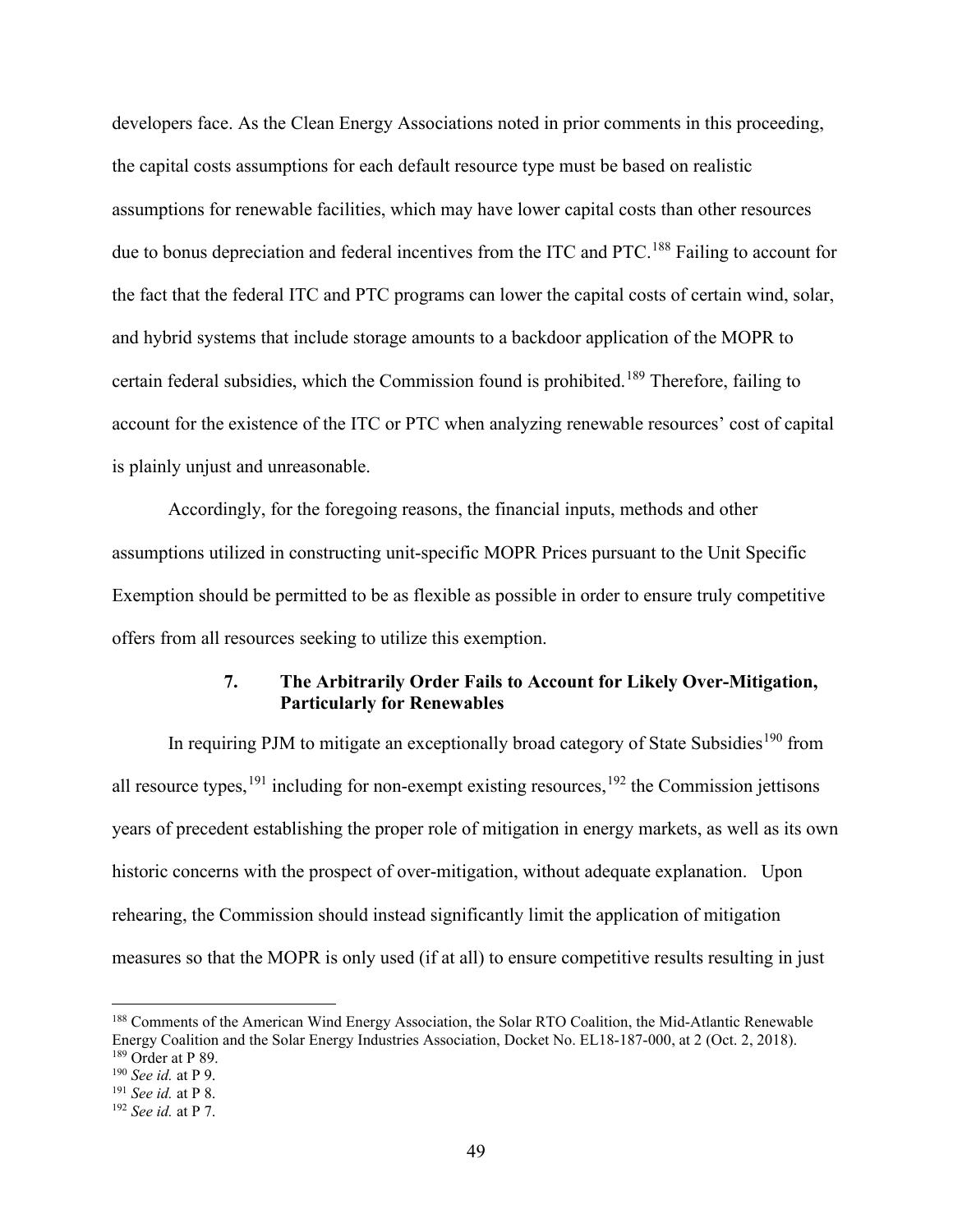and reasonable rates, rather than administratively repricing enormous portions of the capacity market.

Historically, the Commission has approved RTO mitigation measures that support competitive prices by preventing the exercise of market power,  $193$  while reducing barriers to economically rational entry and exit, and while simultaneously carefully balancing the risks of over-and under-mitigation.[194](#page-54-1) The Commission has even represented to courts that the use of mitigation measures requires a linkage to market power, and must avoid over-mitigation.<sup>195</sup> In *Edison Mission Energy v. FERC*, the D.C. Circuit addressed the inverse of the Broad MOPR, and rejected overly broad mitigation measures that would (if implemented) *reduce* capacity market prices, noting that "[i]f prices are suppressed in a competitive market, a natural inference is that suppliers who could otherwise profitably enter will be deterred from entry."<sup>[196](#page-54-3)</sup> Consistent with *Edison Mission Energy*, the Commission has tended to carefully weigh the prospect of price

<span id="page-54-0"></span><sup>193</sup> *See, e.g.*, *Cal. Indep. Sys. Operator Corp.*, 119 FERC ¶ 61076, P 490 (2007) ("[I]t is the possession of market power (and, therefore, the potential to exercise it), not the actual exercise of market power, that triggers the need for mitigation…. Market power mitigation exists to guard against the potential exercise of market power, and is required whenever a market *participant is found to have* market power. Therefore, *once it is determined that an entity has market power*, adequate mitigation of the potential to exercise market power becomes essential." (emphasis added)). As noted below, the Order contains no determination that actual or likely market power is present in PJM.

<span id="page-54-1"></span><sup>&</sup>lt;sup>194</sup> The Commission has accordingly rejected proposed mitigation measures that did not accurately reflect the incentives of market participants. *See, e.g.*, *Midwest Indep. Transmission Sys. Operator, Inc.*, 139 FERC ¶ 61,199, at PP 66–67 (2012) (rejecting a proposed MOPR where buyers were "generally unlikely to benefit from exercising market power by subsidizing uneconomic entry"), *aff'd*, 153 FERC ¶ 61,229, at P 105 (2015) (MOPR unnecessary where "[t]he purchasers of this capacity would not benefit significantly from suppressing prices in the MISO capacity market"). *See also Midcontinent Indep. Sys. Operator, Inc.*, 162 FERC ¶ 61,176, at P 78 (2018) (finding that "there is no evidence in the record that such [low] prices indicate price suppression rather than supply and demand fundamentals" and again rejecting imposition of a MOPR in MISO).

<span id="page-54-2"></span><sup>195</sup> *See* Brief for Respondent FERC at 20, 22, *NRG Power Mktg., LLC v. Fed. Energy Regulatory Comm'n*, 862 F.3d 108 (D.C. Cir. 2017) (Nos. 15-1452, 15-1454) (discussing balancing "the need to mitigate buyer-side market power against the risk of over-mitigating competitive entry").

<span id="page-54-3"></span><sup>196</sup> *Edison Mission Energy, Inc.*, 394 F.3d at 969.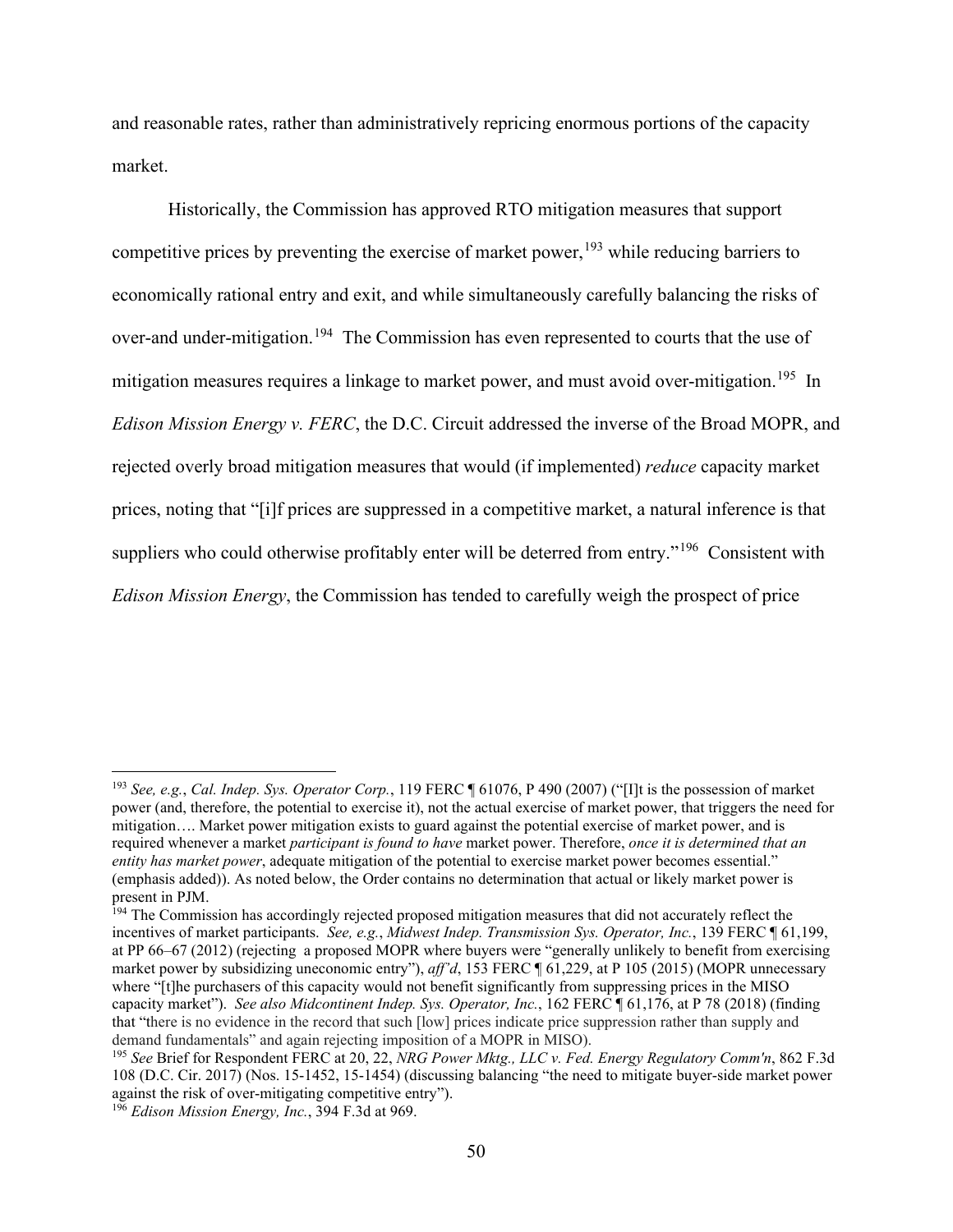impacts against sweeping mitigation measures, and in other decisions has required mitigation measures to avoid potential over-mitigation.<sup>[197](#page-55-1)</sup>

Here, if application of the Broad MOPR *escalates* capacity prices by excluding many new resources, a natural inference is that otherwise-uneconomic suppliers will decline to exit. Further, the Order contains no finding of actual or incipient market power for the resources that will be subject to the Broad MOPR. The Order's failure to consider either the potential for overmitigation or the potential exercise of market power breaks with precedent without explanation, rendering the Commission's decision arbitrary and capricious.<sup>[198](#page-55-2)</sup>

## <span id="page-55-0"></span>**8. The Commission Should Modify the Order's MOPR Exemptions so that They Are Not Arbitrary and Capricious.**

#### **a. Application of RPS Exemption**

The Clean Energy Associations seek rehearing as to the resources eligible to receive an

RPS Exemption. The Commission acknowledged that "a limited exemption for renewable

resources receiving support from state-mandated or state-sponsored RPS programs is just and

reasonable" and directed PJM:

to include an RPS Exemption for resources receiving a State Subsidy through a currently existing state-mandated or state-sponsored RPS program if the resource fulfills at least one of these criteria: (1) has successfully cleared an annual or incremental capacity auction prior to this order; (2) has an executed interconnection construction service agreement on or before the date of this order; or (3) has an unexecuted interconnection

<span id="page-55-2"></span><span id="page-55-1"></span><sup>197</sup> *See, e.g.*, *Con Edison v. New York Indep. Sys. Operator, Inc.*, 150 FERC ¶ 61,139, at P 45 (2015) (finding NYISO's buyer-side mitigation rules "unjust and unreasonable because they are unnecessarily applied to unsubsidized, competitive entrants who have no incentive to inappropriately suppress capacity market prices"); *California Indep. Sys. Operator Corp.*, 119 FERC ¶ 61076, P 493 ("[T]he likelihood of over-mitigation is low and . . . local market power mitigation should not deter future investment in California."); *Midwest Indep. Transmission Sys. Operator, Inc. Pub. Utilities with Grandfathered Agreements in the Midwest Iso Region*, 111 FERC ¶ 61043, at P 78 (2005) ("We note . . . that the Court of Appeals has cited concerns with mitigation plans that mitigate workably competitive markets, suppress prices and deter market entry. And we recognize that the mitigation plan could result in potentially above-market costs for some customers for one day before the IMM institutes mitigation . . . . [W]e consider the potential harms of this one-day lag in mitigation to be lower, and the cost impact to be less, than the potential harm of footprint-wide mitigation for all days."). <sup>198</sup> *See Fox Television Stations, Inc.*, 556 U.S. at 515.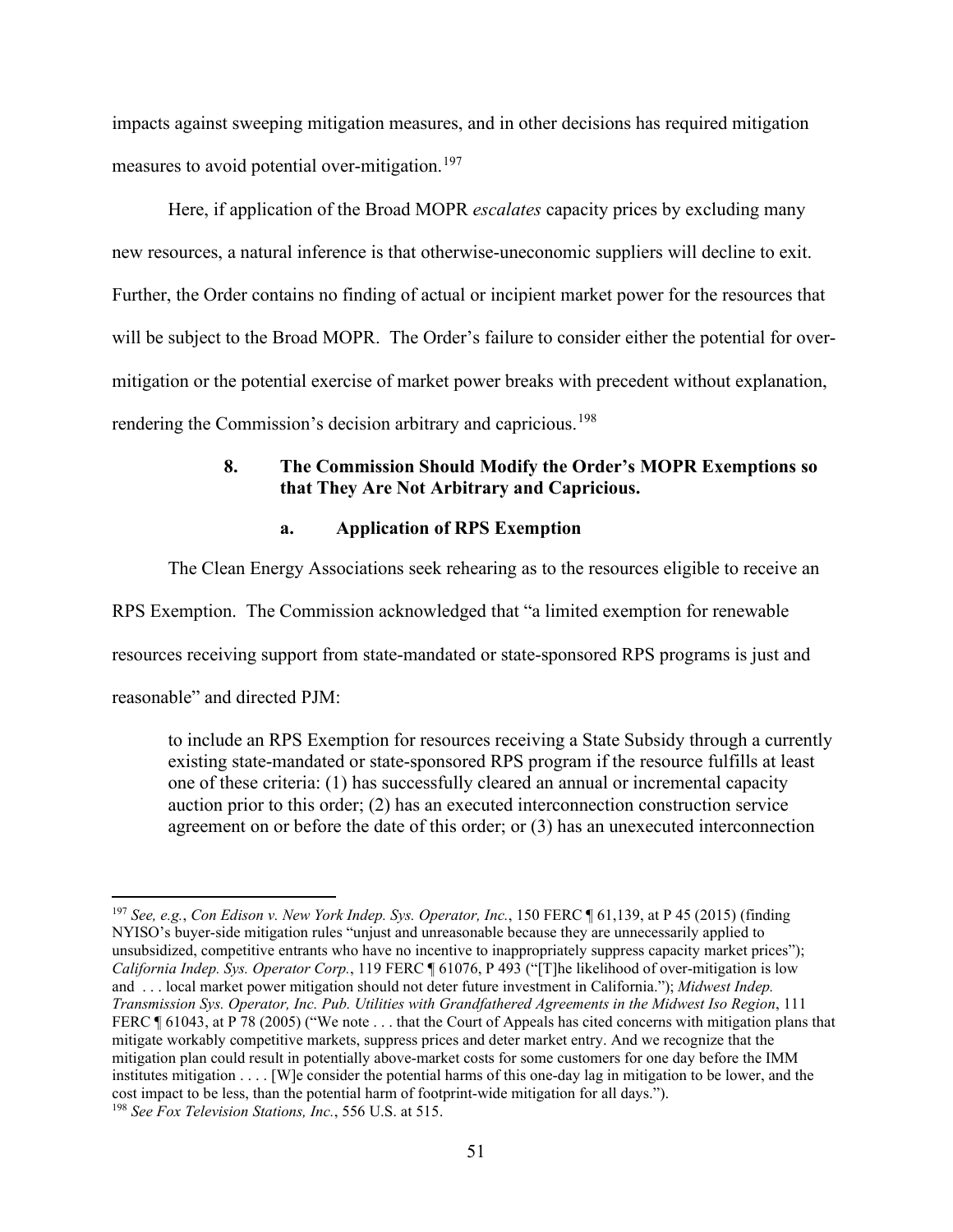construction service agreement filed by PJM for the resource with the Commission on or before the date of this order.<sup>[199](#page-56-0)</sup>

The Commission found that the RPS Exemption was appropriate "because decisions to invest in those resources were guided" by the Commission's previous and longstanding precedent not to subject resources eligible to receive REC revenues to the MOPR.<sup>[200](#page-56-1)</sup> However, significant investment decisions were made by certain other projects who, although also "guided" by the Commission's prior precedent, do not meet the criteria set forth in the RPS Exemption. Accordingly, the Clean Energy Associations request that the Commission revise its Order to afford an RPS Exemption to the additional resource categories discussed below, and as to which the Commission's rationale for the RPS Exemption is equally applicable.

First, the Clean Energy Associations aver that any resource that qualified as a "Planned

Generation Capacity Resource"<sup>[201](#page-56-2)</sup> ("PGCR") or "Existing Generation Capacity Resource"<sup>[202](#page-56-3)</sup>

<span id="page-56-0"></span><sup>199</sup> *See* Order at P 173.

<span id="page-56-1"></span><sup>200</sup> *See id.* at P 174.

<span id="page-56-2"></span><sup>201</sup> Planned Generation Capacity Resources are defined as "a Generation Capacity Resource, or additional megawatts to increase the size of a Generation Capacity Resource that is being or has been modified to increase the number of megawatts of available installed capacity thereof, participating in the generation interconnection process under Tariff, Part IV, Subpart A, as applicable, for which: (i) Interconnection Service is scheduled to commence on or before the first day of the Delivery Year for which such resource is to be committed to RPM or to an FRR Capacity Plan; (ii) for any such resource seeking to offer into a Base Residual Auction, or for any such resource of 20 MWs or less seeking to offer into a Base Residual Auction, a System Impact Study Agreement (or, for resources for which a System Impact Study Agreement is not required, has such other agreement or documentation that is functionally equivalent to a System Impact Study Agreement) has been executed prior to the Base Residual Auction for such Delivery Year; (iii) for any such resource of more than 20 MWs seeking to offer into a Base Residual Auction for the 2019/2020 Delivery Year and subsequent Delivery Years, a Facilities Study Agreement (or, for resources for which a Facilities Study Agreement is not required, has such other agreement or documentation that is functionally equivalent to a Facility Studies Agreement) has been executed prior to the Base Residual Auction for such Delivery Year; (iv) an Interconnection Service Agreement has been executed prior to any Incremental Auction for such Delivery Year in which such resource plans to participate; and (iv) no megawatts of capacity have cleared an RPM Auction for any prior Delivery Year. For purposes of the must-offer requirement and mitigation of offers for any RPM Auction for a Delivery Year, a Generation Capacity Resource shall cease to be considered a Planned Generation Capacity Resource as of the earlier of (i) the date that Interconnection Service commences as to such resource; or (ii) the resource has cleared an RPM Auction for any Delivery Year, in which case it shall become an Existing Generation Capacity Resource for any RPM Auction for all subsequent Delivery Years." *See* RAA, Article 1.

<span id="page-56-3"></span><sup>&</sup>lt;sup>202</sup> Existing Generation Capacity Resources are defined as "for purposes of the must-offer requirement and mitigation of offers for any RPM Auction for a Delivery Year, a Generation Capacity Resource that, as of the date on which bidding commences for such auction: (a) is in service; or (b) is not yet in service, but has cleared any RPM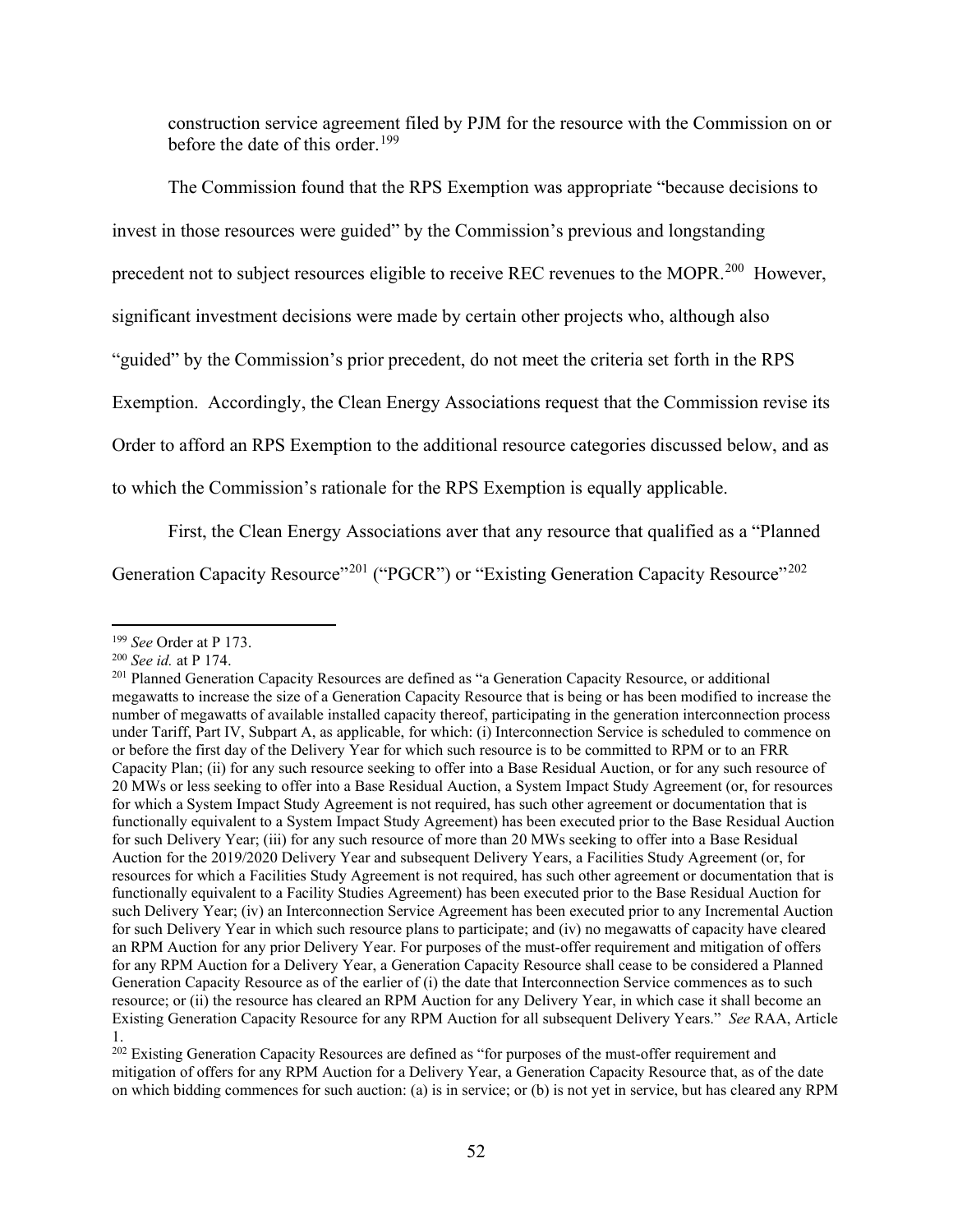("EGCR") as of December 19, 2019 under PJM's Reliability Assurance Agreement ("RAA") should be eligible for the RPS Exemption. This is because under PJM's currently applicable rules, PGCRs and EGCRs are projects deemed to be sufficiently advanced so as to be eligible to participate in capacity market auctions,  $203$  even if they have not executed final interconnection agreements or are not yet operational. Thus, "decisions to invest" in these resources to the point where they became PGCRs or EGCRs were guided by the Commission's precedent; so if they became PGCRs or ECGRs by December 19, 2019, they too should be allowed to live by the Commission's rules as they existed at that time and, by the Commission's own logic, likewise be accorded an RPS Exemption.

Second, the Clean Energy Associations request that the Commission allow any resource, whether or not a PGCR or ECGR, that executed a System Impact Study Agreement (or, for resources for which a System Impact Study Agreement is not required, has entered into a functional equivalent to a System Impact Study Agreement) by December 19, 2019 also be afforded an RPS Exemption. Developers that have executed a System Impact Study Agreement have certainly made significant investments in these projects, and relied upon the Commission's prior precedent in doing so. Most often, by the time a developer executes a System Impact Study Agreement, already it has incurred significant non-refundable development costs for activities

Auction for any prior Delivery Year. A Generation Capacity Resource shall be deemed to be in service if interconnection service has ever commenced (for resources located in the PJM Region), or if it is physically and electrically interconnected to an external Control Area and is in full commercial operation (for resources not located in the PJM Region). The additional megawatts of a Generation Capacity Resource that is being, or has been, modified to increase the number of megawatts of available installed capacity thereof shall not be deemed to be an Existing Generation Capacity Resource until such time as those megawatts (a) are in service; or (b) are not yet in service, but have cleared any RPM Auction for any prior Delivery Year." *See id.*

<span id="page-57-0"></span><sup>&</sup>lt;sup>203</sup> Generation Capacity Resources are eligible to submit Sell Offers as Capacity Performance Resources in capacity market auction in PJM. *See e.g.*, PJM Tariff, Attachment DD, Section 5.5A(a). "Generation Capacity Resources" include PCGRs and ECGRs. *See* RAA, Article 1 (Definition of "Generation Capacity Resources"). This means that PCGRs and ECGRs are eligible to participate in PJM auctions. *See also* PJM Manual 18, available at https://www.pjm.com/[-/media/documents/manuals/m18.ashx](https://www.pjm.com/-/media/documents/manuals/m18.ashx) (describing eligibility criteria for participating in PJM capacity market auctions, including PCGRs and ECGRs)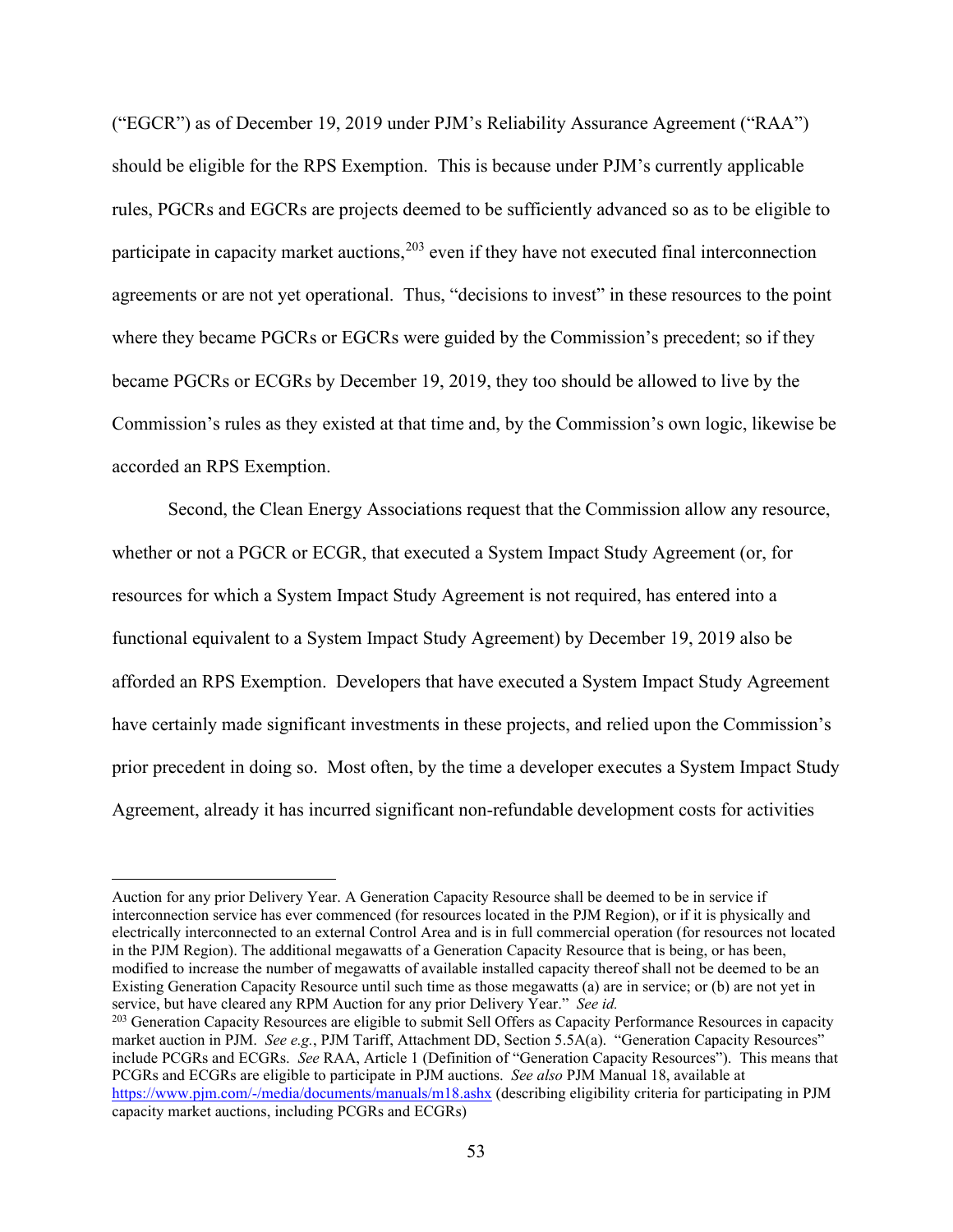such as land acquisition, finding offtakers, engineering analyses, acquiring permits, and paying non-refundable deposits related to maintaining queue position. Accordingly, allowing projects that had executed a System Impact Study Agreement by December 19, 2019 to avail themselves of the RPS Exemption is consistent with the Commission's rationale.

Third, and at an absolute minimum, the Commission should afford an RPS Exemption to any renewable resource recipient of a State Subsidy that had an Interim Interconnection Service Agreement (or its non-Commission jurisdictional equivalent) ("Interim ISA"), whether executed or filed unexecuted, as of December 19, 2019. The Commission arbitrarily and unreasonably selects the execution of (or the filing of an unexecuted) Interconnection Construction Service Agreement ("ICSA") as the event by which to distinguish between those facilities that will be subject to the MOPR from those that will be exempt from the MOPR's application. The fact is, though, that an interconnection customer that has instead executed an Interim ISA has, by so doing, made as firm a commitment to funding the interconnection costs as would be required under, but even before being presented with, an ICSA. This can and often has occurred when the customer wants to expedite the project's moving forward in advance of PJM's study timeline. And exactly as is true for an ICSA, an Interim ISA likewise "binds the Interconnection Customer to all costs incurred for the construction activities being advanced pursuant to the terms of the PJM Tariff."[204](#page-58-0)

Just as the Commission looks to an ICSA as reflecting a developer's committed investment decision, the fact is that some developers already have committed themselves to investing millions of dollars in reliance upon, and as "guided" by, the Commission's previous directives. But they chose to express that commitment by means of entering into an agreement

<span id="page-58-0"></span><sup>&</sup>lt;sup>204</sup> PJM Manual 14C, Section 1.4, available at https://www.pjm.com/[-/media/documents/manuals/m14c.ashx.](https://www.pjm.com/-/media/documents/manuals/m14c.ashx)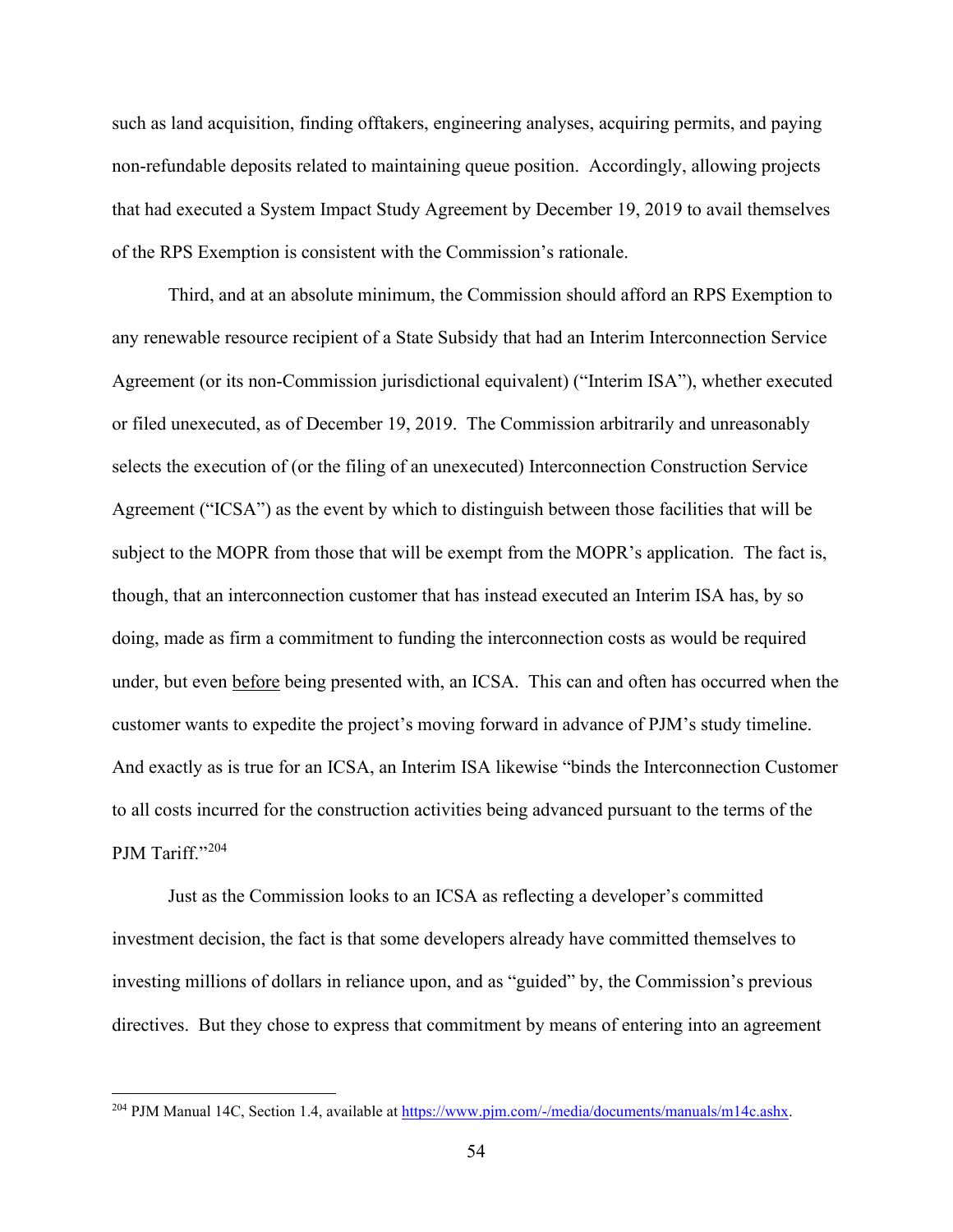which, although not called an ICSA, reflects no less a financial commitment and no less reliance on the Commission's rules as they found them at the time they invested millions of dollars. The Commission gives no explanation for why it chose to recognize only an executed ICSA (or one filed unexecuted), when an Interim ISA constitutes evidence of the project's investment decision that is every bit as reliable.

Accordingly, the Clean Energy Associations respectfully request that the Commission grant rehearing to amend the eligibility requirements for the RPS Exemption, as requested herein. [205](#page-59-0)

#### **b. Application of Competitive Exemption**

In establishing the Competitive Exemption, the Commission held that if a resource initially claims the Competitive Exemption by choosing to forego the State Subsidy, but then subsequently claims the State Subsidy, "that resource may not participate in the capacity market from that point forward for a period of years equal to the applicable asset life that PJM used to set the default offer floor in the auction that the new asset first cleared."<sup>[206](#page-59-1)</sup> While the Commission's rationale for putting forth this rule is to prevent "gaming" opportunities, the Commission's proposed rule is unduly punitive and not proportional to the alleged harm caused.

If a resource owner were to certify that it would forego all State Subsidies at the beginning of a project's life in order to avail itself of the Competitive Exemption, subsequent changes in the market may lead a company to avail itself of a State Subsidy at some point during an asset's useful life, which could be several decades. At such point, the Commission's proposal to impose a "death penalty" and prevent that resource from participating in the capacity market

<span id="page-59-1"></span><span id="page-59-0"></span><sup>&</sup>lt;sup>205</sup> While the Clean Energy Associations are only proposing to expand the eligibility for utilizing the RPS Exemption, they would not object to a similar adjustment to the eligibility criteria for the Self Supply Exemption and Demand Response, Energy Efficiency, and Capacity Storage Resources Exemption. <sup>206</sup> *See* Order at P 162.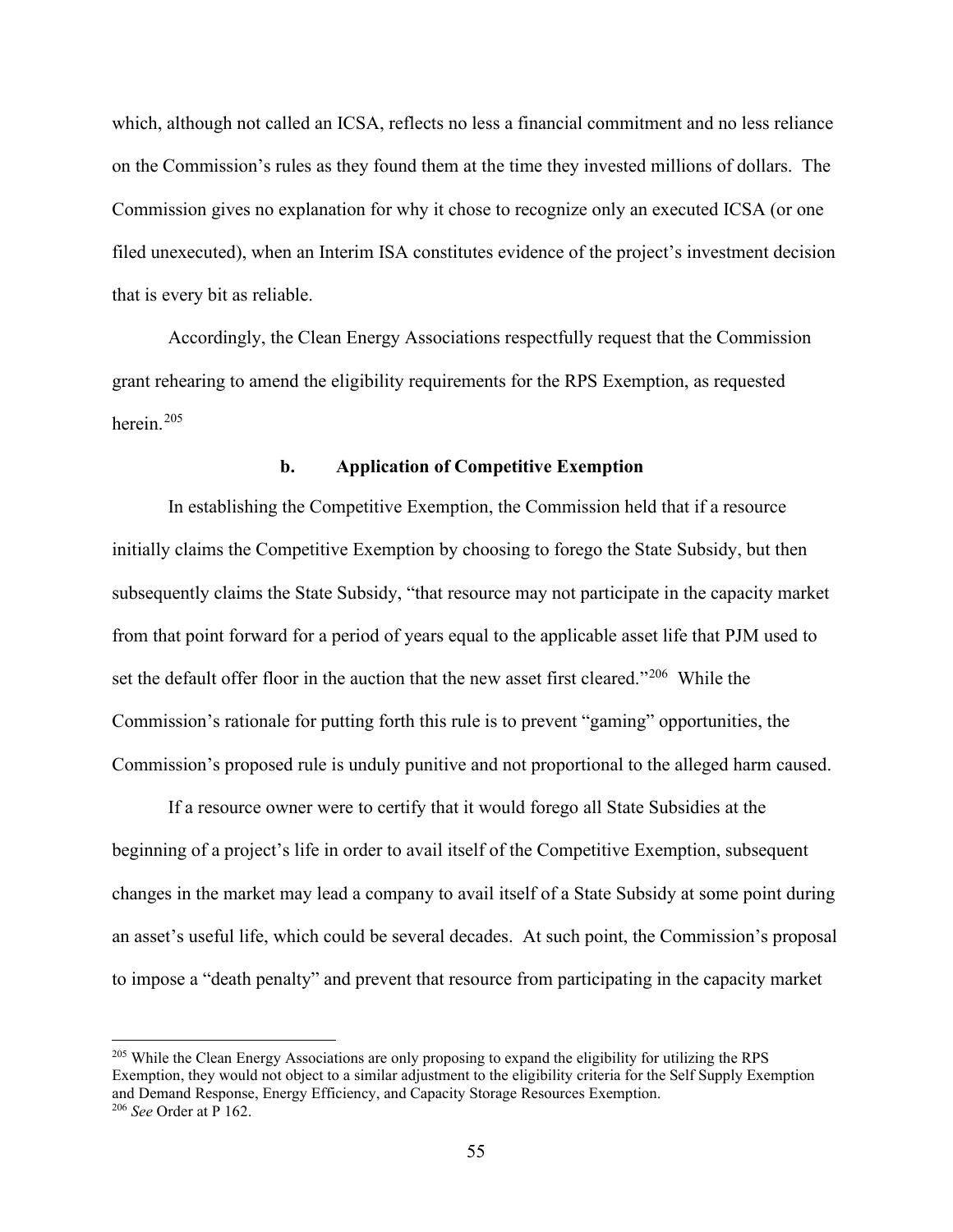for the remainder of its useful life has not been justified as being proportional to the alleged harm caused. This would be particularly true for a resource that has already been built and is in operation for several years, and that had already incurred all fixed capital costs and been built without receiving any State Subsidy. Accordingly, this aspect of the Commission's proposed application of the Competitive Exemption is unduly punitive and disproportional to the alleged harm caused, and accordingly should be revised by the Commission. <sup>[207](#page-60-1)</sup>

#### <span id="page-60-0"></span>D. **Rehearing Requests Should Be Addressed Before Fashioning a Replacement Rate**

By failing to directly address petitions for rehearing – despite reviewing and affirming conclusions from the June 2018 Order – the Order unreasonably denies parties to this proceeding finality and the ability to seek judicial review. Numerous parties, including the Clean Energy Industries, timely sought rehearing of the June 2018 Order.<sup>208</sup> Having waited 18 months to issue a subsequent rehearing order on the merits,[209](#page-60-3) the Commission now studiously avoids any *direct* mention of these rehearing petitions in the December 2019 Order. However, in the Order the Commission elected to not just apply the June 2018 Order, but to specifically re-affirm its conclusions;[210](#page-60-4) moreover, the June 2018 Order (issued from Calpine's complaint in Docket No.

<span id="page-60-4"></span><span id="page-60-3"></span><sup>209</sup> The Commission issued a tolling order 30 days after rehearing petitions were submitted. *See* Order Granting Rehearing for Further Consideration, Docket Nos. EL16-49-001, EL18-178-001, ER18-1314-002 (Aug. 29, 2018). <sup>210</sup> *See, e.g.*, Order at P 5 ("We affirm our initial finding that '[a]n expanded MOPR with few or no exceptions, should protect PJM's capacity market from the price-suppressive effects of resources receiving out-of-market support by ensuring that such resources are not able to offer below a competitive price.'" (quoting June 2018 Order)); *id.* at P 32 ("In the June 2018 Order, the Commission preliminarily found that PJM should expand the MOPR to cover out-of-market support to all new and existing resources, regardless of the resource type, with few or no exceptions. *We reaffirm that finding.*" (emphasis added)); *id.* at P 72 ("Consistent with Commission precedent, the June 2018 Order is premised on the finding that, as a general matter, resources receiving out-of-market support are capable of suppressing market prices. *We continue to uphold that finding here*." (emphasis added)).

<span id="page-60-1"></span><sup>207</sup> *See, e.g.*, *Gulf Power Co*, 983 F.2d at 1099–101 (holding that FERC "failed to examine possible alternative sanctions that would have a produced a result more proportional to Gulf's violation"); *Guidance on Reliability Notices on Penalty N. Am. Elec. Reliability Corp.*, 129 FERC ¶ 61,069, at P 9 ("We continue to believe that the record in a Notice of Penalty should be proportional to the complexity and relative importance of the violations it addresses."), *modified*, 130 FERC ¶ 61,155 (2010).

<span id="page-60-2"></span><sup>208</sup> *See* Request for Rehearing of the Clean Energy Associations, Docket Nos. EL16-49-001, EL18-178-001, ER18- 1314-002 (Jul. 30, 2018).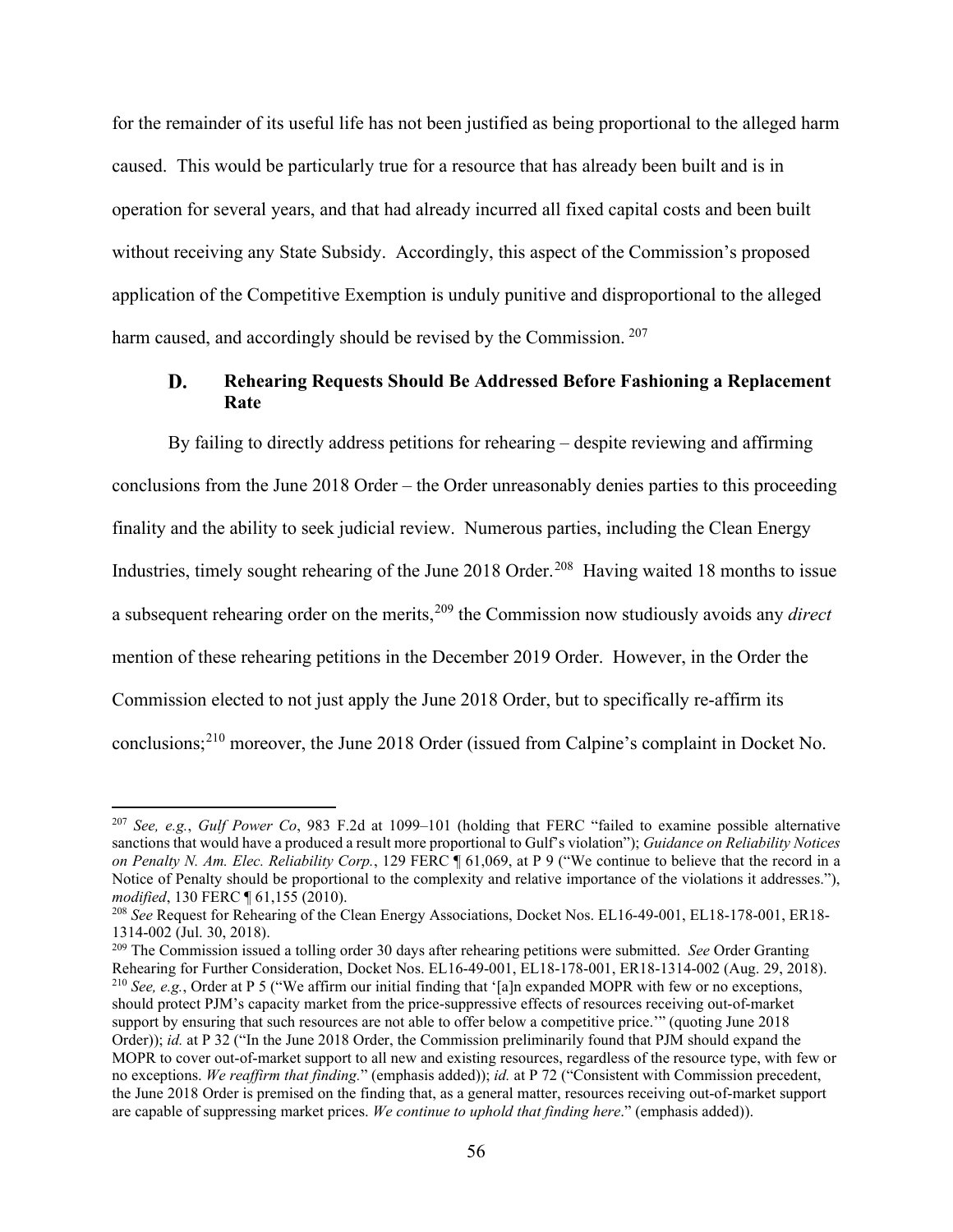EL16-49) has been consolidated with the paper hearing (Docket No. EL18-178) upon which the Commission acted in the Order. In short, the Commission attempts to have it both ways by selectively upholding determinations from the June 2018 Order, while dodging issuance of a formal rehearing order – which prevents parties from being able to seek judicial review. The Order demonstrates that the Commission is actively moving forward with the underlying proceeding, rendering its failure to act on rehearing requests unreasonable.

This procedural shuffle harms both the Commission's authority to issue the Order, as well as participants in the underlying dockets, including the Clean Energy Associations. Although the Commission has "'broad discretion in determining how best to handle related, yet discrete, issues in terms of procedures,'… [it] abuses that discretion … when its manner of proceeding significantly prejudices a party or unreasonably delays a resolution."<sup>[211](#page-61-0)</sup> The Clean Energy Associations submit that the Commission's delay in this instance is improper, and may expose the Order to judicial intervention. Additionally, as in other recent cases, "the Commission's … continued inaction on rehearing—the non-finality of the [June 2018] Order jurisdictionally locked [parties] out of federal court."<sup>212</sup> The Commission should therefore issue a rehearing order for the June 2018 Order, and should avoid finalizing any obligation imposed on PJM in this proceeding until parties receive a final decision on the petitions for rehearing of the June 2018 Order.

<span id="page-61-0"></span><sup>211</sup> *La. Pub. Serv. Comm'n*, 482 F.3d at 520–21 (citing *Mobil Oil Exploration & Producing Se. Inc. v. United Distrib. Cos.,* 498 U.S. 211, 230 (1991); *GTE Serv. Corp. v. Fed. Commc'ns Comm'n*, 782 F.2d 263, 274 (D.C. Cir. 1986)). *See also Telecomms. Research & Action Ctr. v. Fed. Commc'ns Comm'n*, 750 F.2d 70, 79 (D.C. Cir. 1984) (describing a 6-factor test to determine when agency delay is sufficiently unreasonable to warrant issuance of a writ of mandamus).

<span id="page-61-1"></span><sup>212</sup> *Allegheny Def. Project v. Fed. Energy Regulatory Comm'n*, 932 F.3d 940, 949 (D.C. Cir. 2019) (Millett, J., concurring), *vacated*, 943 F.3d 496 (D.C. Cir. 2019).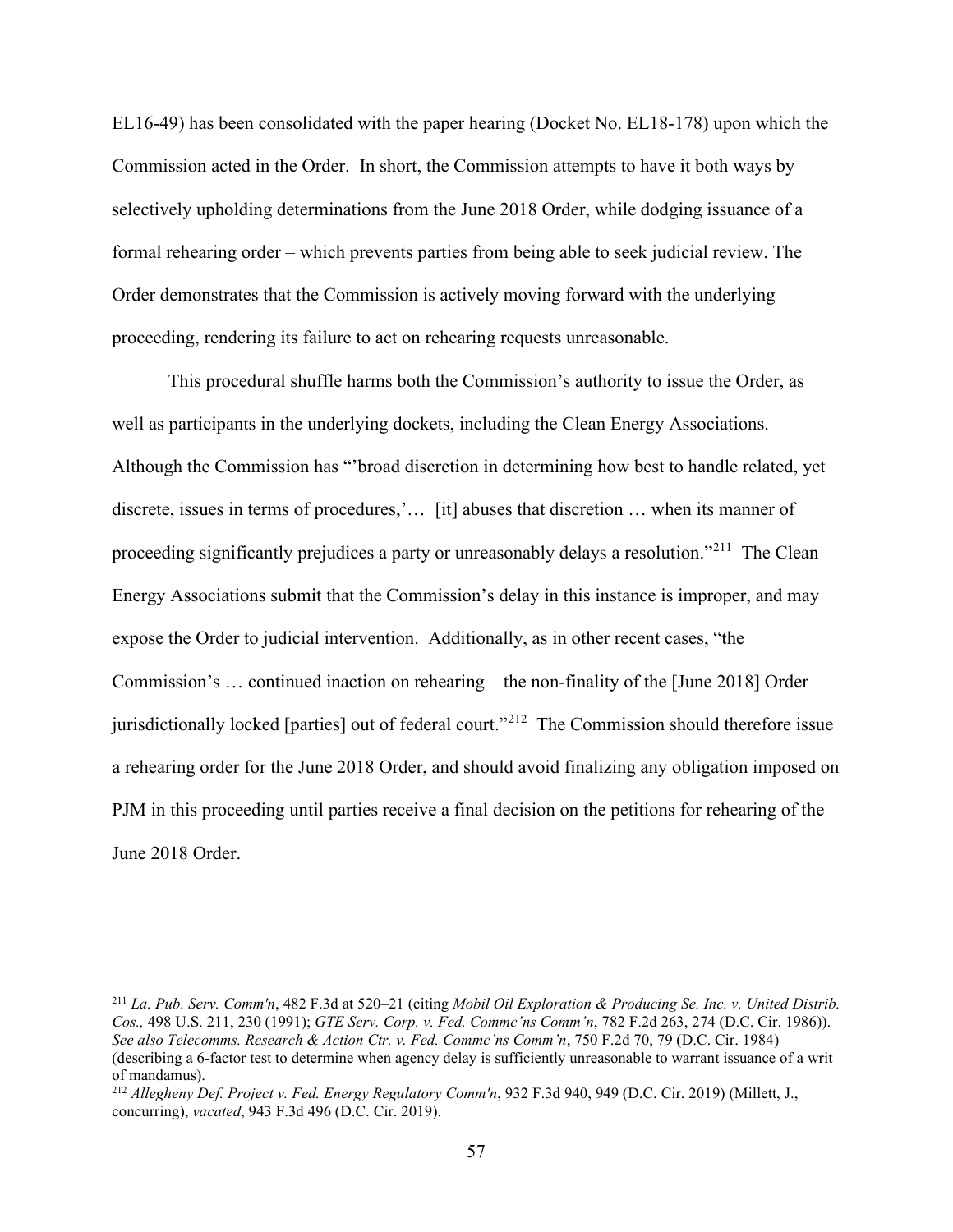#### <span id="page-62-1"></span><span id="page-62-0"></span>III. **REQUEST FOR CLARIFICATION**

#### **The Commission Should Clarify that the MOPR Does Not Apply to Certain**  A. **Voluntary RECs**

The Clean Energy Associations request clarification that the Commission did not intend to subject voluntary RECs that can be identified as voluntary RECs by Market Sellers prior to submitting offers into an applicable capacity market auction as being considered State Subsidies, and therefore subject to the MOPR.

As noted by PJM, voluntary RECs are RECs that are sold "to a purchaser that is not required by a state program to purchase the REC, and that purchaser does not receive any state financial inducement or credit for the purchase of the REC."[213](#page-62-2) Accordingly, voluntary RECs do not meet the Order's definition of State Subsidy, which as a threshold matter must be "[a] direct or indirect payment, concession, rebate, subsidy, non-bypassable consumer charge, or other financial benefit that is (1) a result of any action, mandated process, or sponsored process of a state government, a political subdivision or agency of a state, or an electric cooperative formed pursuant to state law."[214](#page-62-3)

Moreover, as the Order correctly notes, PJM "believes that voluntary REC purchases are distinguishable from . . . REC purchases made to show compliance with state RPS program mandates."<sup>[215](#page-62-4)</sup> While there was a disagreement between PJM and several intervenors over whether it was correct to assume that RECs sold to intermediaries should be presumed to be for RPS compliance purposes and subject to the MOPR,<sup>[216](#page-62-5)</sup> neither PJM, nor any other party submitting comments in the Paper Hearing, proposed subjecting voluntary RECs to the MOPR

<span id="page-62-2"></span><sup>213</sup> *See* PJM Initial Submission at 21. 214 *See* Order at P 67.

<span id="page-62-4"></span><span id="page-62-3"></span><sup>215</sup> *See* Order at P 163 (citing PJM Initial Submission at 24–25).

<span id="page-62-5"></span><sup>216</sup> *See, e.g.*, PJM Initial Submission at 23 n.39 (proposing to presume that RECs sold to an intermediary should be subject to the MOPR); Clean Energy Industries Reply Comments at 7–14 (Nov. 6, 2018) (opposing PJM's proposal).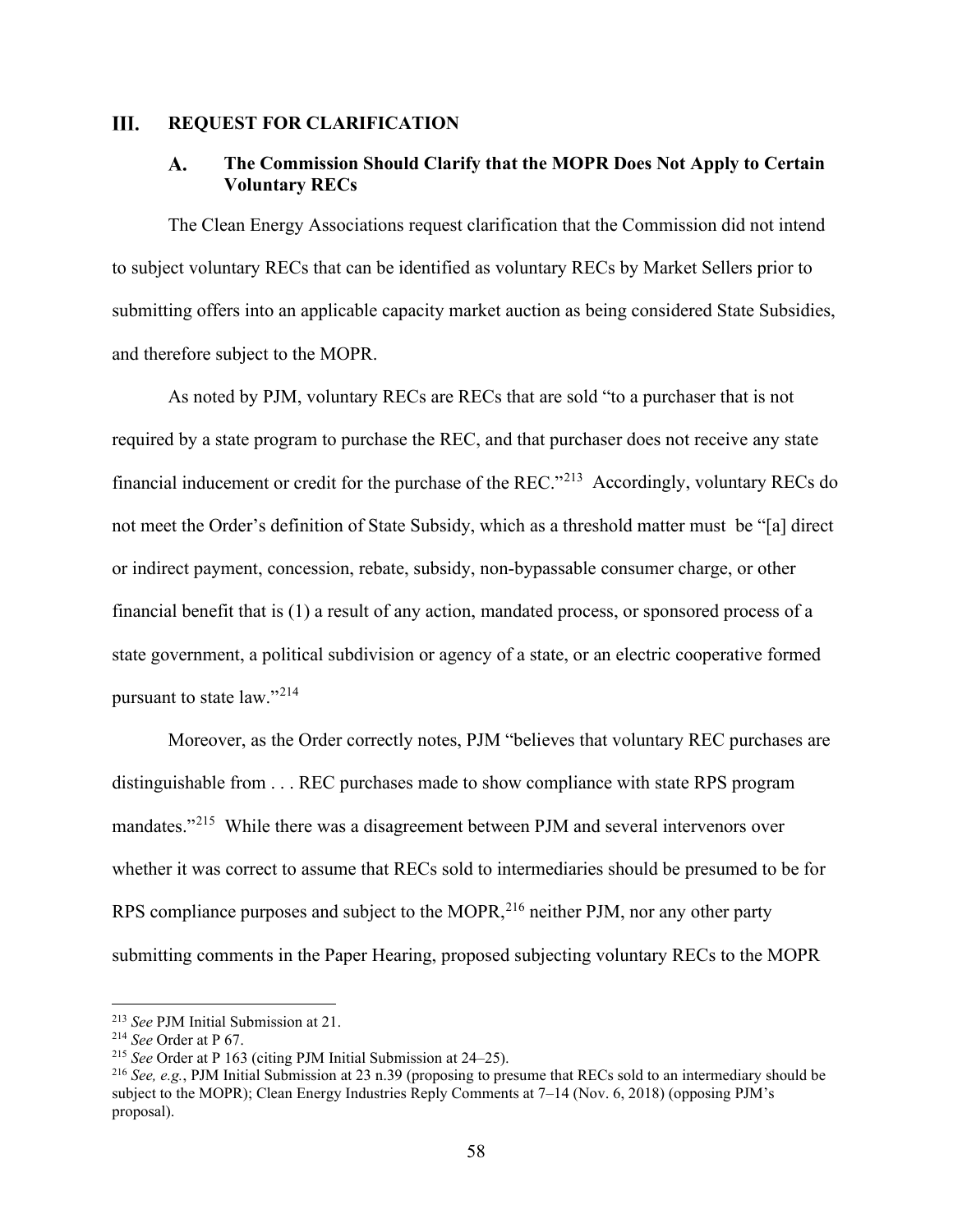provided that a Market Seller could identify the REC as being voluntary in nature at the time of a capacity market auction qualification process. Notwithstanding the foregoing, the Order concluded that "[a]s to voluntary REC arrangements . . . we agree with intervenors that it is not possible, at this time, to distinguish resources receiving privately funded voluntary RECs from state-funded or state-mandated RECs because resources typically do not know at the time of the auction qualification process how the REC will be eventually used."<sup>217</sup> However, as acknowledged by PJM, and not refuted by any party during the Paper Hearing, Market Sellers *often can* distinguish between voluntary and compliance RECs at the time of the auction qualification process, although admittedly *may not always* be able to do so.

Given the foregoing, the Clean Energy Associations request clarification that the Commission did not intend to consider voluntary RECs State Subsidies, and therefore be subject to the MOPR, if a Market Seller can identify a REC as being voluntary at the time of an applicable capacity auction qualification process. In the alternative, should the Commission not clarify this issue, the Clean Energy Associations seek rehearing on this issue, as there is no evidence presented by any party in the record suggesting that Market Sellers cannot identify RECs as being voluntary in some instances, and the Commission cites no authority to support its conclusion "that it is not possible, at this time, to distinguish resources receiving privately funded voluntary RECs from state-funded or state-mandated RECs." Furthermore, subjecting voluntary RECs to the MOPR would exceed the Commission's authority under the FPA, and its own logic under the Order, as voluntary RECs do not even meet the Commission's definition of State Subsidy.

<span id="page-63-0"></span><sup>217</sup> *See* Order at P 176.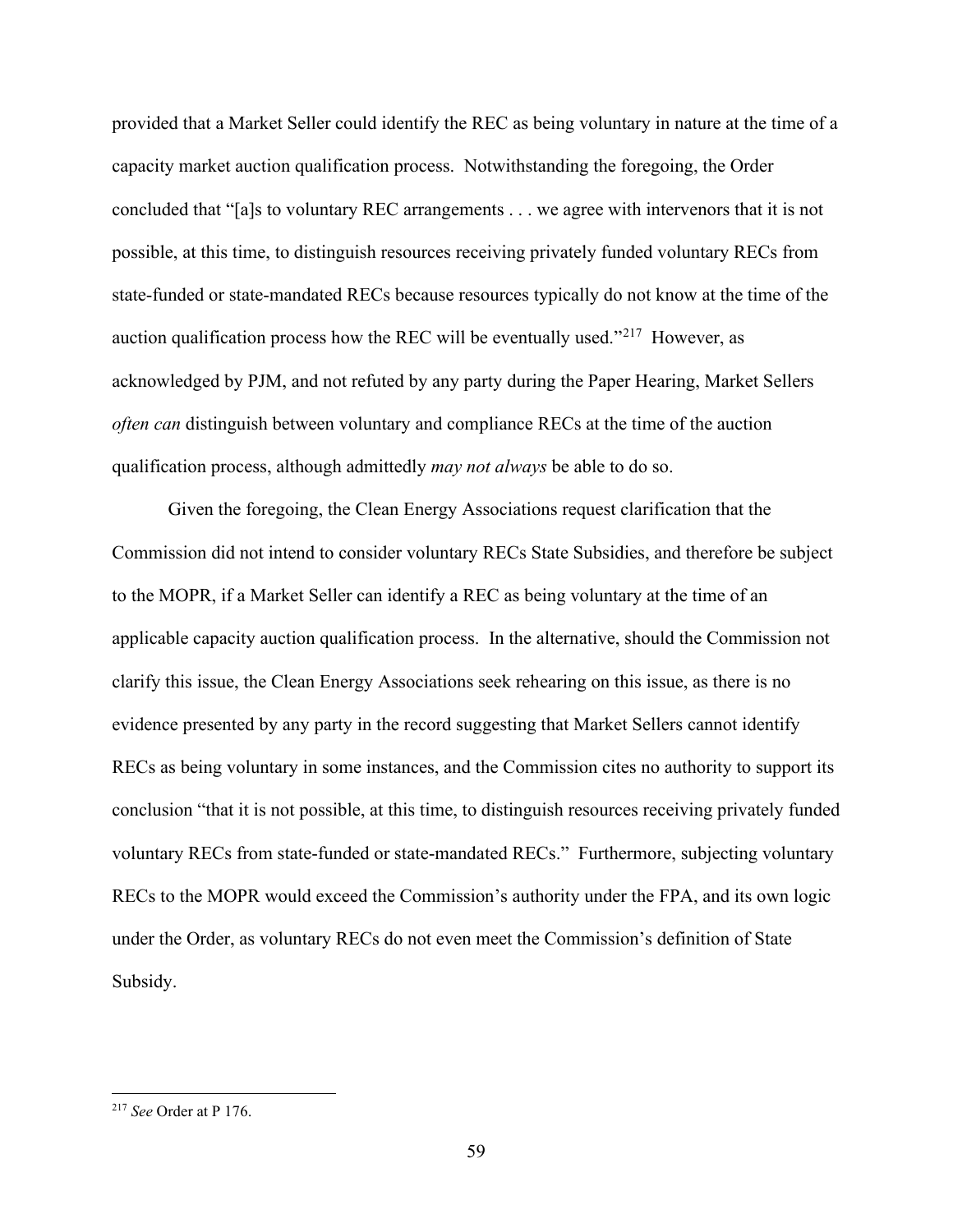#### <span id="page-64-0"></span>**B. The Commission Should Clarify that It Does Not Consider a Property Tax Abatement to Be a State Subsidy**

The Commission should clarify that any state, county or local property tax relief does not constitute a State Subsidy. Such an exclusion would align with the Order, which has already accepted MOPR exclusions for "payments (including payments in lieu of taxes), concessions, rebates, subsidies, or incentives designed to incent, or participation in a program, contract or other arrangement that utilizes criteria designed to incent or promote, general industrial development in an area" and "payments concessions, rebates, subsidies or incentives designed to incent, or participation in a program, contract or other arrangements from a county or other local government authority using eligibility or selection criteria designed to incent, siting facilities in that county or locality rather than another county or locality."[218](#page-64-1)

Property tax relief is intended to incent developers to locate their projects in a particular place, be it anywhere in the state, or possibly only if within a much smaller region such as a city or county. The abatement has nothing to do with the capacity market. For instance, Virginia offers tax abatement for certain pollution control equipment, which is defined to include equipment used to grind wood and vegetation for reuse, as well as solar energy equipment.<sup>219</sup> Hence, just as the Order determined that general industrial development and local siting support exclusions are not directed at or tethered to participation in the wholesale capacity market, other state or local tax relief likewise should not be considered as being directed at or tethered to participation in the wholesale capacity market. Accordingly, Clean Energy Associations respectfully request that the Commission clarify that a state, county or local agency tax

<span id="page-64-1"></span><sup>218</sup> Order at PP 78, 83.

<span id="page-64-2"></span><sup>219</sup> *See* VA CODE ANN. § 58.1-3660.B.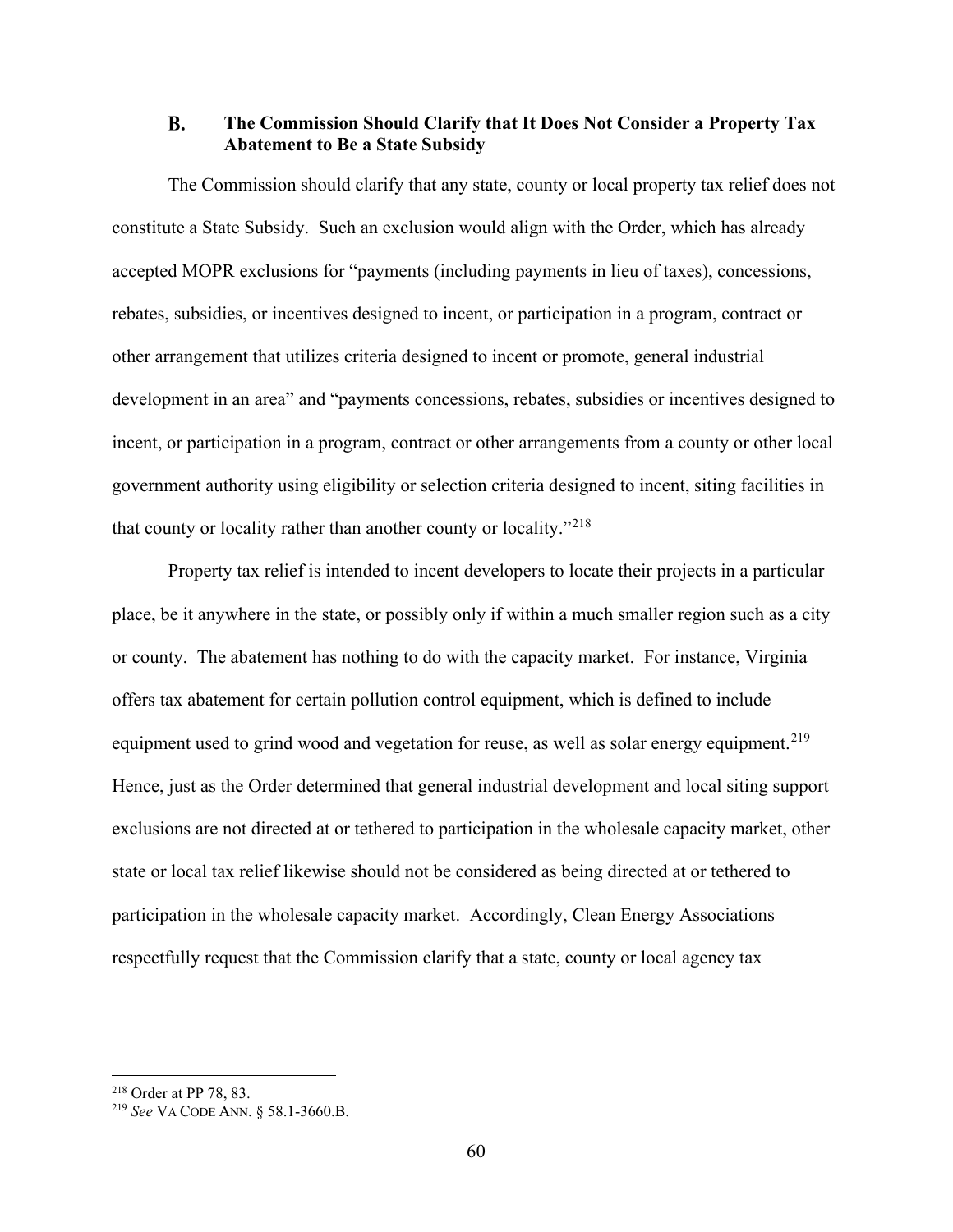<span id="page-65-0"></span>abatement does not constitute a State Subsidy.<sup>[220](#page-65-1)</sup> In the alternative, Clean Energy Associations seek rehearing on this issue, as subjecting state or local property taxes to the MOPR would clearly exceed the Commission's jurisdiction for same reasons previously specified and applicable to uses of local land.<sup>[221](#page-65-2)</sup>

<span id="page-65-2"></span><span id="page-65-1"></span><sup>&</sup>lt;sup>220</sup> There should be little doubt that most every existing generation plant on the grid today has received some sort of tax relief. Indeed, oftentimes, as with a payments in lieu of taxes the relief was only to that particular plant. <sup>221</sup> *See* Section II.A.3, *supra*; *Elec. Power Supply Ass'n*, 136 S. Ct. at 774.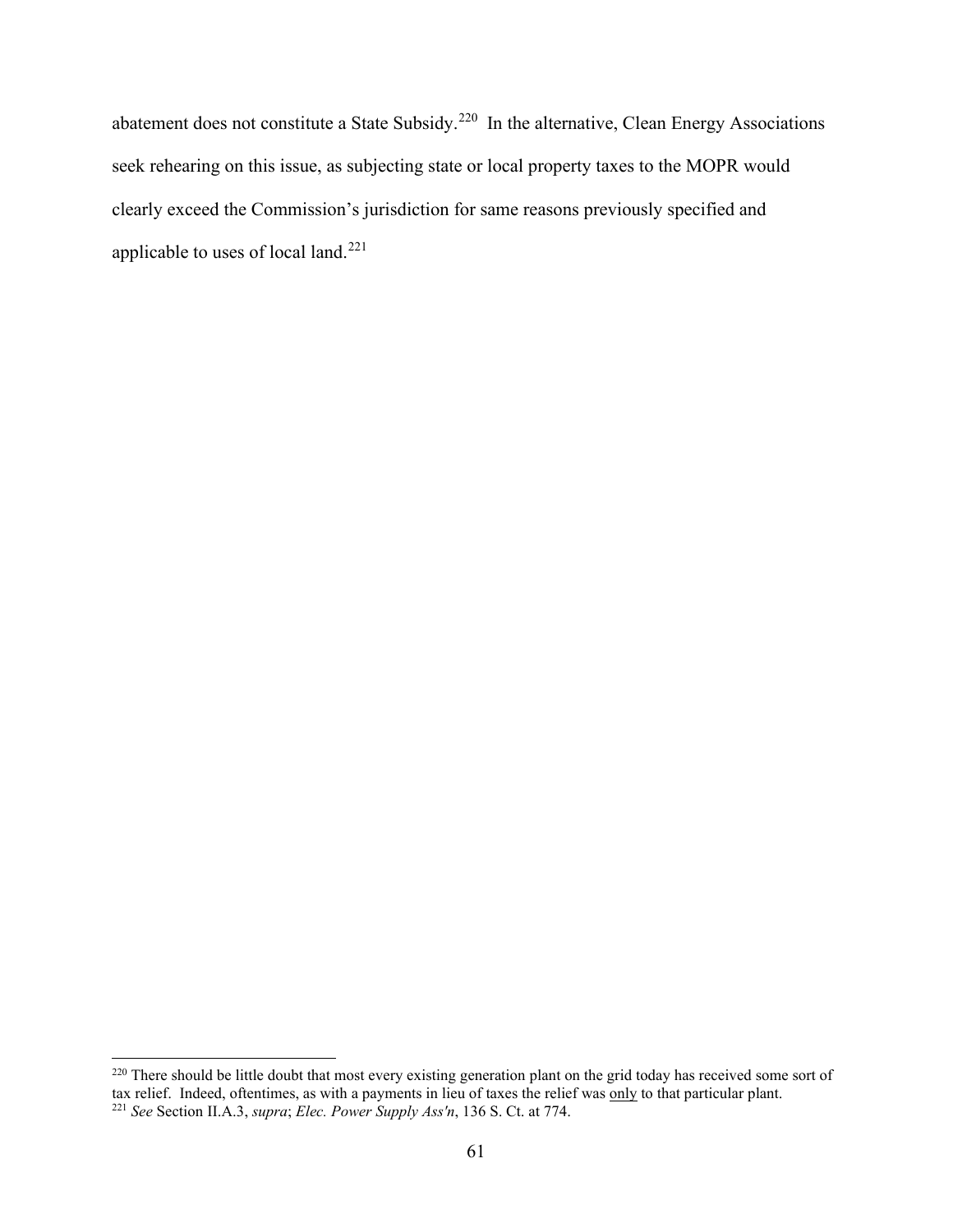#### IV. **CONCLUSION**

For the foregoing reasons, the Clean Energy Associations respectfully request rehearing

and clarification of the Order.

Gene Grace General Counsel Gabe Tabak Counsel American Wind Energy Association 1501 M Street, NW, Suite 900 Washington, DC 20005 (202) 383-2500 [ggrace@awea.org](mailto:ggrace@awea.org)

Bill Parsons Chief Operating Officer Tyler Stoff Policy Manager American Council On Renewable Energy 1150 Connecticut Ave., NW Suite 401 Washington, DC 20036 (202) 777-7596 (202) 507-4634 [parsons@acore.org](mailto:parsons@acore.org) [stoff@acore.org](mailto:stoff@acore.org)

Steven Shparber Nelson Mullins Riley & Scarborough 101 Constitution Ave., NW Suite 900 Washington, DC 20009 (202) 689-2994 [steven.shparber@nelsonmullins.com](mailto:steven.shparber@nelsonmullins.com) *Counsel to AWEA, SEIA, and the Solar Council*

Katherine Gensler Vice President, Federal Affairs Solar Energy Industries Association 1425 K Street NW, Suite 1000 Washington, DC 20005 (202) 682-0556 [kgensler@seia.org](mailto:kgensler@seia.org)

Jeffery S. Dennis General Counsel and Managing Director Advanced Energy Economy 1000 Vermont Ave. NW, Suite 300 Washington, D.C. 20005 202.380.1950 [jdennis@aee.net](mailto:jdennis@aee.net)

Larry F. Eisenstat Diana Jeschke Crowell & Moring LLP 1001 Pennsylvania Ave., NW Washington, DC 20004 (202) 624-2500 [leisenstat@crowell.com](mailto:leisenstat@crowell.com) *Counsel to ACORE*